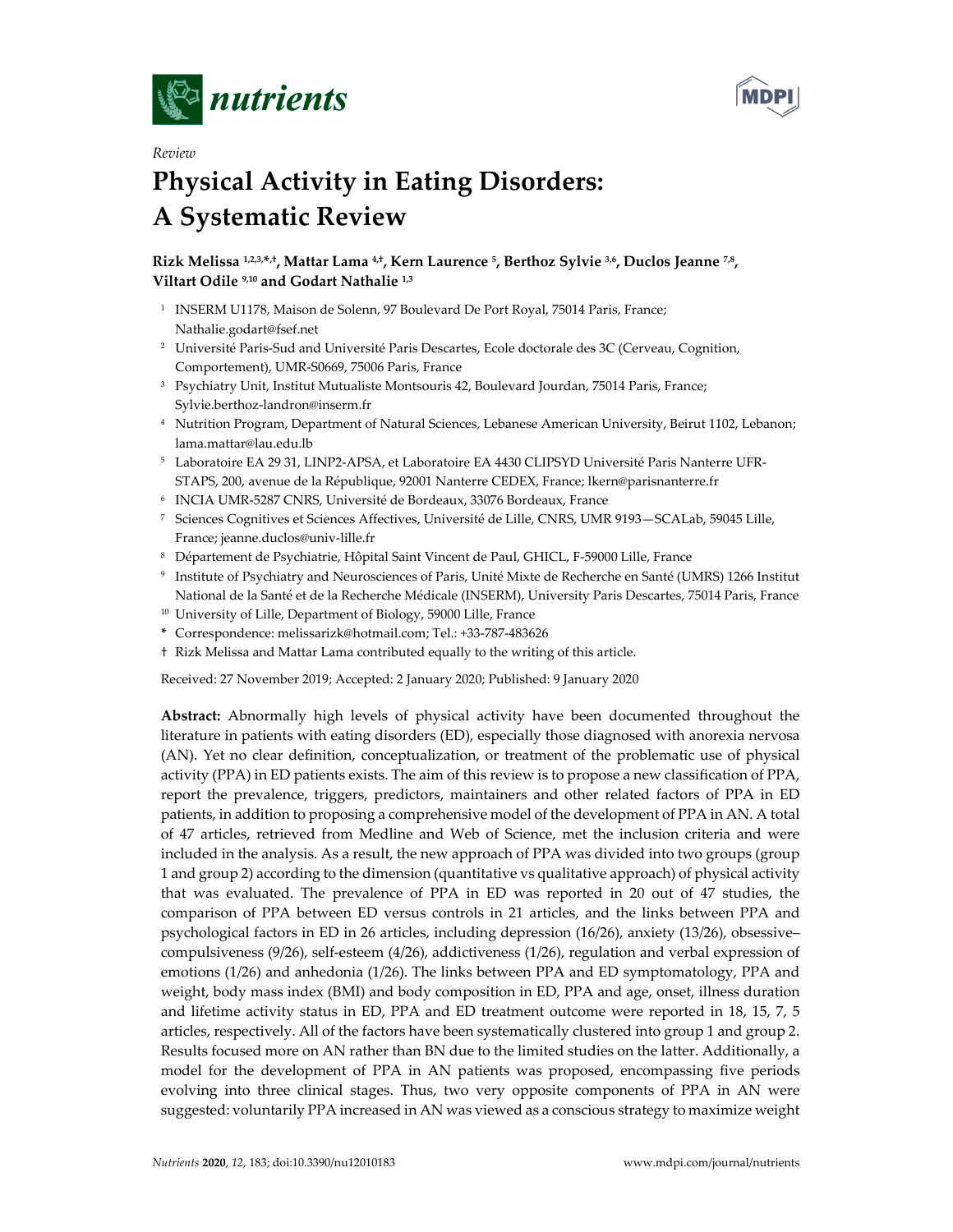loss, while involuntarily PPA increased proportionally with weight‐loss, indicating that exercise might be under the control of a subconscious biological drive and involuntary cognition.

**Keywords:** review; eating disorders; physical activity; problematic use of physical activity

# **1. Introduction**

A display of abnormally high levels of physical activity has been observed from the earliest clinical description of eating disorders (ED), especially in anorexia nervosa (AN) [1]. The latter has been considered to affect 31% to 80% of AN patients [2] and has been associated with a longer length of hospital stay [3], poortreatment outcome [4], interfering with refeeding strategies and body weight stabilization [5] and an increased risk of relapse and chronicity [6]. With more than 400 articles and seven partial reviews published on the subject in the past three decades, there is still no consensus on how to define, conceptualize or treat these observed high levels of physical activity in individuals suffering from ED. Physical activity is considered to be any body movement produced by the contraction of skeletal muscles, resulting in a substantial increase of energy expenditure relative to basal metabolism [7]. This has translated into a plethora of terms and definitions that has been described in social psychology by Hagger [8] who defines it as a "déjà‐vu" phenomenon: "the feeling that one has seen a variable with the same definition and content before only referred to by a different term" [8] (p. 1). This might imply inconsistent or even contradictory findings, when in fact the definitions are the ambiguous factor [8]. In the current review, problematic use of physical activity in ED will be referred to as "problematic use of physical activity or PPA".

The seven previous reviews tackling the matter [2,9–14] did not adhere to the recommendation suggested by Hagger [15]. In other terms, they did not propose a redefinition/a model of the particular phenomena of PPA in ED. None of them considered all currently published studies, as some have been published earlier and/or have focused on only one aspect/dimension of the topic.

Researchers have given a plethora of terms and definitions to describe PPA in eating disorder patients [11]. Terms included "hyperactivity", "compulsive exercise", "driven exercise", "unhealthy exercise", "motor restlessness", "over-exercise", "overactivity", "hard exercise", "drive to exercise", "drive for activity", or "exercise dependence". This inconsistent use of terminology points out the ambiguity in defining this problematic behavior [16]. As mentioned by Adkins and Keel [17], definitions generally include a quantitative dimension of the behavior, including volume, frequency and/or intensity of exercise and/or a psychopathological dimension, while mentioning compulsivity and/or obsession and/or dependence to exercise. Multiple possible amalgamations can, therefore, be present and confuse the readers [15].

In light of the current gaps in the literature, the aims of this review are to:

- Propose a new classification of PPA based on the characteristics of physical activity and the nature of the relation that links the individual to his/her physical activity, independently of the name the authors had originally given it.
- Give an overview of the prevalence of PPA in ED patients; as well as the triggering, predicting, maintaining and other associated factors, using our proposed new classification of PPA, which takes into account the reported methodological discrepancies.
- Propose a comprehensive model of the development of PPA in AN.

#### **2. Materials and Methods**

A systematic literature search was performed according to the Preferred Reporting Items for Systematic Reviews and Meta‐Analysis (PRISMA) statement [18].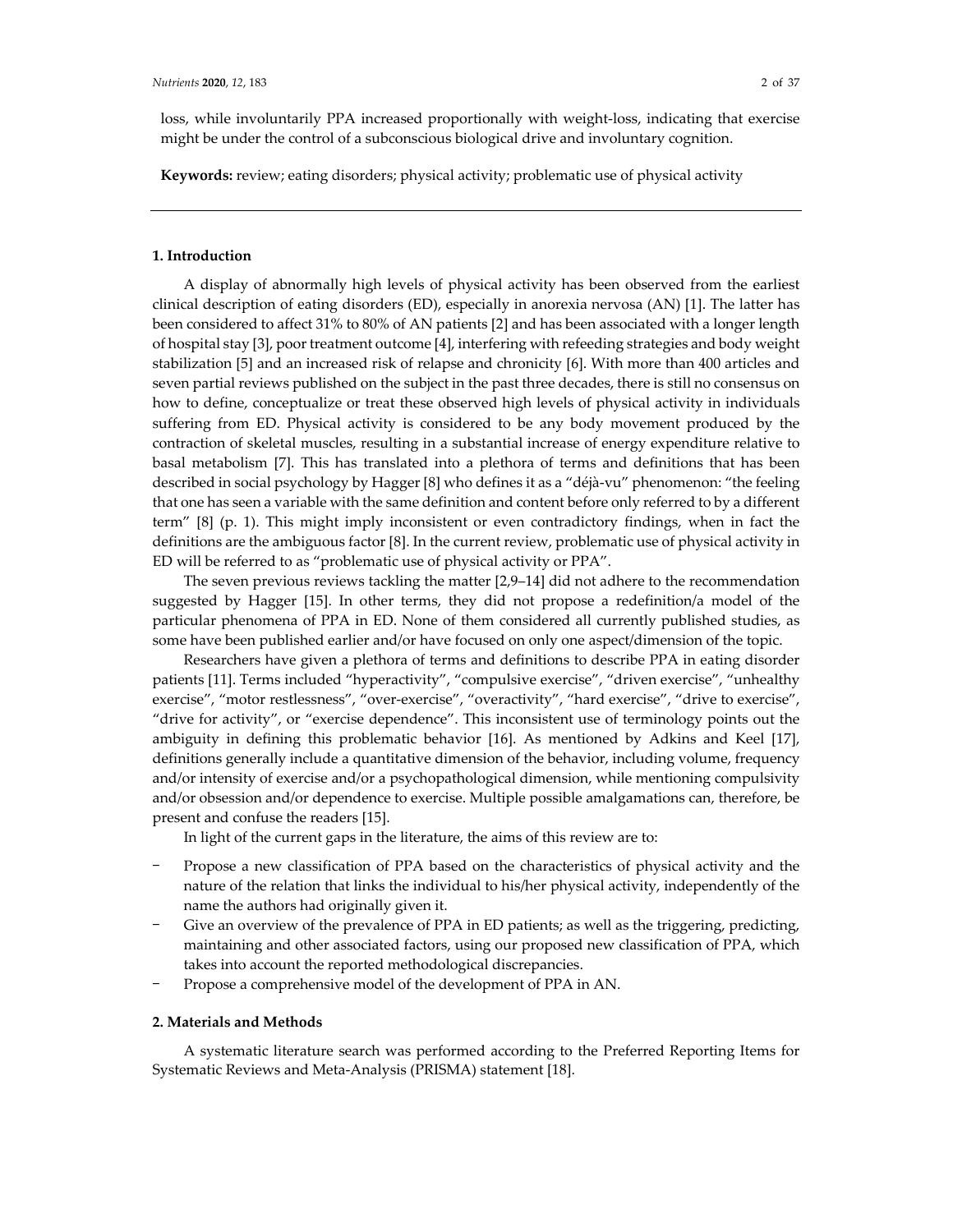The information and relevant studies were retrieved by searching two on-line databases, MEDLINE and Web of Science. The following search strategy was conducted (adapted for each database): ("Eating disorders" OR "anorexia nervosa" OR "bulimia nervosa") AND ("Exercise" OR ''physical activity"). Only articles in English or French, from all countries, published between the years 1970 and September 2019 (included) were reviewed. To identify further potentially relevant studies for inclusion, a complementary manual search of the titles, abstracts and reference lists of these articles was performed. When data were missing in the paper, additional information from study authors was systematically sought.

## *2.2. Study Selection*

Eligible studies in the empirical literature should have aimed to evaluate the prevalence, the frequency, the nature and/or the clinical associated features (psychological or somatic) of physical activity in AN, Bulimia Nervosa (BN) and Eating Disorders Not Otherwise Specified (EDNOS). Our inclusion criteria limited our review to human studies that recruited all participants, or at least part of them, diagnosed with AN, BN with or without the mention of the subtypes; or EDNOS according to research diagnostic criteria. Thus, all studies on participants from the general population, athletes or animal models were excluded. Studies including other disorders such as Binge Eating Disorder or Attention Deficit Hyperactivity Disorder and case reports were excluded. All studies that did not match the aim of our review or papers on the treatment and/or management of physical activity in ED were not considered. The seven reviews mentioned in the introduction were also excluded as previously mentioned: none of them considered all currently published studies, as some are old and/or focused on only one aspect of the topic. Two independent reviewers (MR and NG) performed eligibility assessment individually. Disagreements between reviewers were resolved by consensus. Finally, 47 studies that met the inclusion criteria were identified and included in this paper. A flowchart summarizing the flow diagram of study selection is presented in Figure 1.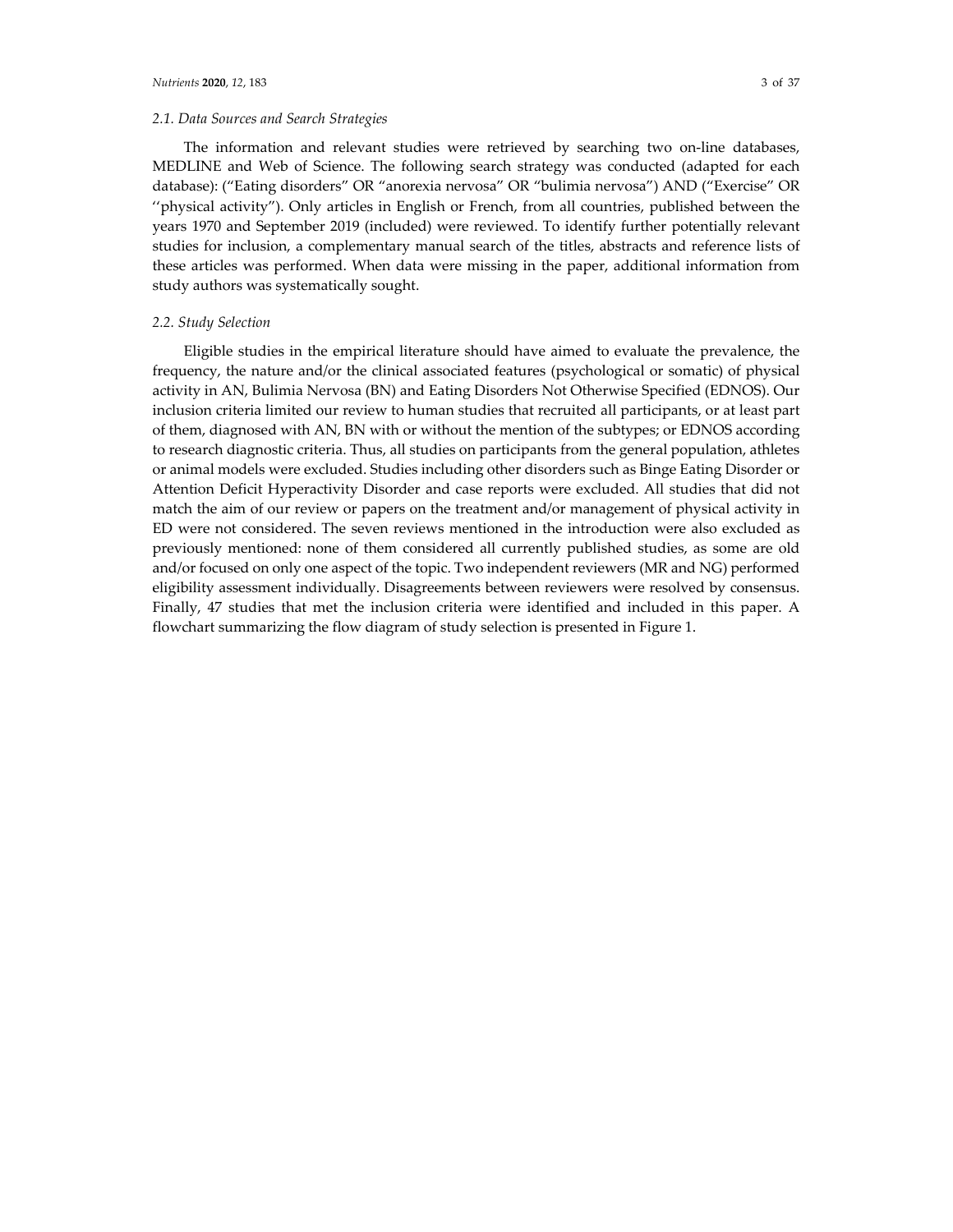

Figure 1. Flow diagram of the study selection. \* Studies excluded for one or more reasons. a Blumenthal et al. (1984) [19]; Crisp et al. (1980) [20]; Davis et al. (1994) [21]; Frey et al. (2000) [22]; Kron et al. (1978) [23]; Monell et al. (2018) [24]; Sharp et al. (1994) [25]. <sup>b</sup> Blumenthal et al. (1984) [19]; Higgins et al. (2013) [26]; Long and Hollin (1995) [27]. <sup>c</sup> Boyd et al. (2007) [28]; Bratland‐Sanda et al. (2010a, 2010b and 2011) [29–31]; Carruth and Skinner (2000) [32]; Davis et al. (1994 and 1998) [21,33]; Hechler et al. (2008) [34]; Naylor et al. (2011) [35]; Stiles‐Shields et al. (2011) [36]; Vansteelandt et al. (2007) [37]. ED—eating disorders.

It was not possible to conduct a meta‐analysis of the available studies due to the diversity of concepts and definitions used to evaluate PPA in ED.

# **3. Results**

Aim number 1: Propose a new classification of PPA based on the characteristics of physical activity and the nature of the relation that links the individual to his/her physical activity, independently of the name the authors had originally given it.

Table 1 presents a plethora of terms and definitions used by authors, as well as the instruments used to assess PPA and the time of assessment.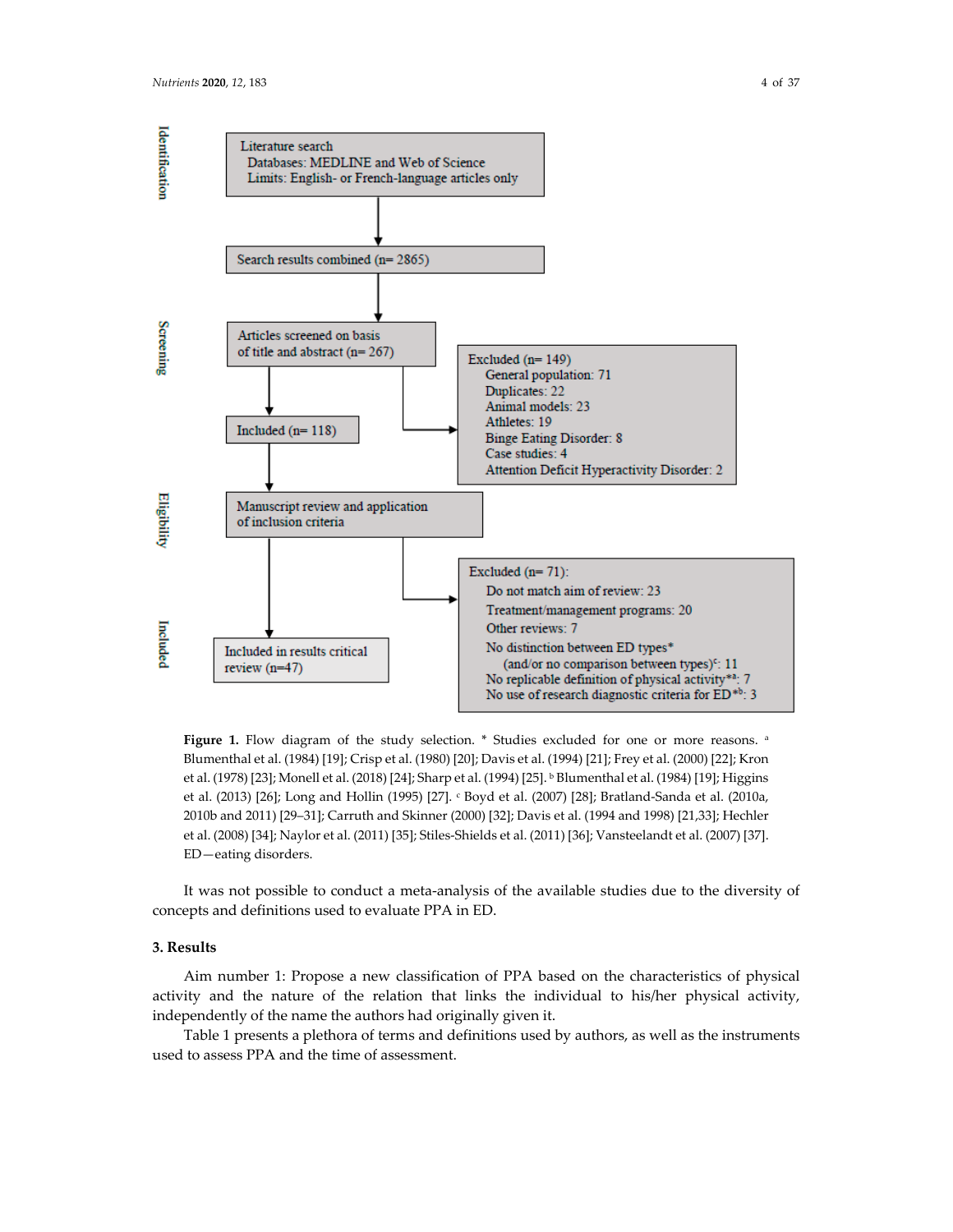| 1                                            | $\overline{2}$                             | 3                                                                                                                                                                                                                                                                                                                              |                     | 4                                                                | 5                                                                   |  |
|----------------------------------------------|--------------------------------------------|--------------------------------------------------------------------------------------------------------------------------------------------------------------------------------------------------------------------------------------------------------------------------------------------------------------------------------|---------------------|------------------------------------------------------------------|---------------------------------------------------------------------|--|
| References                                   | <b>Terms Used</b>                          | <b>Definitions and Cut-Offs</b>                                                                                                                                                                                                                                                                                                |                     | <b>Assessment Instrument</b>                                     | <b>Time of Assessment</b>                                           |  |
| Country                                      | by Authors                                 |                                                                                                                                                                                                                                                                                                                                | Objectively         | Subjectively                                                     |                                                                     |  |
| Falk et al. (1985) [38]<br><b>USA</b>        | Energy<br>expenditure/m<br>otor activity   |                                                                                                                                                                                                                                                                                                                                | Actimetry           |                                                                  | First 2 weeks of<br>hospitalization.                                |  |
| Kaye et al. (1986) [39]<br><b>USA</b>        | Physical<br>activity                       |                                                                                                                                                                                                                                                                                                                                | Acc.                |                                                                  | 3 to 5 day period of stable<br>weight in hospital.                  |  |
| Casper et al. (1991) [40]<br><b>USA</b>      | Energy<br>expenditure                      |                                                                                                                                                                                                                                                                                                                                | <b>DLW</b>          |                                                                  | At time of admission to<br>treatment program.                       |  |
| Pirke et al. (1991) [41]<br>Germany          | Hyperactivity<br>and energy<br>expenditure |                                                                                                                                                                                                                                                                                                                                | <b>DLW</b>          | PA diary                                                         | 2 weeks after consenting to<br>study (3 to 6 weeks in<br>hospital). |  |
| Long et al. (1993) [42]<br>Canada            | Hyperactivity                              |                                                                                                                                                                                                                                                                                                                                |                     | 1. ORO<br>2. Modified CRO<br>(Carmack and<br>Martens, 1979 [43]) | First 2 weeks of hosp. in an<br>ED unit.                            |  |
| Brewerton et al. (1995) [44]<br><b>USA</b>   | Compulsive<br>exercise                     | Exercise to control weight at least once a day<br>and exercised for at least 60 min                                                                                                                                                                                                                                            |                     | <b>DSED</b>                                                      |                                                                     |  |
| Davis et al. (1995) [45]<br>Canada           | Excessive<br>exercise                      | Exercise on average, a minimum of 5 h per week<br>during the year prior to assessment                                                                                                                                                                                                                                          |                     | 1. Interview<br>2. PA diary<br>3. CES                            | 4 weeks and year prior to<br>study inclusion.                       |  |
| Bouten et al. (1996) [46]<br>The Netherlands | PA levels                                  | Three PA levels: Low, moderate or high level.                                                                                                                                                                                                                                                                                  | 1. Acc.<br>$2.$ DLW |                                                                  | 7 days after study<br>inclusion.                                    |  |
| Casper and Jabine (1996) [47]<br><b>USA</b>  | Excessive<br>exercise                      | Exercise more than 4 h per week of exercise for<br>the month preceding the intake.                                                                                                                                                                                                                                             |                     | Interview                                                        | Month prior to<br>hospitalization.                                  |  |
| Davis et al. (1997) [48]<br>Canada           | Excessive<br>exercise                      | Level of PA considerably more than typical for<br>someone their age at that time and time spent<br>exercising exceeded 1 h per day for at least 6<br>days per week for a period not less than 1<br>month, and if she described the exercising as<br>"obsessive," "driven," and "out of control"<br>during the excessive phase. |                     | 1. Interview<br>2. CES                                           | Minimum 1 month prior to<br>study inclusion.                        |  |
| Davis and Claridge (1998) [49]<br>Canada     | Excessive<br>exercise                      | Lifetime exercise status: idem as Davis et al.<br>$(1997)$ [48].<br>Current exercise status: exercise activity for a<br>minimum of 6 h a week averaged over the 12<br>months prior to assessment.                                                                                                                              |                     | Interview                                                        | Year prior to study<br>inclusion and during<br>lifetime.            |  |

**Table 1.** Terms used by authors, definitions, cut‐offs, assessment instruments and time of assessment of problematic use of physical activity in ED (columns <sup>1</sup> to 5).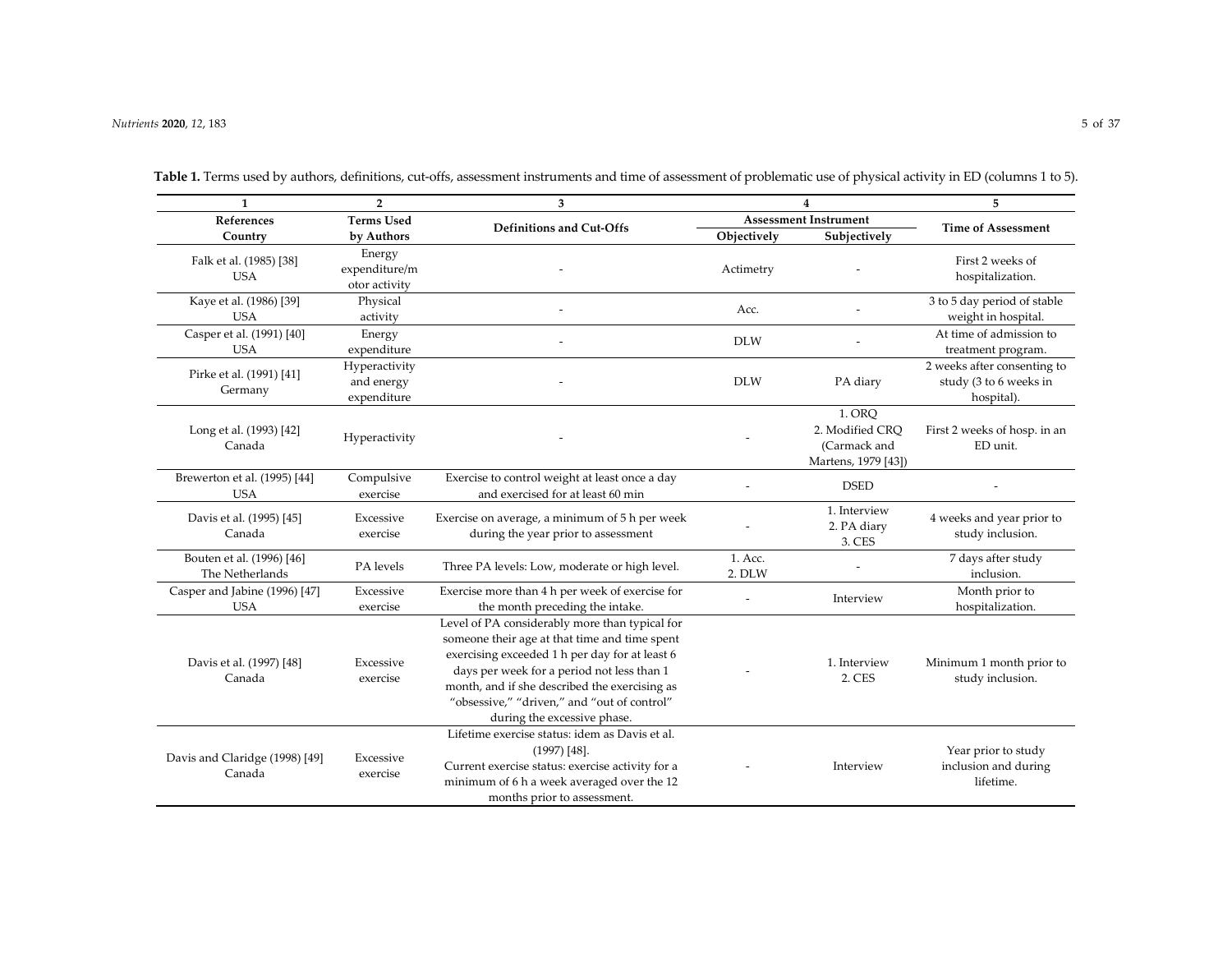#### *Nutrients* **2020**, *12*, 183 6 of 37

| Davis et al. (1999) [50]<br>Canada            | Excessive<br>exercise                                    | Current exercise status: exercise activity for a<br>minimum of 6 h a week averaged over 1 month<br>prior to assessment.                                                                                                                                              |      | 1. Interview<br>2. CES                   | Minimum 1 month prior to<br>study inclusion.             |
|-----------------------------------------------|----------------------------------------------------------|----------------------------------------------------------------------------------------------------------------------------------------------------------------------------------------------------------------------------------------------------------------------|------|------------------------------------------|----------------------------------------------------------|
| Favaro et al. (2000) [51]<br>Italy            | Excessive<br>exercise                                    | Excessive exercise as at least 1 h of intensive<br>physical activity per day.                                                                                                                                                                                        |      | Interview                                | At start of outpatient<br>treatment.                     |
| Pinkston et al. (2001) [52]<br><b>USA</b>     | Energy<br>expenditure                                    | Three activity levels: Moderate, hard or very<br>hard activities during the past 7 days.                                                                                                                                                                             |      | 1.7d PAR<br>2. CES                       | At hospitalization.                                      |
| Solenberger (2001) [3]<br><b>USA</b>          | PA levels                                                | "Patients were categorized into high- or low-<br>level exercise groups by a median split of total<br>exercise. The high-level exercise group spent<br>greater than 6.7 h/week exercising".                                                                           |      | Clinical charts                          | Six months prior to<br>hospitalization.                  |
| Davis and Woodside (2002)<br>$[53]$<br>Canada | Excessive<br>exercise                                    | Exercise activity for a minimum of 6 h a week<br>averaged over 1 month prior to assessment.                                                                                                                                                                          |      | Interview                                | Minimum 1 month prior to<br>study inclusion.             |
| Penas-Lledo et al. (2002) [54]<br>Spain       | Excessive<br>exercise                                    | Physical exercise at least 5 times a week, for at<br>least 1h without stopping, and with the aim of<br>burning calories.                                                                                                                                             |      | Clinical charts                          |                                                          |
| Holtkamp et al. (2003) [55]<br>Germany        | Motor<br>restlessness                                    | Five levels of PA: no excessive physical activity;<br>slight and/or rare excessive physical activity;<br>marked and/or occasional excessive physical<br>activity; strong and/or frequent excessive<br>physical activity; very strong excessive physical<br>activity. |      | SIAB-EX                                  | 3 months prior to<br>hospitalization.                    |
| Holtkamp et al. (2004) [56]<br>Germany        | Excessive<br>physical<br>activity                        | Idem as Holtkamp et al. (2003) [55]                                                                                                                                                                                                                                  |      | <b>SIAB</b>                              | 3 months prior to<br>hospitalization.                    |
| Klein et al. (2004) [57]<br><b>USA</b>        | Exercise<br>dependence                                   | Exercise dependence if greater frequency of<br>exercise ≥3 criteria of Modified SDSS                                                                                                                                                                                 |      | 1. SDSS<br>2. CES                        | 4 weeks prior to<br>hospitalization.                     |
| Davis et al. (2005) [58]<br>Canada            | Excessive<br>exercise                                    | "Considerably more exercise/physical activity<br>than is typical or normal for someone your age,<br>and beyond the requirements of any competitive<br>sport in which you were engaged".                                                                              |      | 1. Interview<br>2. CES                   | Year prior to<br>hospitalization and<br>lifetime.        |
| Davis and Kaptein (2006) [59]<br>Canada       | Excessive<br>exercise                                    | Idem as Davis and Claridge (1998) [49] for<br>lifetime and current exercise statuses.                                                                                                                                                                                |      | Interview                                | Year prior to study<br>inclusion and during<br>lifetime. |
| Holtkamp et al. (2006) [60]<br>Germany        | PA levels and<br>motor and<br>inner<br>$\,$ restlessness | Idem as Holtkamp et al. (2003) [55]                                                                                                                                                                                                                                  | Acc. | 1. SIAB-EX<br>2. Self-report<br>measures | 3 months prior to<br>hospitalization.                    |
| Shroff et al. (2006) [61]<br><b>USA</b>       | Excessive<br>exercise                                    | Excessive exercise when any of the following<br>were reported by the participant: (1) severe<br>interference with important activities; (2)                                                                                                                          |      | <b>SIAB</b>                              | 3 months prior to<br>hospitalization.                    |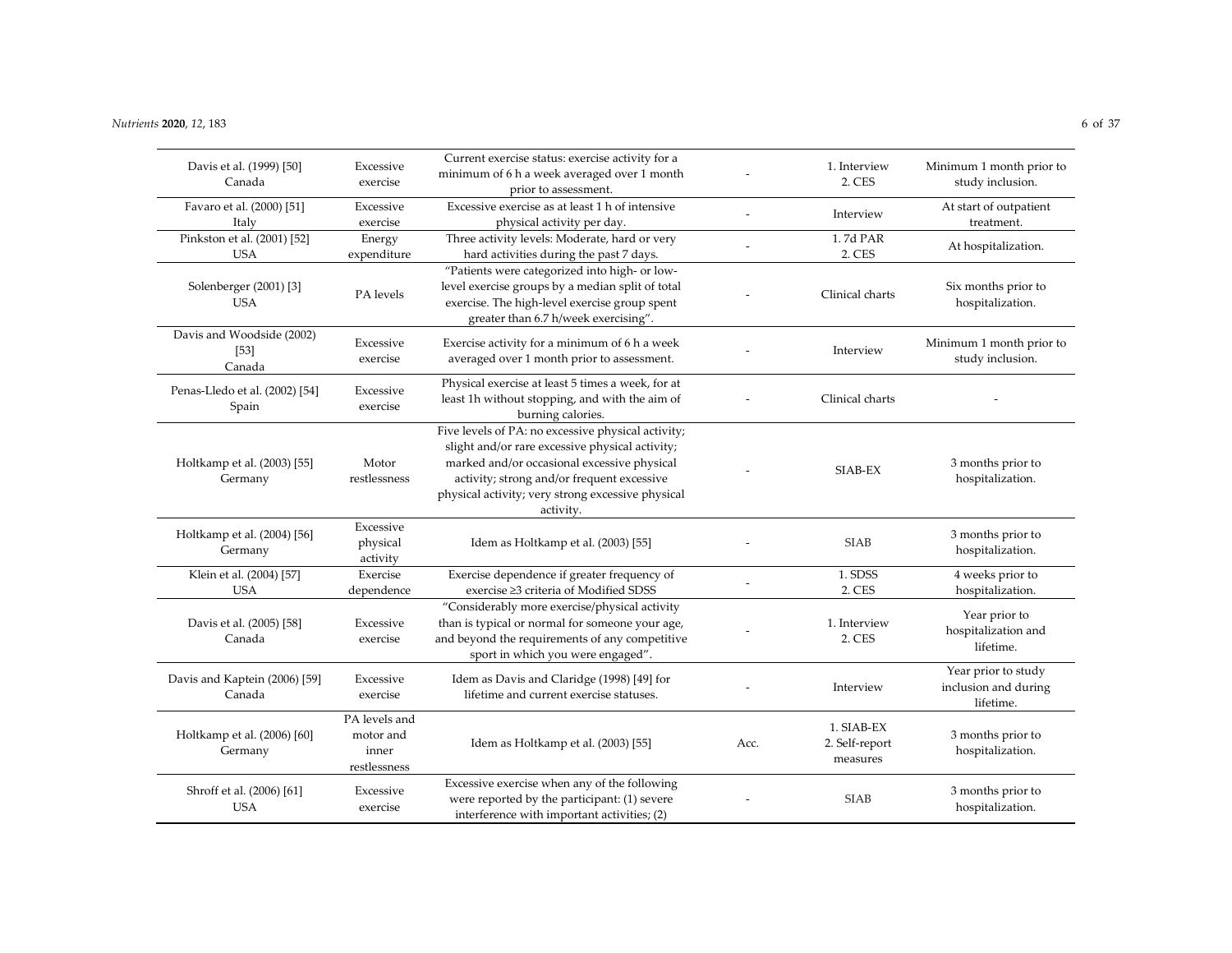|                                                    |                                                  | exercising more than 3 h/day and distress if<br>unable to exercise; (3) frequent exercise at<br>inappropriate times and places and little or no<br>attempt to suppress the behavior; and (4)<br>exercising despite more serious injury, illness or<br>medical complication.                                                                                                                                                                                                                                                                        |                    |                              |                                                                                         |
|----------------------------------------------------|--------------------------------------------------|----------------------------------------------------------------------------------------------------------------------------------------------------------------------------------------------------------------------------------------------------------------------------------------------------------------------------------------------------------------------------------------------------------------------------------------------------------------------------------------------------------------------------------------------------|--------------------|------------------------------|-----------------------------------------------------------------------------------------|
| Klein et al. (2007) [62]<br><b>USA</b>             | Excessive<br>exercise                            | Exercising at least 6 h per week, on average.                                                                                                                                                                                                                                                                                                                                                                                                                                                                                                      | Acc.               | 1. Interview<br>2. CES       | 3 months prior to<br>hospitalization and during<br>first 2 weeks of<br>hospitalization. |
| Dalle Grave et al. (2008) [63]<br>Italy            | Compulsive<br>exercise                           | Compulsive exerciser in the presence of a<br>positive answer to the first question below and<br>to anyone of the remaining: (1) Over the past 4<br>weeks, have you exercised with the aim of<br>burning up calories to control your shape or<br>weight? (2) Have you felt compelled or obliged<br>to exercise? (3) Have you exercised even when it<br>caused severe interference with important<br>activities? (4) Have you exercised to a level that<br>might be harmful for you? (5) Have you felt<br>distressed if you were unable to exercise? |                    | <b>EDE</b>                   | 4 weeks prior to<br>hospitalization.                                                    |
| Mond and Calogero (2009)<br>[64]<br>Australia      | Excessive<br>exercise                            | Exercise "hard as a means of controlling their<br>shape or weight during the preceding 4 weeks".                                                                                                                                                                                                                                                                                                                                                                                                                                                   |                    | 1. EDE-Q<br>2. CES<br>3. REI | 4 weeks prior to<br>hospitalization.                                                    |
| Bewell-Weiss and Carter<br>$(2010)$ [65]<br>Canada | Excessive<br>exercise                            | Minimum of 1 h of obligatory exercise aimed at<br>controlling shape and weight, 6 days per week<br>in the month before admission.                                                                                                                                                                                                                                                                                                                                                                                                                  |                    | <b>EDE</b>                   | 3 months prior to<br>hospitalization.                                                   |
| Thornton et al. (2011) [66]<br>Sweden and USA      | Excessive<br>exercise                            | Exercise more than 2 h per day to control her<br>shape and weight.                                                                                                                                                                                                                                                                                                                                                                                                                                                                                 |                    | Interview                    | At time of interview.                                                                   |
| Carrera et al. (2012) [67]<br>The Netherlands      | Physical<br>activity<br>levels/hyperac<br>tivity | Three PA intensities: Sedentary (<200<br>counts/min), light (200 to <1800 counts/min) and<br>moderate to vigorous (≥1800 counts/min)<br>activity.                                                                                                                                                                                                                                                                                                                                                                                                  | Acc.               |                              | During 3 days after study<br>inclusion.                                                 |
| Murray et al. (2012) [68]<br>Australia             | Compulsive<br>exercise                           |                                                                                                                                                                                                                                                                                                                                                                                                                                                                                                                                                    |                    | <b>CET</b>                   | 4 weeks prior to<br>hospitalization.                                                    |
| Smith et al. (2012) [69]<br><b>USA</b>             | Over-exercise                                    | Exercise "hard as a means of controlling their<br>shape or weight during the preceding 4 weeks".                                                                                                                                                                                                                                                                                                                                                                                                                                                   |                    | EDE-Q                        | 4 weeks prior to<br>hospitalization.                                                    |
| El Ghoch et al. (2013) [70]<br>Italy               | PA energy<br>expenditure                         | Two PA levels: light PA (<3 METs) and<br>moderate and vigorous $PA: (23 METs)$                                                                                                                                                                                                                                                                                                                                                                                                                                                                     | Acc.               |                              | During 1st week of hosp.<br>and last week of day<br>hospital.                           |
| Alberti et al. (2013) [71]<br>Italy                | PA energy<br>expenditure                         | Three PA levels: Low PA (<3 METs), moderate<br>PA (3 to 6 METs) and vigorous PA (>6 METs).                                                                                                                                                                                                                                                                                                                                                                                                                                                         | 1. Acc.<br>2. IPAQ |                              | At hospitalization.                                                                     |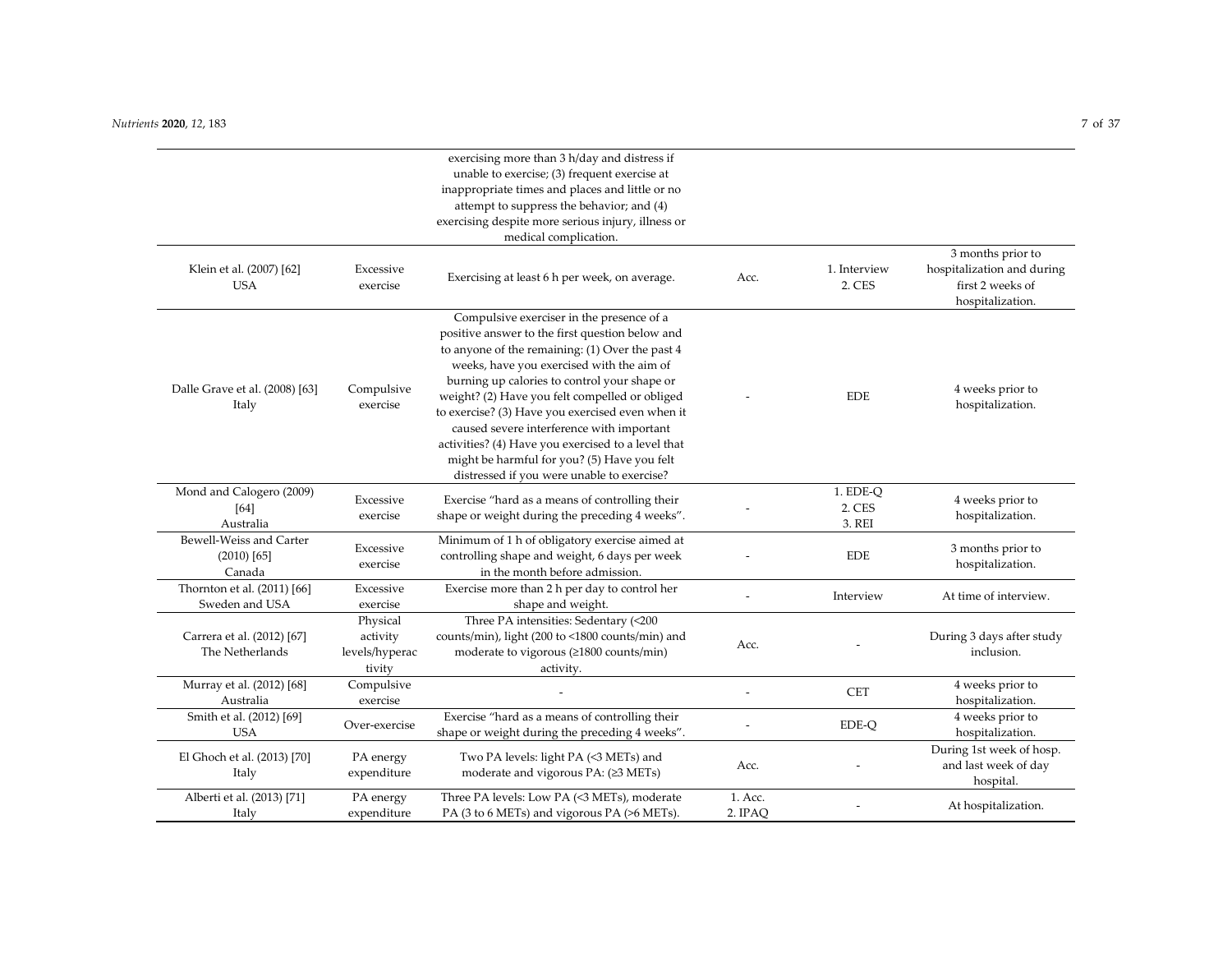| Brownstone et al.<br>$(2013)$ [72]<br><b>USA</b> | Hard exercise                                | Exercise "hard as a means of controlling their<br>shape or weight during the preceding 4 weeks".                                                                                |            | EDE-O                                             | 4 weeks prior to study<br>inclusion.                                                              |
|--------------------------------------------------|----------------------------------------------|---------------------------------------------------------------------------------------------------------------------------------------------------------------------------------|------------|---------------------------------------------------|---------------------------------------------------------------------------------------------------|
| Kostrzewa et al. (2013) [73]<br>The Netherlands  | PA levels and<br>moderate-to-<br>vigorous PA | Three levels of PA: Sedentary (<200 counts/min),<br>light (200 to <1800 counts/min) and moderate-to-<br>vigorous physical (≥1800 counts/min) activity.                          | Acc.       |                                                   | At hosp., end of hosp. and<br>at 1 year follow-up.                                                |
| Zipfel et al. (2013) [74]<br>Australia           | PA                                           | From EDI-SC: "What percentage of your exercise<br>is aimed at controlling your weight >50% cutoff"                                                                              | <b>DLW</b> | 1. DDE<br>2. EDI-SC                               | During hosp.                                                                                      |
| Keyes et al. (2015) [75]<br>United Kingdom       | Drive to<br>exercise                         |                                                                                                                                                                                 | Actimetry  | 1. CES<br>2. OEO GDES<br>3. EAI<br>4. IPAQ<br>REI | During 7 days after study<br>inclusion.                                                           |
| Sauchelli et al. (2015) [76]<br>Spain            | PA                                           | Two PA levels: low exercisers (<300 min spent in<br>moderate-to-vigorous PA) and high exercisers<br>(≥300 min spent in moderate-to-vigorous PA).                                | Acc.       |                                                   | During 6 days after study<br>inclusion.                                                           |
| Sternheim et al. (2015) [77]<br>The Nertherlands | Drive for<br>activity                        | "urge to be physically active and an inability to<br>sit still"                                                                                                                 |            | DFA-O                                             | At time of admission to<br>treatment program.                                                     |
| Blachno et al. (2016) [78]<br>Poland             | PA                                           |                                                                                                                                                                                 |            | PAQ                                               | Week prior to study<br>inclusion.                                                                 |
| El Ghoch et al. (2016) [79]<br>Italy             | PA energy<br>expenditure                     | Two PA levels: light PA (<3 METs) and<br>moderate and vigorous PA: $(≥3$ METs).                                                                                                 | Acc.       |                                                   | During last week of day<br>hospital.                                                              |
| Gianini et al. (2016) [80]<br><b>USA</b>         | PA                                           |                                                                                                                                                                                 | Acc.       |                                                   | At hosp., at 90% weight<br>gain in hospitalization and<br>at 1 month after hospital<br>discharge. |
| Noetel et al. (2016) [81]<br>Australia           | Compulsive<br>exercise                       |                                                                                                                                                                                 |            | <b>CET</b>                                        | 4 weeks prior to<br>hospitalization.                                                              |
| Lehmann et al. (2018) [82]<br>Germany            | PA energy<br>expenditure                     | Four PA levels: Very light-intensity PA ([1.1; 1.8]<br>METs), light-intensity PA ([1.8; 3]), moderate-<br>intensity PA ([3; 6] METs) and vigorous-<br>intensity PA $(≥6$ METs). | Acc.       |                                                   | During hospitalization.                                                                           |
| Schlegl et al. (2018) [83]<br>Germany            | Compulsive<br>exercise                       |                                                                                                                                                                                 |            | $-GET$<br>$-EMI-2$                                | 4 weeks prior to<br>hospitalization.                                                              |
| Young et al. (2018) [84]<br>Australia            | Compulsive<br>exercise                       |                                                                                                                                                                                 |            | <b>CET</b>                                        | 4 weeks prior to<br>hospitalization.                                                              |

Acc.: Accelerometer. CEQ: Commitment to Exercise Questionnaire. CES: Commitment to Exercise Scale. CET: Compulsive Exercise Test. CRQ: Commitment to Running Questionnaire. DDE: Dieting Disorder Examination. DFA‐Q: Drive for Activity Questionnaire. DLW: Double Labeled Water Method. DSED: Diagnostic Survey of the Eating Disorders. EAI: Exercise Addiction Inventory. EDE: Eating Disorder Examination. EDE‐Q: Eating Disorder Examination Questionnaire. EDI‐ SC: Eating Disorders Inventory‐Symptom Checklist. EDS‐R: Exercise Dependence Scale—Revised. EEE‐C: Eating and Exercise Examination‐Computerized. EMA‐ Q: Ecological Momentary Assessment Questionnaire. EMI‐2: Exercise Motivations Inventory‐2. EPSQ: The Exercise Participation Screening Questionnaire. GAD: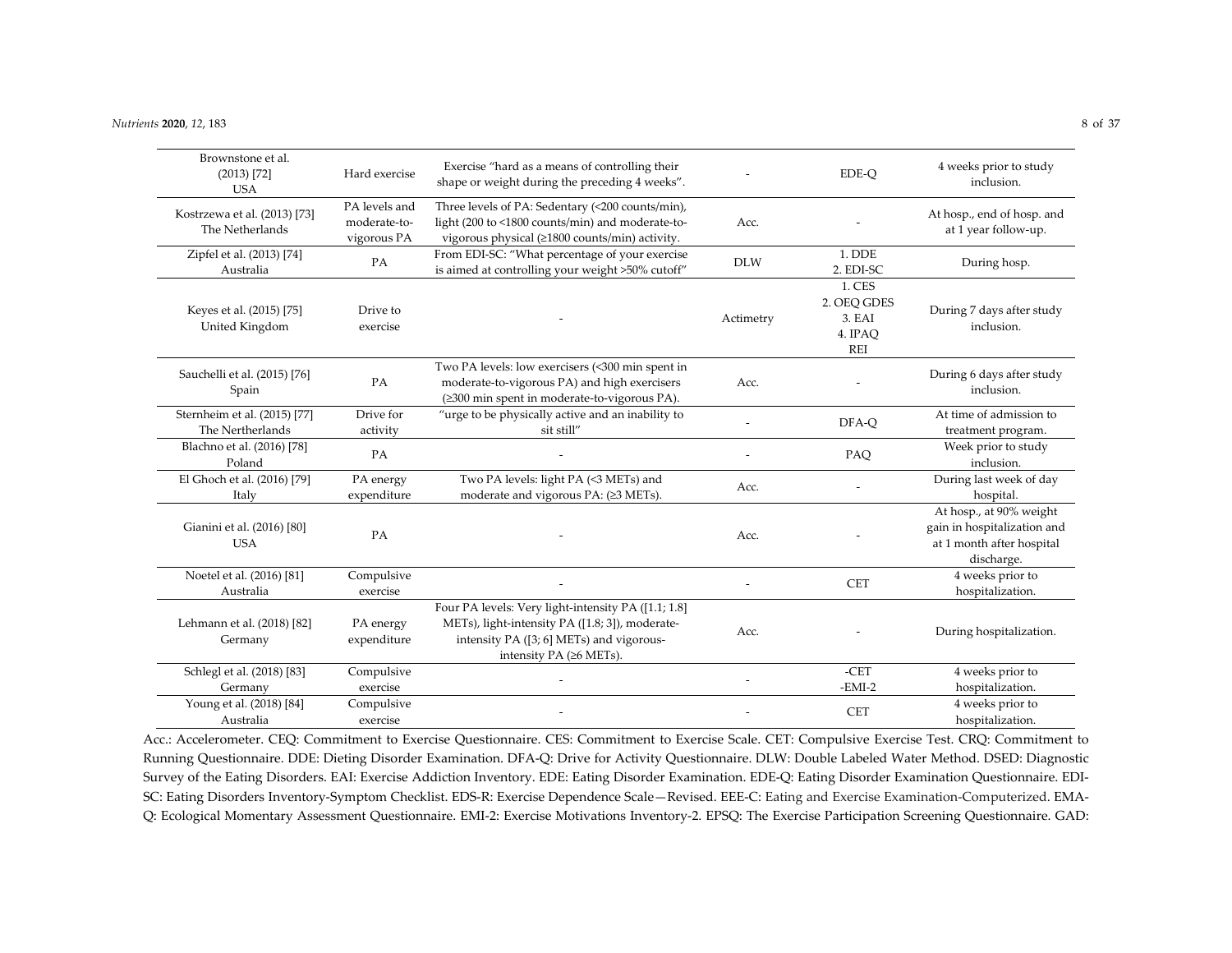#### *Nutrients* **2020**, *12*, 183 9 of 37

Generalized Anxiety Disorder. GDES: Global Drive to Exercise Score. IPAQ: International Physical Activity Questionnaire. MAQ: Modifiable Activity Questionnaire. METs: Metabolic equivalents [85]. ORQ: Obligatory Running Questionnaire. PA: Physical activity. PAQ: Physical activity questionnaire. PDPAR: Pediatric Physical Activity Recall. REI: Reasons for Exercise Inventory. SIAB: Structured Interview for Anorexic and Bulimic Disorders. SDSS: Substance Dependence Severity Scale. SIAB‐EX: Structured Inventory for Anorexic and Bulimic Syndromes. 7d PAR: <sup>7</sup> days Physical Activity Recall. "‐": no available data in study.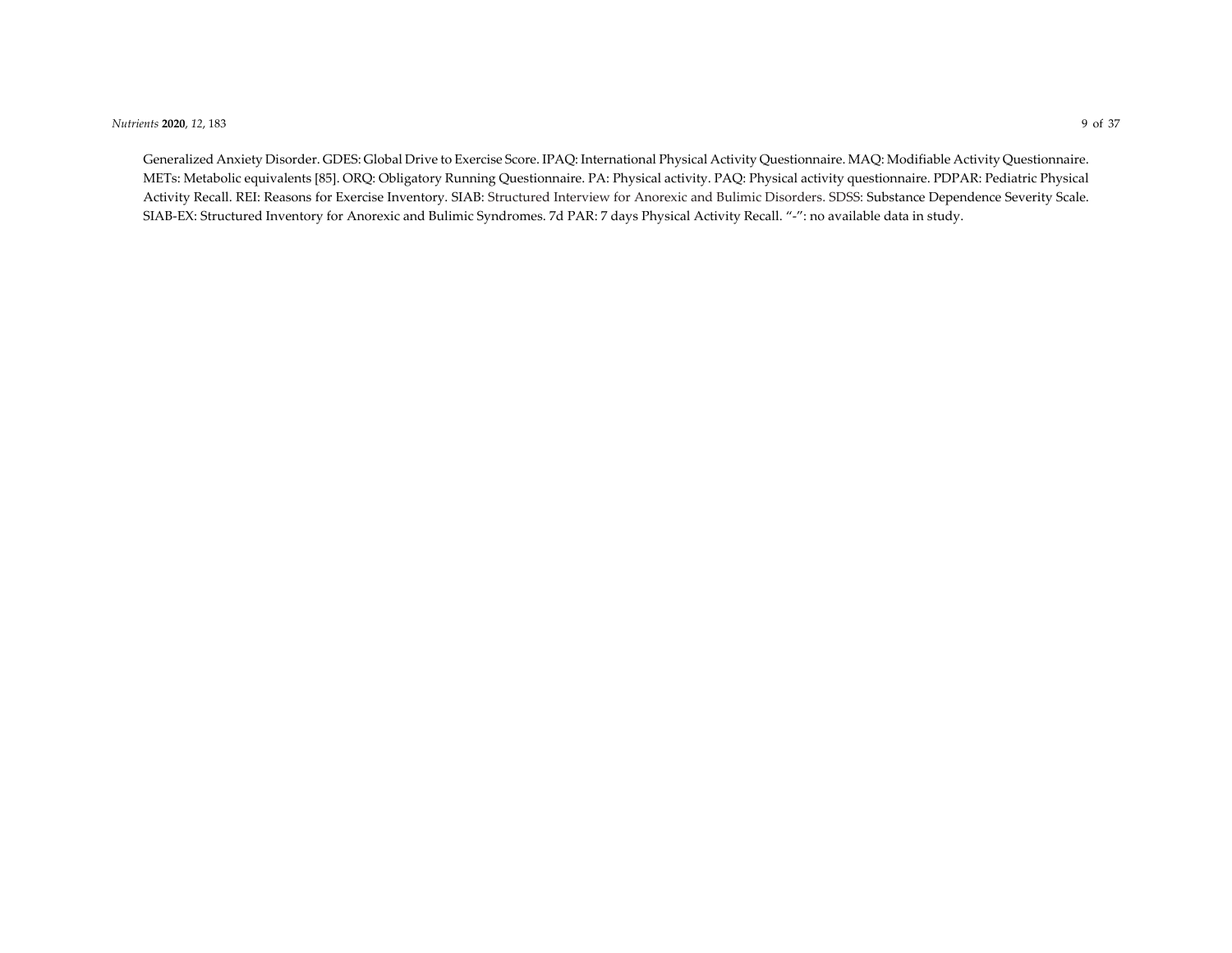We propose a new approach of PPA. It will categorize and differentiate the quantitative and the qualitative conceptualisations used in the literature, independently of the terms used by the authors, and divide studies into the following two groups:

- Group 1: Studies classified in this group determined PPA in a quantitative approach of physical activity in terms of intensity, frequency, duration and/or type of physical activity.
- Group 2: Studies classified in this group determined PPA in a qualitative approach by focusing on the relation that links an individual to his/her physical activity, including motives for exercise, compulsivity and exercise dependence/addiction, with or without a quantitative measure of physical activity.

Group 1 included 20 studies, group 2 included 20 studies, and seven studies were simultaneously in group 1 and group 2 (Table 2, column 2).

Table 1 summarizes terms used by authors, definitions, cut-offs, assessment instruments and time of assessment of PPA in ED. Results of study designs, diagnostic criteria of ED and sample composition are detailed in Table 3.

| $\mathbf{1}$                                   | $\mathbf{2}$               |       | $\overline{\mathbf{3}}$ |                |
|------------------------------------------------|----------------------------|-------|-------------------------|----------------|
| References                                     | Group                      |       | Prevalence (%)          |                |
| Country                                        | Classification             | AN    | BN                      | Controls       |
| Falk et al. (1985) [38]<br><b>USA</b>          | Group 1                    |       |                         |                |
| Kaye et al. (1986) [39]<br><b>USA</b>          | Group 1                    |       |                         |                |
| Casper et al. (1991) [40]<br><b>USA</b>        | Group 1                    |       |                         |                |
| Pirke et al. (1991) [41]<br>Germany            | Group 1                    |       |                         |                |
| Long et al. (1993) [42]<br>Canada              | Group 2                    |       |                         |                |
| Brewerton et al. (1995) [44]<br><b>USA</b>     | Group 2 <sup>b</sup>       | 38.5  | 22.5                    |                |
| Davis et al. (1995) [45]                       | Group 1 (Int.)             |       |                         | Sample 2: 37.5 |
| Canada                                         | Group 2 (CES)              |       |                         |                |
| Bouten et al. (1996) [46]<br>The Netherlands   | Group 1                    |       |                         |                |
| Casper and Jabine (1996)<br>[47]<br><b>USA</b> | Group 1                    | 75    |                         |                |
| Davis et al. (1997) [48]<br>Canada             | Group 2 <sup>b</sup>       | 80.8  | 57.1                    |                |
| Davis and Claridge (1998)                      | Group 1 (Current ex. st.)  | 47.08 | 32.65                   |                |
| $[49]$<br>Canada                               | Group 2 (Lifetime ex. st.) | 76.47 | 57.14                   |                |
| Davis et al. (1999) [50]                       | Group 1 (Current ex. st.)  | 69    |                         |                |
| Canada                                         | Group 2 (CES)              |       |                         |                |
| Favaro et al. (2000) [51]<br>Italy             | Group 1                    | 31.25 |                         |                |
| Pinkston et al. (2001) [52]                    | Group 1 (7d PAR)           |       |                         |                |
| <b>USA</b>                                     | Group 2 (CES)              |       |                         |                |
| Solenberger (2001) [3]<br><b>USA</b>           | Group 1 <sup>b</sup>       | 54    | 39                      |                |
| Davis and Woodside (2002)<br>$[53]$<br>Canada  | Group 1                    |       |                         |                |
| Penas-Lledo et al. (2002) [54]<br>Spain        | Group 2                    | 46    | 45.9                    |                |
| Holtkamp et al. (2003) [55]<br>Germany         | Group 2                    |       |                         |                |

**Table 2.** Status and group classification of studies in the review and prevalence of problematic use of physical activity and statistical analysis used (columns 1 to 3).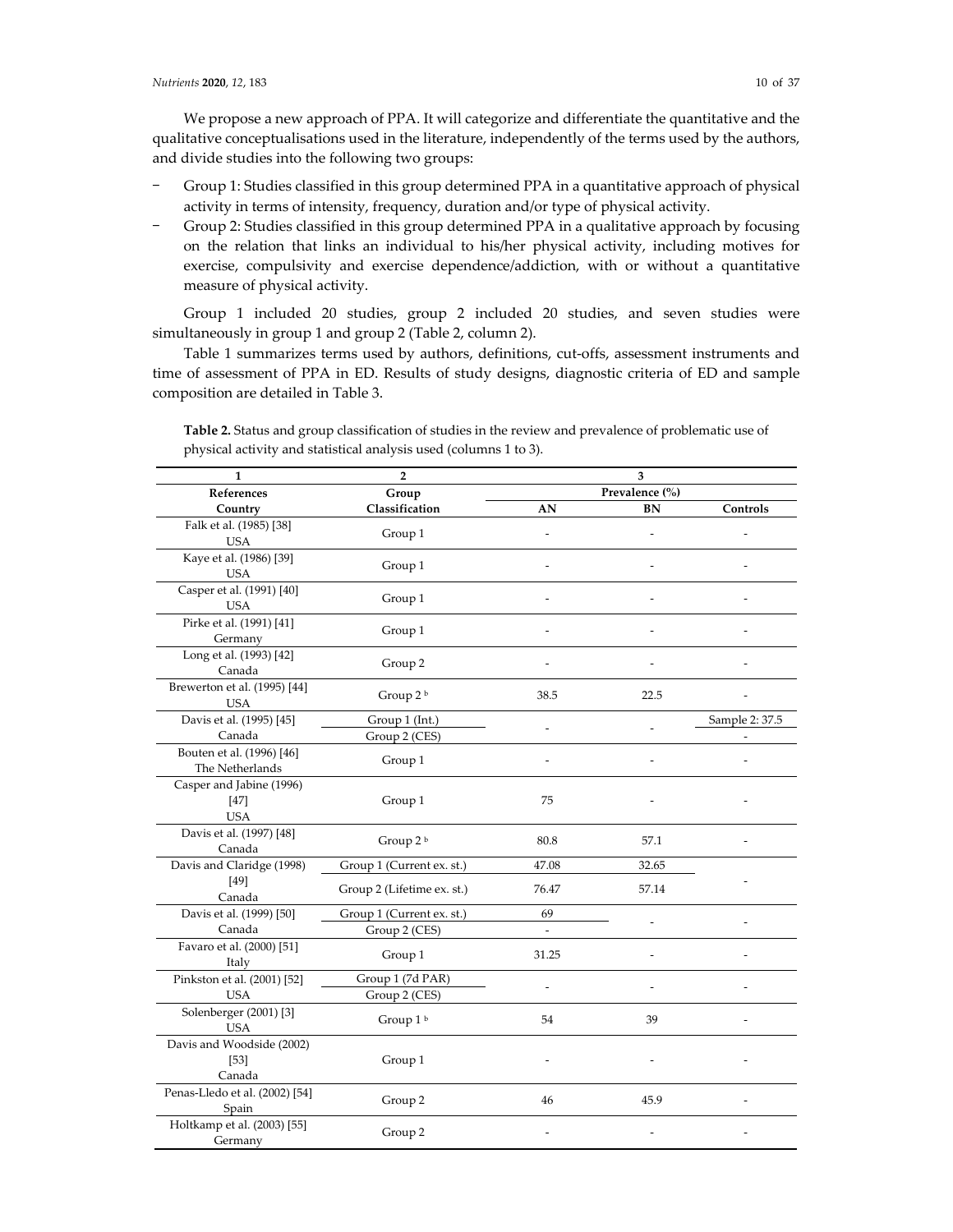| Holtkamp et al. (2004) [56]<br>Germany             | Group 2                          |                                                                    |                            |         |
|----------------------------------------------------|----------------------------------|--------------------------------------------------------------------|----------------------------|---------|
| Klein et al. (2004) [57]<br><b>USA</b>             | Group 2                          | 48                                                                 |                            |         |
| Davis et al. (2005) [58]<br>Canada                 | Group 1                          | 64                                                                 |                            | $2.1*$  |
| Davis and Kaptein (2006)<br>$[59]$<br>Canada       | Group 2                          | Current ex. st.: 50<br>Lifetime ex. st.: 80                        |                            |         |
| Holtkamp et al. (2006) [60]<br>Germany             | Group 1 (acc.)<br>Group 2 (SIAB) |                                                                    |                            |         |
| Shroff et al. (2006) [61]<br><b>USA</b>            | Group 2 <sup>b</sup>             | ANR: 40.3 a,*;<br>ANP: 54.5 a;<br>ANB: 37.4 a,*;<br>ANBN: 43.5 a,* | BNP: 20.2 a;<br>NPBN: 24 a |         |
| Klein et al. (2007) [62]<br>USA                    | Group 1                          | 41.7                                                               |                            |         |
| Dalle Grave et al. (2008) [63]<br>Italy            | Group 2 <sup>b</sup>             | AN-R: 80;<br>AN-BP: 43.3                                           | 39.3                       |         |
| Mond and Calogero (2009)<br>$[64]$<br>Australia    | Group 2 <sup>b</sup>             | 81.1                                                               |                            |         |
| Bewell-Weiss and Carter<br>$(2010)$ [65]<br>Canada | Group 2                          | 34                                                                 |                            |         |
| Thornton et al. (2011) [66]<br>Sweden and USA      | Group 2                          | AN: 38.7;<br>$AN + GAD: 59.1$                                      |                            | 2.5     |
| Carrera et al. (2012) [67]<br>The Netherlands      | Group 1                          |                                                                    |                            |         |
| Murray et al. (2012) [68]<br>Australia             | Group 2                          |                                                                    |                            |         |
| Smith et al. (2012) [69]<br><b>USA</b>             | Group 2                          |                                                                    |                            |         |
| Alberti et al. (2013) [71]<br>Italy                | Group 1                          |                                                                    |                            |         |
| Brownstone et al. (2013) [72]<br>USA               | Group 2                          |                                                                    | 204                        |         |
| El Ghoch et al. (2013) [70]<br>Italy               | Group 1                          |                                                                    |                            |         |
| Kostrzewa et al. (2013) [73]<br>The Netherlands    | Group 1                          | 30                                                                 |                            |         |
| Zipfel et al. (2013) [74]<br>Australia             | Group 2                          | 58.3                                                               |                            | $16.7*$ |
| Keyes et al. (2015) [75]                           | Group 1 (act.)                   |                                                                    |                            |         |
| United Kingdom                                     | Group 2 (GDES)                   |                                                                    |                            |         |
| Sauchelli et al. (2015) [76]<br>Spain              | Group 1                          | 37.1                                                               |                            | 61.1    |
| Sternheim et al. (2015) [77]<br>The Netherlands    | Group 2                          |                                                                    |                            |         |
| Blachno et al. (2016) [78]<br>Poland               | Group 1                          |                                                                    |                            |         |
| El Ghoch et al. (2016) [79]<br>Italy               | Group 1                          |                                                                    |                            |         |
| Gianini et al. (2016) [80]<br>USA                  | Group 1                          |                                                                    |                            |         |
| Noetel et al. (2016) [81]<br>Australia             | Group 2                          |                                                                    |                            |         |
| Lehmann et al. (2018) [82]<br>Germany              | Group 1                          |                                                                    |                            |         |
| Schlegl et al. (2018) [83]                         | Group 1 (Self-report)            |                                                                    |                            |         |
| Germany                                            | Group 2 (CET; EMI-2)             |                                                                    |                            |         |
| Young et al. (2018) [84]                           | Group 2                          |                                                                    |                            |         |
| Australia                                          |                                  |                                                                    |                            |         |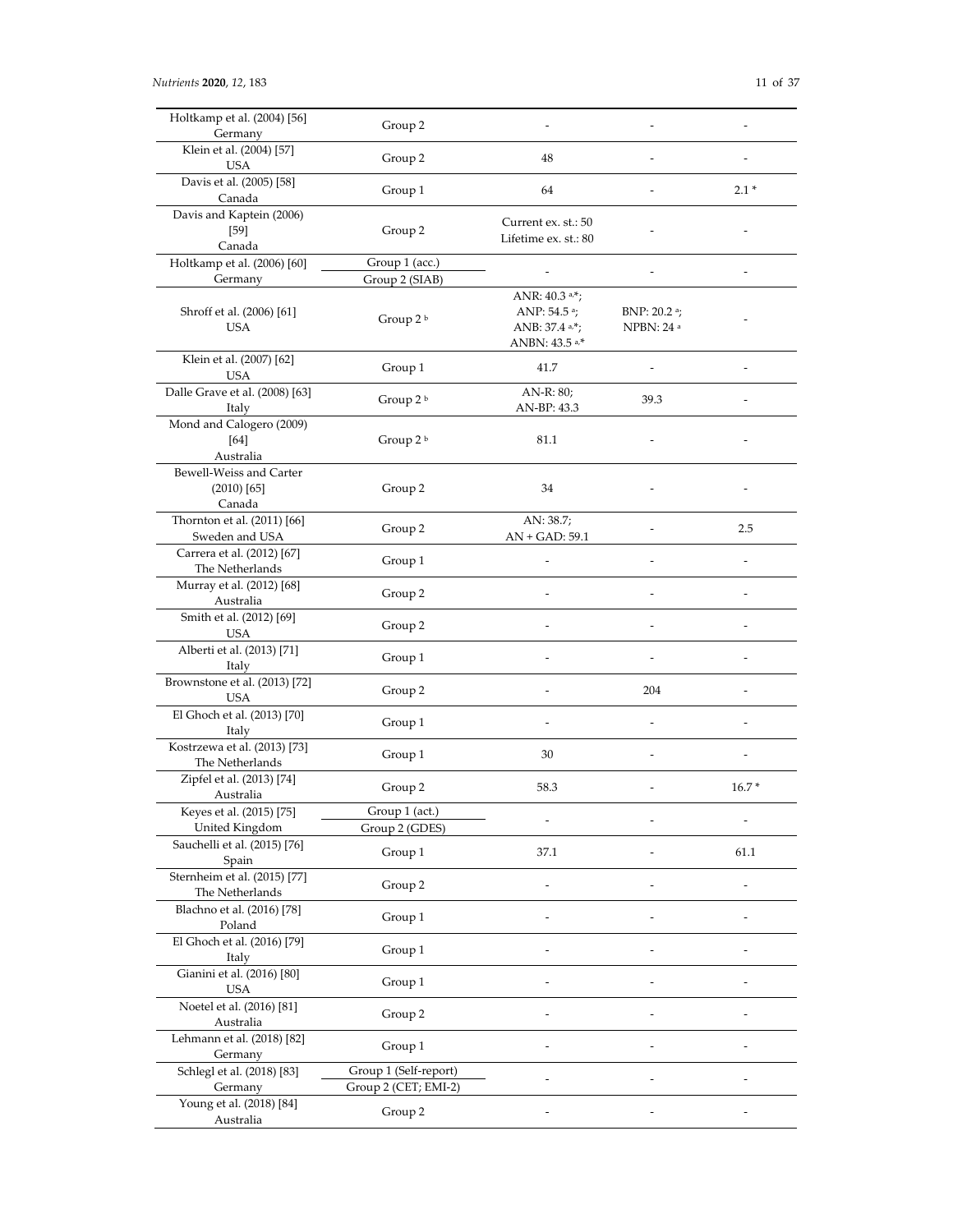Acc.: Accelerometer. Act.: Actimetry. AN: Anorexia Nervosa. AN‐R: Anorexia nervosa restricting‐ type. AN‐BP: Anorexia nervosa binge‐eating/purging type.BN: Bulimia Nervosa. CES: Commitment to Exercise Scale. CET: Compulsive Exercise Test. Current ex. st.: Current exercise status. EMI-2: Exercise Motivation Inventory‐2. GAD: Generalized Anxiety Disorder. GDES: Global drive to exercise score. Int.: Interview. Lifetime ex. st.: Lifetime exercise status. Multi: Multivariate statistical analysis. SIAB: Structured Interview for Anorexic and Bulimic Disorders. Uni: Univariate statistical analysis. 7d PAR: 7 days Physical Activity Recall. "-": No available data in study. \*  $p < 0.05$ . <sup>a</sup> According to Shroff and colleagues [61] unique form of categorization of lifetime ED subtypes: RAN: AN with restrictive eating and no purging or bingeing behavior; PAN: AN with purging behavior and no bingeing behavior; BAN: AN with bingeing with or without compensatory behaviors; PBN: BN with purging behavior; NPBN: BN with bingeing and no purging behavior. **b** Unfused samples (see "results" paragraph).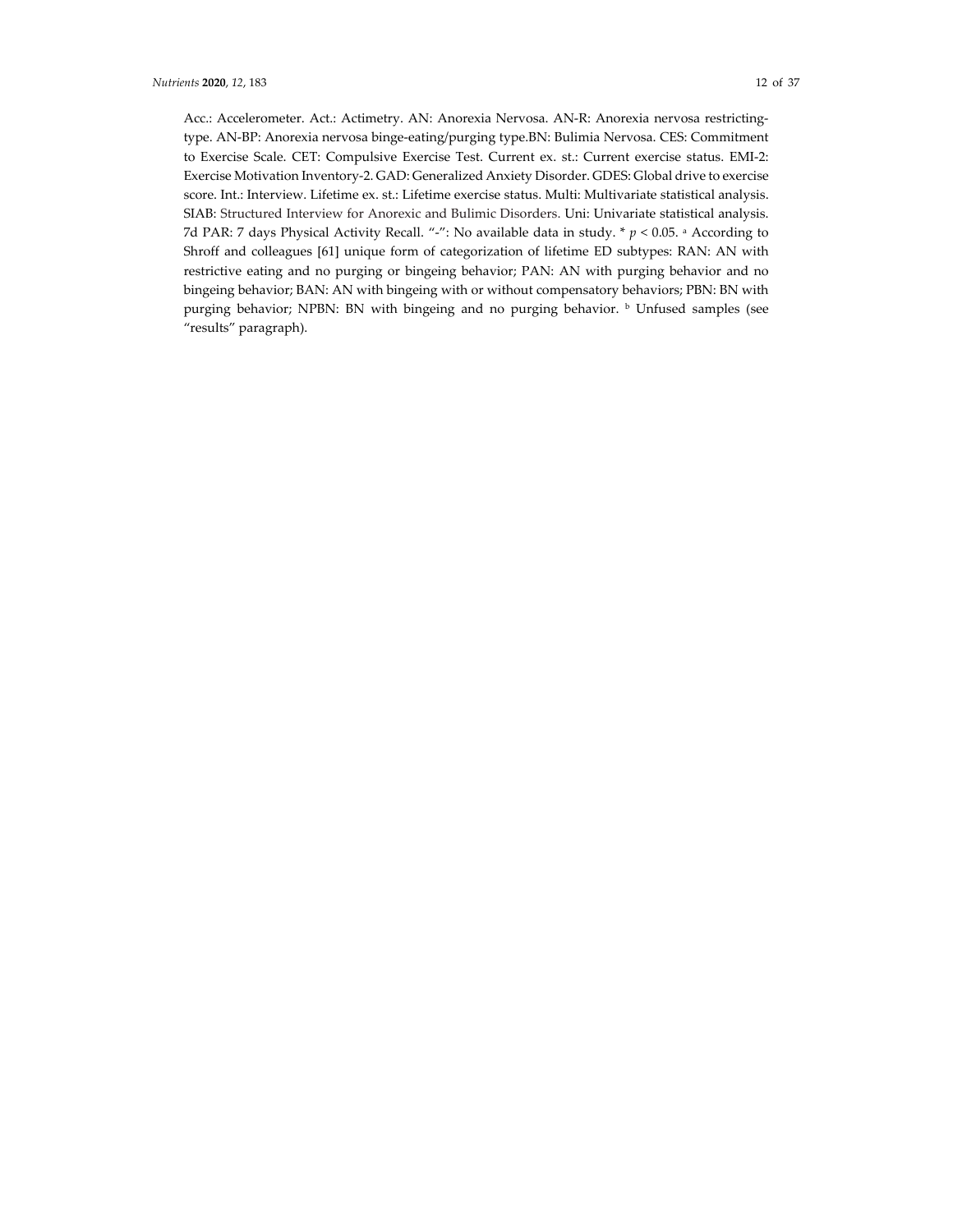| $\mathbf{1}$                                         | $\overline{2}$                          | 3                      | $\overline{4}$                    | 5                                                           | 6                                                 | $\overline{7}$<br>8                                                   |                                                                        | $\mathbf{q}$                                                                                                       | 10                   | 11                              |
|------------------------------------------------------|-----------------------------------------|------------------------|-----------------------------------|-------------------------------------------------------------|---------------------------------------------------|-----------------------------------------------------------------------|------------------------------------------------------------------------|--------------------------------------------------------------------------------------------------------------------|----------------------|---------------------------------|
| References<br>Country                                | <b>Study Design</b>                     | Diagnostic<br>Criteria | <b>ED Subjects</b>                | Controls                                                    | Age (Years)<br>Gender<br>$Mean \pm SD$<br>(Range) |                                                                       | Duration of<br>Illness (Years)<br>$Mean \pm SD$<br>(Range)             | Age of Onset of<br>ED (Years)<br>$Mean \pm SD$<br>(Range)                                                          | Type of<br>Treatment | Prevalence<br>Period            |
| Falk et al.<br>$(1985)$ [38]<br><b>USA</b>           | Prospective<br>case series              | DSM-III                | <b>20 AN</b>                      | $\overline{\phantom{a}}$                                    | Women                                             | $21.1 \pm 5.6$                                                        |                                                                        |                                                                                                                    | In                   | Current                         |
| Kaye et al.<br>$(1986)$ [39]<br><b>USA</b>           | Prospective<br>case series              | DSM-III                | 22 AN                             | 11 healthy                                                  | Women                                             | RW-R: $25.0 \pm$<br>1.1<br>LtW-R: $24.9 \pm$<br>1.7                   | $RW-R = 84.1 \pm$<br>13.2 months<br>LtW-R = $100.1 \pm$<br>14.7 months | $RW-R = 17.6 \pm$<br>0.9<br>LtW-R = $16.5 \pm$<br>1.4                                                              |                      | Lifetime<br>11 RW-R<br>11 LtW-R |
| Casper et al.<br>$(1991)$ [40]<br><b>USA</b>         | Cross-<br>sectional                     | DSM-III-R              | 6 AN                              | 6 healthy                                                   | Women                                             | $24.5 \pm 8$                                                          | $22.67 \pm 10.7$<br>months                                             |                                                                                                                    | Out                  | Current                         |
| Pirke et al.<br>$(1991)$ [41]<br>Germany             | Prospective<br>case series              | DSM-III-R              | $8\ \mathrm{AN}$<br><b>8 BN</b>   | 11 healthy                                                  | Women                                             | AN: $27.8 \pm 5.2$<br>BN: $24.3 \pm 4.7$                              |                                                                        |                                                                                                                    | In d                 | Current                         |
| Long et al.<br>$(1993)$ [42]<br>Canada               | Cross-<br>sectional                     | DSM-III-R              | 21 AN                             | 62 healthy                                                  | AN: women.<br>Controls: 42<br>women; 20<br>men    | $25 \pm 9.7$                                                          |                                                                        |                                                                                                                    | In                   | Current                         |
| Brewerton et<br>al. (1995) [44]<br><b>USA</b>        | Retrospective<br>case series<br>studies | DSM-III-R              | <b>18 AN</b><br>71 BN<br>21 EDNOS |                                                             | Women                                             |                                                                       |                                                                        | Ces: $12.1 \pm 3.0$<br>Non-Ces: $16.3 \pm$<br>1.8                                                                  | In                   | Current                         |
| Davis et al.<br>$(1995)$ [45]<br>Canada              | Cross-<br>sectional                     | DSM-III-R              | <b>46 AN</b>                      | 88 regular<br>exercisers<br>40 high-<br>level<br>exercisers | Women                                             | $24.2 \pm 4.7$                                                        |                                                                        |                                                                                                                    | In                   | Current                         |
| Bouten et al.<br>$(1996)$ [46]<br>The<br>Netherlands | Cross-<br>sectional                     | DSM-III-R              | <b>11 AN</b>                      | 13 healthy                                                  | Women                                             | $33.6 \pm 7.8$                                                        | 5 to 28                                                                |                                                                                                                    | Out                  | Current                         |
| Casper and<br>Jabine (1996)<br>$[47]$<br><b>USA</b>  | Follow-up                               | Feighner<br>criteria   | 73 AN                             |                                                             | Women                                             | Early<br>adolescent<br>onset: $16.2 \pm$<br>3.3<br>Late<br>adolescent | 2.9                                                                    | Early adolescent<br>onset: $13.9 \pm 1.1$<br>Late adolescent<br>onset: $17.3 \pm 0.8$<br>Adult onset:22.2<br>± 2.6 | 64 In<br>9 Out       | Lifetime                        |

**Table 3.** Methods of studies investigating problematic use of physical activity in ED (columns <sup>1</sup> to 11).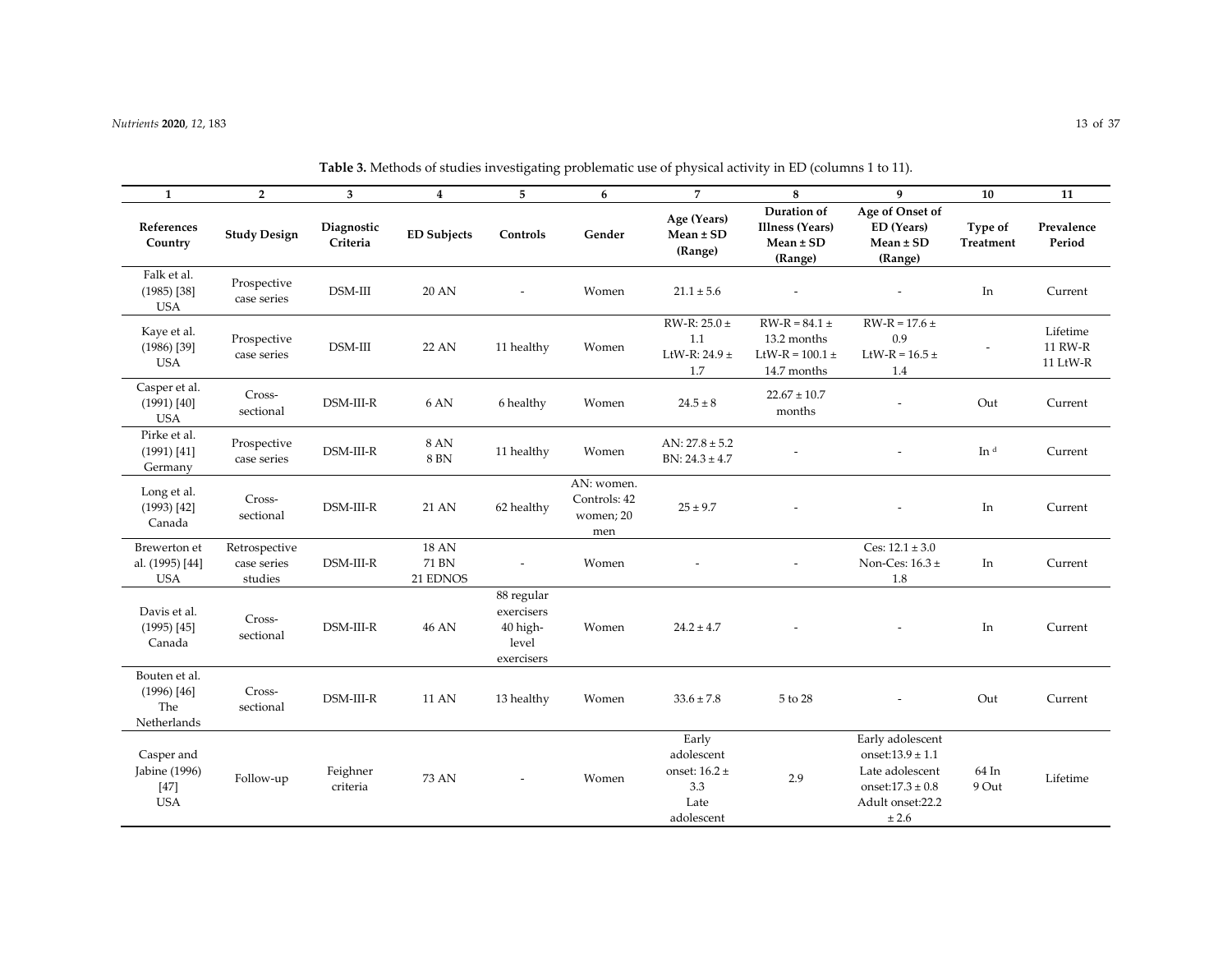### *Nutrients* **2020**, *12*, 183 14 of 37

|                                                  |                                         |                                        |                                                                  |                          |       | onset: 19.7 $\pm$<br>3.3<br>Adult onset:<br>$25.2 \pm 3.7$                                                          |                           |                  |                 |                         |
|--------------------------------------------------|-----------------------------------------|----------------------------------------|------------------------------------------------------------------|--------------------------|-------|---------------------------------------------------------------------------------------------------------------------|---------------------------|------------------|-----------------|-------------------------|
| Davis et al.<br>$(1997)$ [48]<br>Canada          | Cross-<br>sectional                     | DSM-IV                                 | Sample 1:<br><b>78 AN</b><br>49 BN;<br>Sample 2:<br><b>40 AN</b> | $\overline{a}$           | Women | Sample 1: 27.7<br>$\pm\,7.8$<br>Sample 2: 14.3<br>$\pm\,1.5$                                                        |                           |                  | In and Out      | Current                 |
| Davis and<br>Claridge<br>$(1998)$ [49]<br>Canada | Cross-<br>sectional                     | DSM-III-R                              | 34 AN<br>49 BN                                                   |                          | Women | $28.1 \pm 8.2$                                                                                                      |                           | $\overline{a}$   | In and Out      | Current and<br>lifetime |
| Davis et al.<br>$(1999)$ [50]<br>Canada          | Cross-<br>sectional                     | DSM-IV                                 | <b>84 AN</b>                                                     |                          | Women | $15.36 \pm 1.38$                                                                                                    | $11.6 \pm 13.3$<br>months | $14.39 \pm 1.38$ | In              | Current                 |
| Favaro et al.<br>$(2000)$ [51]<br>Italy          | Cross-<br>sectional                     | DSM-IV                                 | 13 AN-R<br>3 AN-BP                                               | $\overline{\phantom{a}}$ | Women | $22.3 \pm 6.3$                                                                                                      | $32.8 \pm 43.4$<br>months |                  | Out             | Current                 |
| Pinkston et al.<br>$(2001)$ [52]<br><b>USA</b>   | Cross-<br>sectional                     | $\mathop{\rm DSM\text{-}III\text{-}R}$ | 11 EDNOS <sup>a</sup>                                            | 15 healthy               | Women | $20 \pm 1.6$                                                                                                        |                           |                  | No<br>treatment | Current                 |
| Solenberger<br>$(2001)$ [3]<br><b>USA</b>        | Retrospective<br>case series<br>studies | DSM-IV-R                               | $115 \ \mathrm{AN}$<br>38 BN<br><b>46 EDNOS</b>                  |                          | Women | $20.6\pm7.03$                                                                                                       | $4.9 \pm 0.49$            |                  | In              | Current                 |
| Davis and<br>Woodside<br>$(2002)$ [53]<br>Canada | Cross-<br>sectional                     | DSM-IV                                 | 78 AN-R<br>76 BN<br>32 EDNOS                                     |                          | Women | $27.0 \pm 8.4$                                                                                                      |                           |                  | In and Out      | Current                 |
| Penas-Lledo et<br>al. (2002) [54]<br>Spain       | Retrospective<br>case series            | DSM-IV                                 | 35 AN-R<br>28 AN-BP<br>61 BN                                     |                          | Women | AN ex.: 18 $\pm$<br>5.91<br>AN non-ex:<br>$20.9 \pm 6.38$<br>BN ex: 20.1 ±<br>3.32<br>BN non-ex:<br>$21.2 \pm 4.72$ |                           |                  | Out             | Current                 |
| Holtkamp et<br>al. (2003) [55]<br>Germany        | Cross-<br>sectional                     | DSM-IV                                 | 21 AN-R<br>6 AN-BP                                               | $\overline{\phantom{a}}$ | Women | $14.54 \pm 1.299$                                                                                                   |                           | $\overline{a}$   | In              | Current                 |
| Holtkamp et<br>al. (2004) [56]                   | Cross-<br>sectional                     | DSM-IV                                 | 23 AN-R<br>7 AN-BP                                               |                          | Women | $14.6 \pm 1$                                                                                                        | $11 \pm 7$ months         | $\overline{a}$   | In              | Current                 |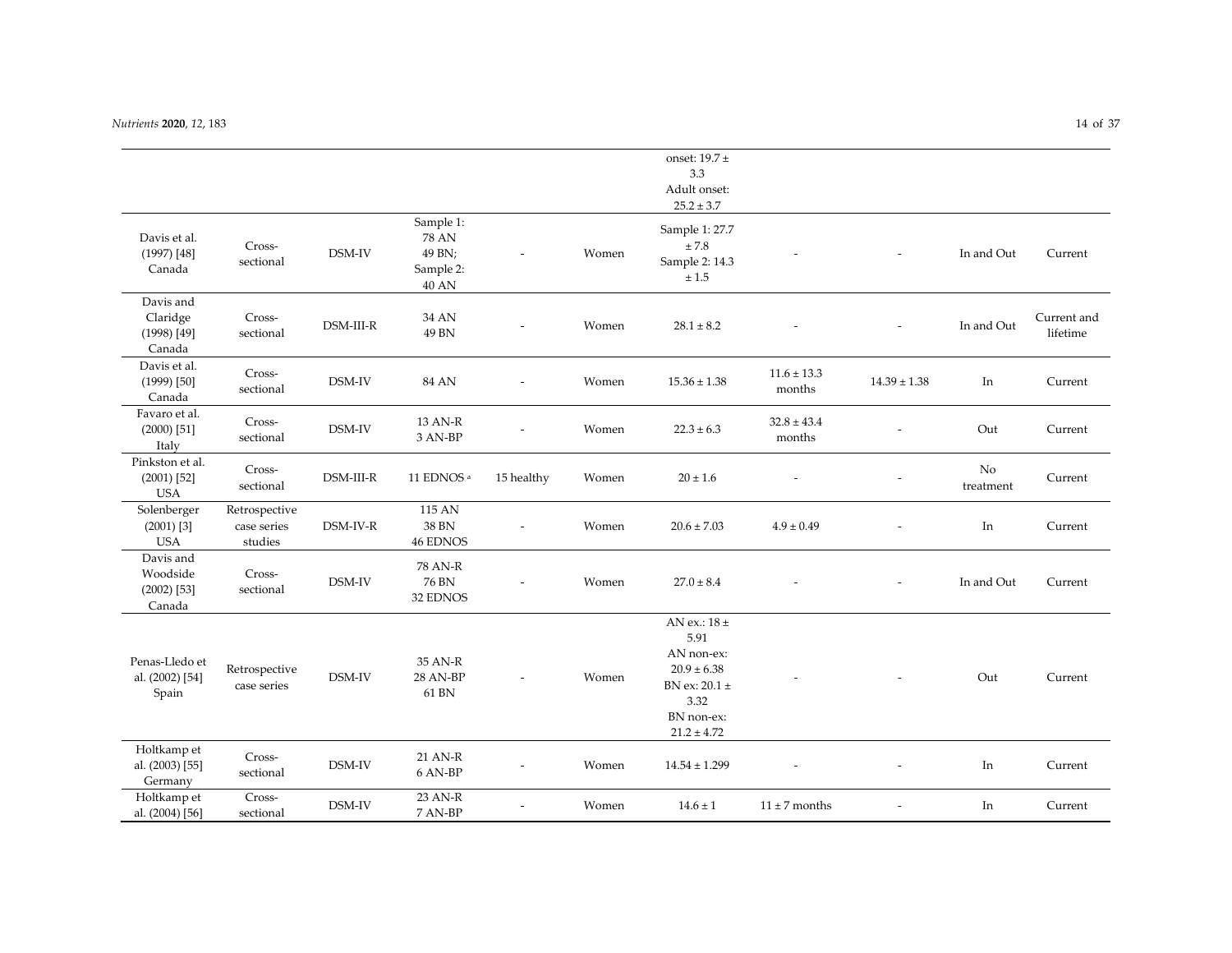#### *Nutrients* **2020**, *12*, 183 15 of 37

| Germany                                               |                            |        |                                                                                                  |                          |                    |                                                                                                       |                                                                   |                                                                      |                          |                         |
|-------------------------------------------------------|----------------------------|--------|--------------------------------------------------------------------------------------------------|--------------------------|--------------------|-------------------------------------------------------------------------------------------------------|-------------------------------------------------------------------|----------------------------------------------------------------------|--------------------------|-------------------------|
| Klein et al.<br>$(2004)$ [57]<br><b>USA</b>           | Cross-<br>sectional        | DSM-IV | 8 AN-R<br>13 AN-BP                                                                               |                          | Women              | $23.38 \pm 4.78$                                                                                      |                                                                   | $\overline{a}$                                                       | In                       | Current                 |
| Davis et al.<br>$(2005)$ [58]<br>Canada               | Cross-<br>sectional        | DSM-IV | 125 AN-R<br>14 AN-BP                                                                             | 94 healthy               | Women              | $15.3 \pm 1.4$                                                                                        | $11.9 \pm 1.2$<br>months                                          | $14.3 \pm 1.5$                                                       | In                       | Current                 |
| Davis and<br>Kaptein (2006)<br>$[59]$<br>Canada       | Prospective<br>case series | DSM-IV | 50 AN-R                                                                                          | $\overline{\phantom{a}}$ | Women              | $25.4 \pm 9.1$                                                                                        |                                                                   |                                                                      | In                       | Current and<br>lifetime |
| Holtkamp et<br>al. (2006) [60]<br>Germany             | Cross-<br>sectional        | DSM-IV | <b>26 AN</b>                                                                                     |                          | Women              | $15.6 \pm 1.9$                                                                                        |                                                                   |                                                                      | In                       | Current                 |
| Shroff et al.<br>$(2006)$ [61]<br><b>USA</b>          | Cross-<br>sectional        | DSM-IV | $521$ RAN $^{\rm c}$<br>336 PAN c<br>182 BAN c<br>296 PBN c<br>25 NPBN c<br>400 ANBN<br>96 EDNOS | $\sim$                   | Women              | $Ex.: 26 \pm 7.68$<br>Non-ex: 27.99<br>± 9.51                                                         | Ex: $9.27 \pm 6.93$<br>Non-ex: 9.41 ±<br>8.04                     |                                                                      |                          | Lifetime                |
| Klein et al.<br>$(2007)$ [62]<br><b>USA</b>           | Cross-<br>sectional        | DSM-IV | 14 AN-R<br>22 AN-BP                                                                              |                          | Women              | $26.3 \pm 5.9$                                                                                        |                                                                   |                                                                      | In d                     | Current                 |
| Dalle Grave et<br>al. (2008) [63]<br>Italy            | Prospective<br>case series | DSM-IV | 35 AN-R<br>30 AN-BP<br><b>28 BNP</b><br>72 EDNOS                                                 | $\overline{\phantom{a}}$ | Women              | $26.0 \pm 7.8$                                                                                        | Ces: $94.3 \pm 92.6$<br>months<br>Non-Ces: 114.4 ±<br>92.3 months | AN: $16.5 \pm 5.2$<br>$BN: 17.9 \pm 4.3$<br>EDNOS: $17.0 \pm$<br>6.0 | In d                     | Current                 |
| Mond and<br>Calogero<br>$(2009)$ [64]<br>Australia    | Cross-<br>sectional        | DSM-IV | 15 AN-R<br>13 AN-BP<br>$41\ \mathrm{BN}$<br>33 EDNOS                                             | 184<br>healthy           | Women              | AN-R: $21.0 \pm$<br>8.3<br>AN-BP: 23.6 $\pm$<br>8.3<br>$BN: 23.8 \pm 6.2$<br>EDNOS: $20.5 \pm$<br>7.8 |                                                                   |                                                                      | Out                      | Current                 |
| Bewell-Weiss<br>and Carter<br>$(2010)$ [65]<br>Canada | Cross-<br>sectional        | DSM-IV | 98 AN-R<br>61 AN-BP                                                                              |                          | 148 women<br>5 men | $26.0 \pm 8.0$                                                                                        | $6.4 \pm 8.0$                                                     |                                                                      | In d                     | Current                 |
| Thornton et al.<br>$(2011)$ [66]                      | Cross-<br>sectional        | DSM-IV | 32 AN<br>22 AN+GAD                                                                               | 5424<br>healthy          | Women              | $AN:34.8 \pm 6$<br>AN+GAD:<br>$30.1 \pm 6.5$                                                          |                                                                   |                                                                      | $\overline{\phantom{a}}$ | Lifetime                |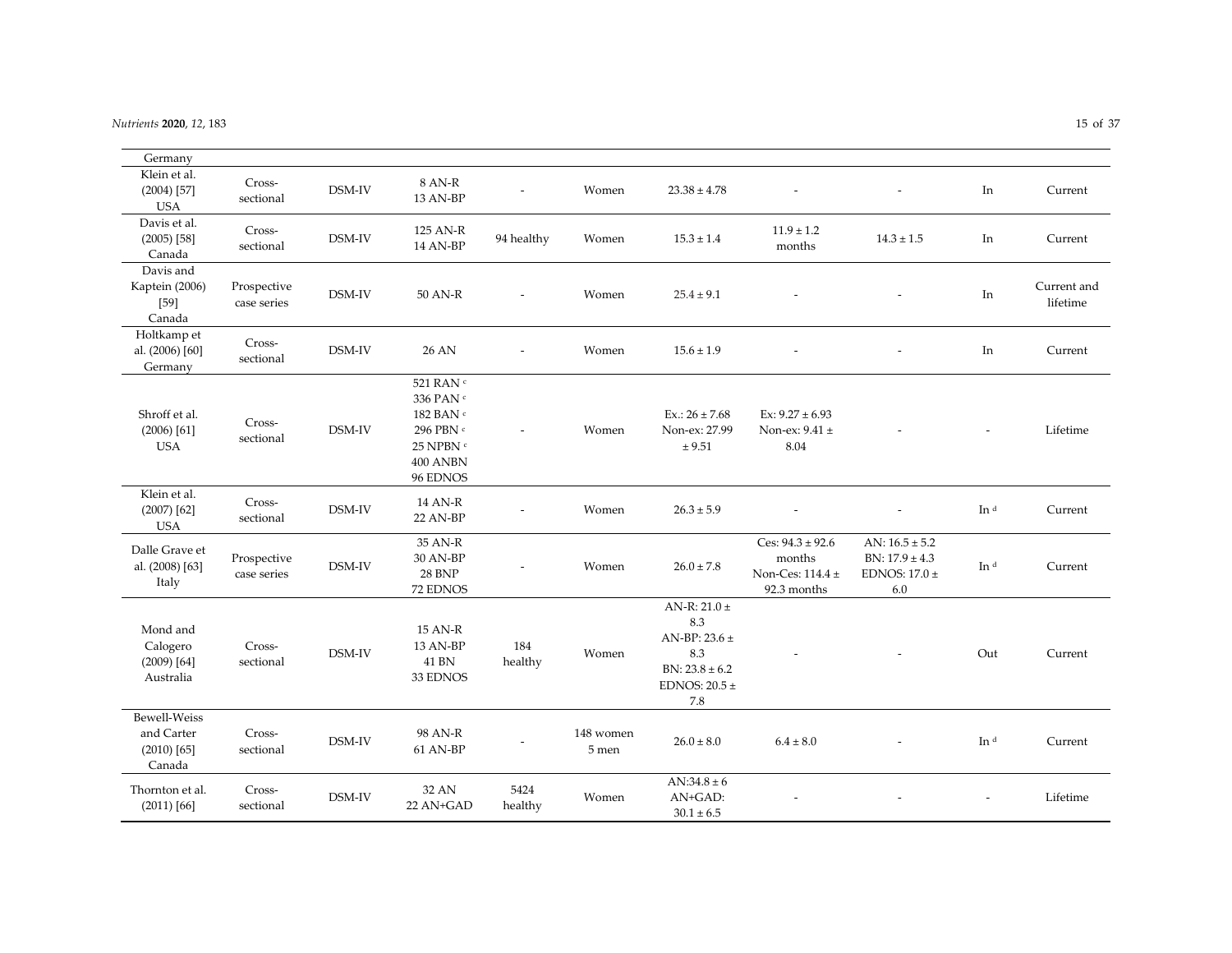#### *Nutrients* **2020**, *12*, 183 16 of 37

| Sweden and<br><b>USA</b>                              |                                             |                        |                                            |                          |       |                  |                |                |                          |         |
|-------------------------------------------------------|---------------------------------------------|------------------------|--------------------------------------------|--------------------------|-------|------------------|----------------|----------------|--------------------------|---------|
| Carrera et al.<br>$(2012)$ [67]<br>The<br>Netherlands | Cross-<br>sectional                         | DSM-IV                 | 25 AN-R<br>9 AN-BP<br>3 EDNOS <sup>a</sup> |                          | Women | $15.3 \pm 1.25$  | $1.2 \pm 0.79$ |                | $5 \ln$<br>32 Out        | Current |
| Murray et al.<br>$(2012)$ [68]<br>Australia           | Cross-<br>sectional                         | $DSM-5$                | 24 AN                                      | $15$ gym-<br>using       | Men   | $23.92 \pm 5.57$ |                |                | 13 In<br>11 Out          | Current |
| Smith et al.<br>$(2012)$ [69]<br><b>USA</b>           | Cross-<br>sectional                         | DSM-IV                 | 144 BN<br>60 EDNOS b                       |                          | Women | $25.67 \pm 8.85$ | $\overline{a}$ | $\overline{a}$ | $\overline{\phantom{a}}$ | Current |
| Alberti et al.<br>$(2013)$ [71]<br>Italy              | Prospective<br>case series                  | DSM-IV                 | 52 AN                                      | $\overline{\phantom{a}}$ | Women | $24.4 \pm 8.4$   | 5±9            |                | In d                     | Current |
| Brownstone et<br>al. (2013) [72]<br><b>USA</b>        | Cross-<br>sectional                         | DSM-IV                 | 144 BN<br>60 EDNOS b                       |                          | Women | $25.7 \pm 8.8$   |                |                |                          | Current |
| El Ghoch et al.<br>$(2013)$ $[70]$<br>Italy           | Prospective<br>case series                  | $DSM-IV$               | 32 AN-R<br>21 AN-BP                        | 53 healthy               | Women | $24.5 \pm 8.8$   |                | $\overline{a}$ | In d                     | Current |
| Kostrzewa et<br>al. (2013) [73]<br>The<br>Netherlands | Prospective<br>case series and<br>follow-up | DSM-IV                 | 25 AN-R<br>9 AN-BP<br>3 EDNOS <sup>a</sup> | $\overline{\phantom{a}}$ | Women | $15.15 \pm 1.21$ |                |                | 23 In<br>14 Out d        | Current |
| Zipfel et al.<br>$(2013)$ [74]<br>Australia           | Prospective<br>case series                  | DSM-IV                 | 8 AN-R<br>4 AN-BP                          | 12 healthy               | Women | $21.9 \pm 6.2$   | $4.3 \pm 3.9$  |                | In d                     | Current |
| Keyes et al.<br>$(2015)$ [75]<br>United<br>Kingdom    | Prospective<br>case series                  | DSM-IV                 | 55 AN                                      | 30 healthy<br>34 anxiety | Women | 29               |                |                | 18 In<br>37 Out          | Current |
| Sauchelli et al.<br>$(2015)$ [76]<br>Spain            | Prospective<br>case series                  | <b>DSM-IVTR</b>        | 52 AN-R<br>36 AN-BP                        | 116<br>healthy           | Women | $27.94 \pm 9$    | $7.2 \pm 6.4$  | $21.2 \pm 8.4$ | In d                     | Current |
| Sternheim et<br>al. (2015) [77]<br>The<br>Netherlands | Cross-<br>sectional                         | $DSM-5$                | 145 AN-R<br>95 AN-BP                       |                          | Women | $21.6 \pm 8.9$   | $5.5\pm7.4$    | $15.7 \pm 4.0$ | Out                      | Current |
| Blachno et al.<br>$(2016)$ [78]<br>Poland             | Prospective<br>case series                  | DSM-IV and<br>$ICD-10$ | 76 AN                                      | $\overline{a}$           | Women | $14.8 \pm 1.8$   |                |                | In                       | Current |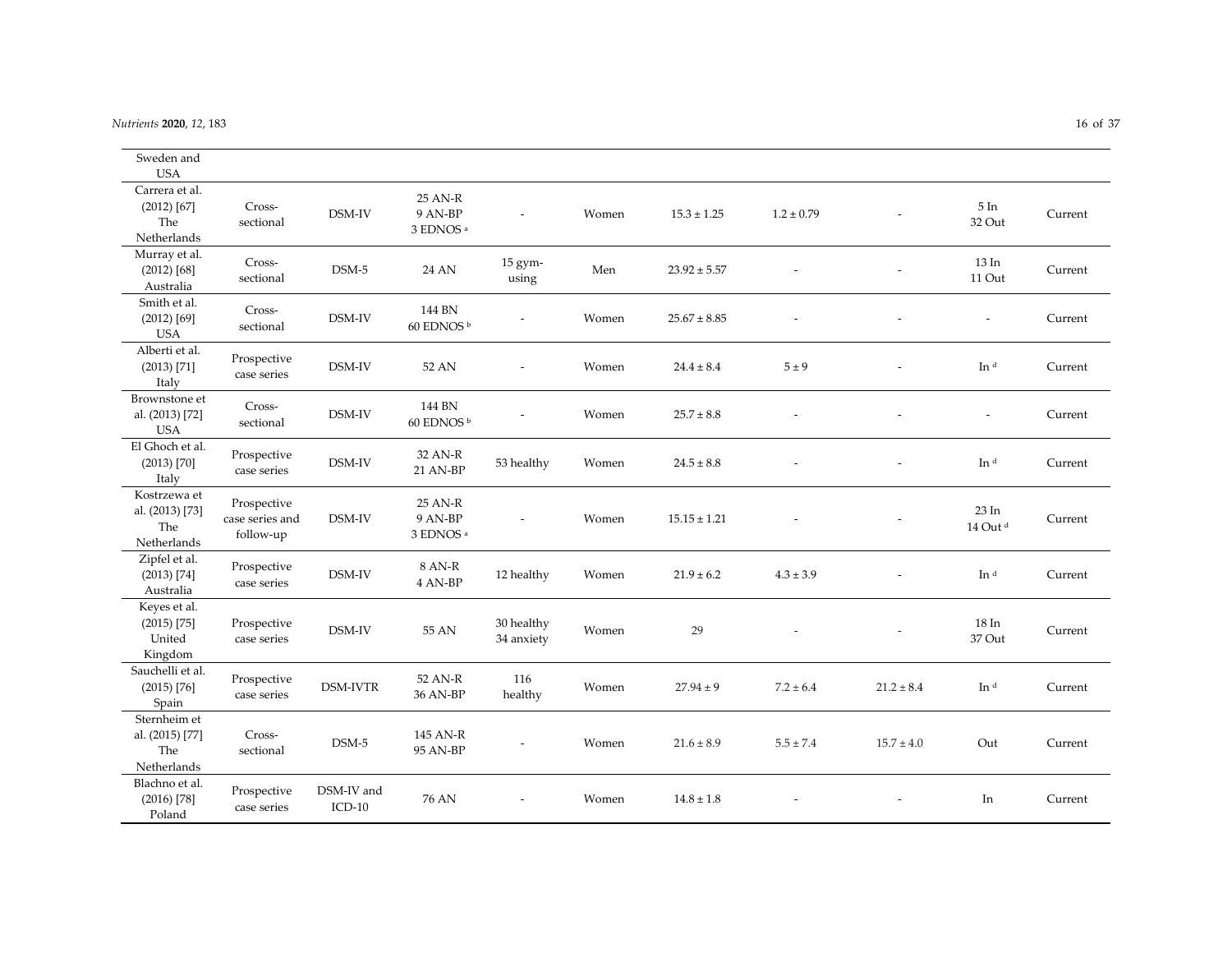| El Ghoch et al.<br>$(2016)$ [79]<br>Italy     | Prospective<br>case series and<br>follow-up | DSM-IV   | 32 AN                                 | $\overline{\phantom{a}}$ | Women             | 22.45                                           |                 |                          | In d | Current |
|-----------------------------------------------|---------------------------------------------|----------|---------------------------------------|--------------------------|-------------------|-------------------------------------------------|-----------------|--------------------------|------|---------|
| Gianini et al.<br>$(2016)$ [80]<br><b>USA</b> | Prospective<br>case series and<br>follow-up | DSM-5    | 61 AN                                 | 24 healthy               | Women             | $24.4 \pm 6.5$                                  | $8.3 \pm 6.6$   |                          | In   | Current |
| Noetel et al.<br>$(2016)$ [81]<br>Australia   | Prospective<br>case series                  | $DSM-5$  | 60 AN                                 | $\overline{\phantom{a}}$ | Women             | $15.02 \pm 1.22$                                | $1.12 \pm 0.98$ |                          | In d | Current |
| Lehmann et al.<br>$(2018)$ [82]<br>Germany    | Prospective<br>case series                  | $ICD-10$ | 24 AN-R<br>13 AN-BP<br>13 AN atypical | 30 healthy               | Women             | 25                                              | 6.25            | $\overline{\phantom{a}}$ | In   | Current |
| Schlegl et al.<br>$(2018)$ [83]<br>Germany    | Prospective<br>case series                  | $ICD-10$ | 151 AN<br>75 BN                       | 109<br>healthy           | Women             | AN: $21.11 \pm$<br>6.94;<br>$BN: 23.09 \pm 7.6$ |                 |                          | In   | Current |
| Young et al.<br>$(2018)$ [84]<br>Australia    | Cross-<br>sectional                         | $DSM-5$  | 56 AN-R<br>22 AN-BP                   | $\overline{\phantom{a}}$ | 74 women<br>4 men | $27.38 \pm 9.22$                                | $5.65 \pm 7.88$ | $\overline{\phantom{a}}$ | Out  | Current |

AN: Anorexia Nervosa. BN: Bulimia nervosa. DSM: Diagnostic Statistical Manual. EDNOS: Eating disorder not otherwise specified. ED: Eating disorder. AN‐R: Anorexia nervosa restricting‐type. AN‐BP: Anorexia nervosa binge‐eating/purging type. AN‐BN: lifetime diagnosis of AN and BN. BN‐P: Bulimia nervosa purging type. RW‐R: Recently weight‐recovered; LtW‐R: long‐term weight‐recovered; Ex: Excessive exercisers. Ces: Compulsive exercisers. GAD: Generalized Anxiety Disorder. In: Inpatient treatment. Out: Outpatient treatment. Day: Day treatment. "-": no available data in study. ª EDNOS patients that were considered AN in review. See review part II. <sup>b</sup> EDNOS patients that were considered BN in review. See review part II. <sup>c</sup> According to Shroff and colleagues [61] unique form of categorization of lifetime ED subtypes: RAN: AN with restrictive eating and no purging or bingeing behavior; PAN: AN with purging behavior and no bingeing behavior; BAN: AN with bingeing with or without compensatory behaviors; PBN: BN with purging behavior; NPBN: BN with bingeing and no purging behavior. d Study that gave details about ED treatment program.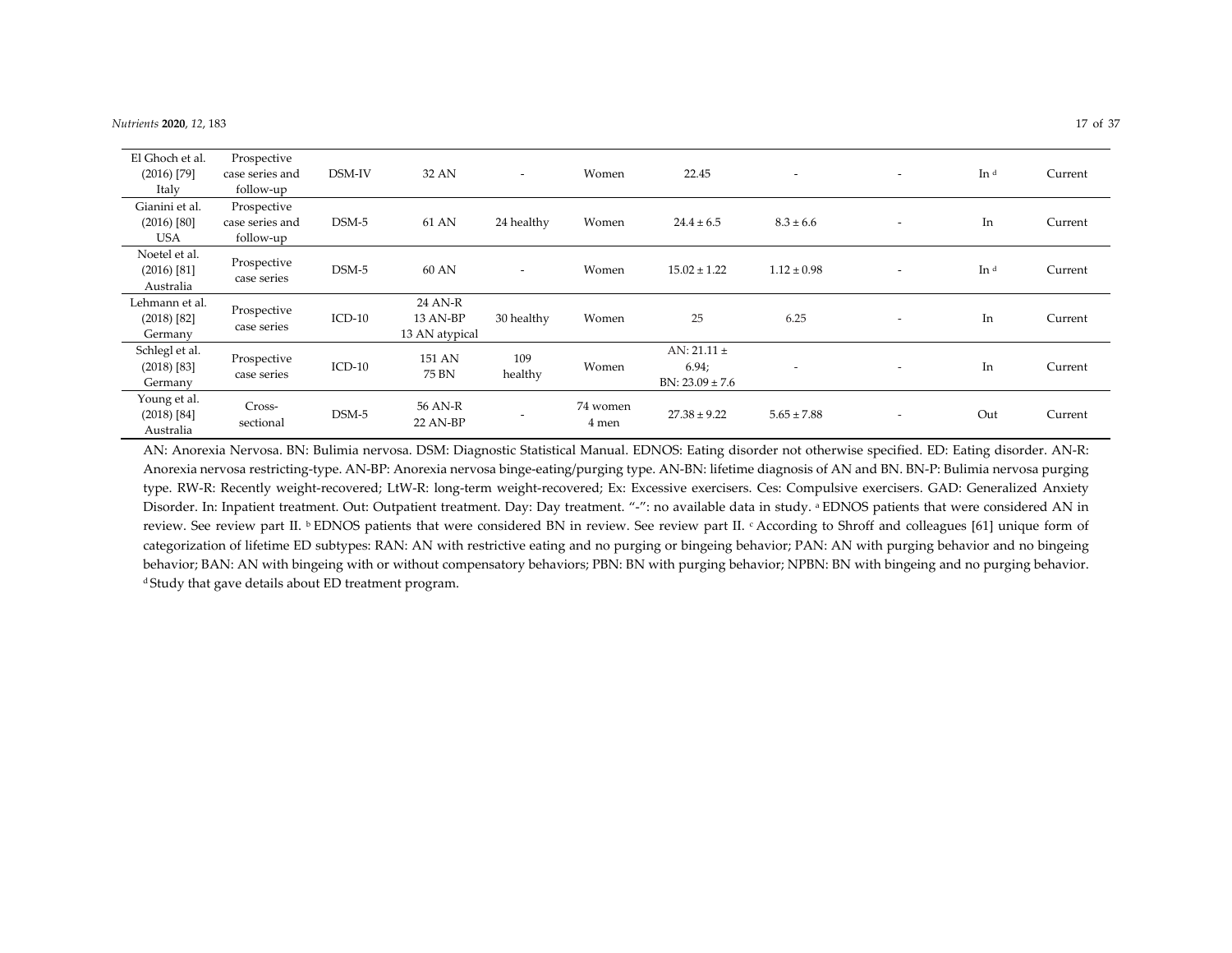# *3.1. Prevalence of Problematic Use of Physical Activity in ED (20/47 Studies)*

# 3.1.1. Problematic Use of Physical Activity in AN (20/20) and the Subtypes

In Group 1, the current prevalence of PPA varies from 30% to 75% according to the definitions or cut‐off chosen (nine studies; Table 2, column 3).

In Group 2, we found 14 prevalence for PPA in 12 studies. Lifetime prevalence were given by four studies [49,59,61,66]. Current prevalence varied from 34% to 58% (Table 2, column 3). The two with the largest sample size [63,65] were both in favor of higher PPA in AN‐R patients compared to AN‐BP. Klein et al. [57], who compared only 8 AN‐R with 13 AN‐BP patients, failed to find a significant difference.

Shroff et al. [61], who described lifetime ED subtypes (usually diagnosed transversely) found significantly higher PPA in ANP (according to their own categorization, cf. Table 3 for details of categorization) than all other subtypes of AN including, what they called, restrictive AN and BN participants and individuals with a lifetime diagnosis of AN and BN.

# 3.1.2. Problematic Use of Physical Activity in BN (9/20)

Among BN patients, both prevalence of PPA in Groups 1 and 2 seemed to be strongly affected by the way they were defined and measured. There were no studies comparing BN patients to healthy controls.

In Group 1 (2/9), PPA varies between 32.6% and 39% in two studies [3,49] (Table 2, column 4).

In Group 2 (1/9), regarding lifetime prevalence, the only study available reported 57% of PPA in BN [48]. Five studies considered current BN status and reported the prevalence of PPA as varying from 20.2% (either current or past ED; [61]) to 60% [69].

# 3.1.3. Comparison of Problematic Use of Physical Activity between AN and BN (10/20)

In the studies comparing PPA in AN and BN [3,41,44,48,49,54,61,63,64,83], AN were found to be physically more active than BN in: (a) Group 1, four studies [3,41,61,83] out of five [49] found no significant difference for current exercise status. (b) Group 2, three out of six studies [44,48,63] while the three others found no significant difference [49] (only for lifetime exercise status) [54,83].

*3.2. Comparison of Problematic Use of Physical Activity between ED Versus Controls (21/47)*

3.2.1. Problematic Use of Physical Activity in AN Patients Versus Controls (21/21)

Prevalence of PPA in Group 1 was investigated in two studies [58,76], and the results were contradictive. Davis et al. [58] found significantly more excessive exercisers among the AN patients than among healthy controls. However, physical activity was significantly higher in healthy controls compared to AN inpatients [76].

Energy expenditure was measured in six studies [40,41,52,70,75,80] and exercise duration in one study [83]. Energy expended during physical activity [40,70] and duration of exercise [83] were significantly higher in AN patients compared to control subjects.

3.2.2. Problematic Use of Physical Activity in BN Patients Versus Controls (2/21)

In Group 1, no significant group differences were found both in energy expenditure (in kilo calories per day) [41], nor in the duration of physical activity (in minutes per day) [41,83].

In Group 2, BN patients scored higher on the CET's rule‐driven behaviour, weight control exercise, mood improvement and exercise rigidity subscales than healthy controls [83].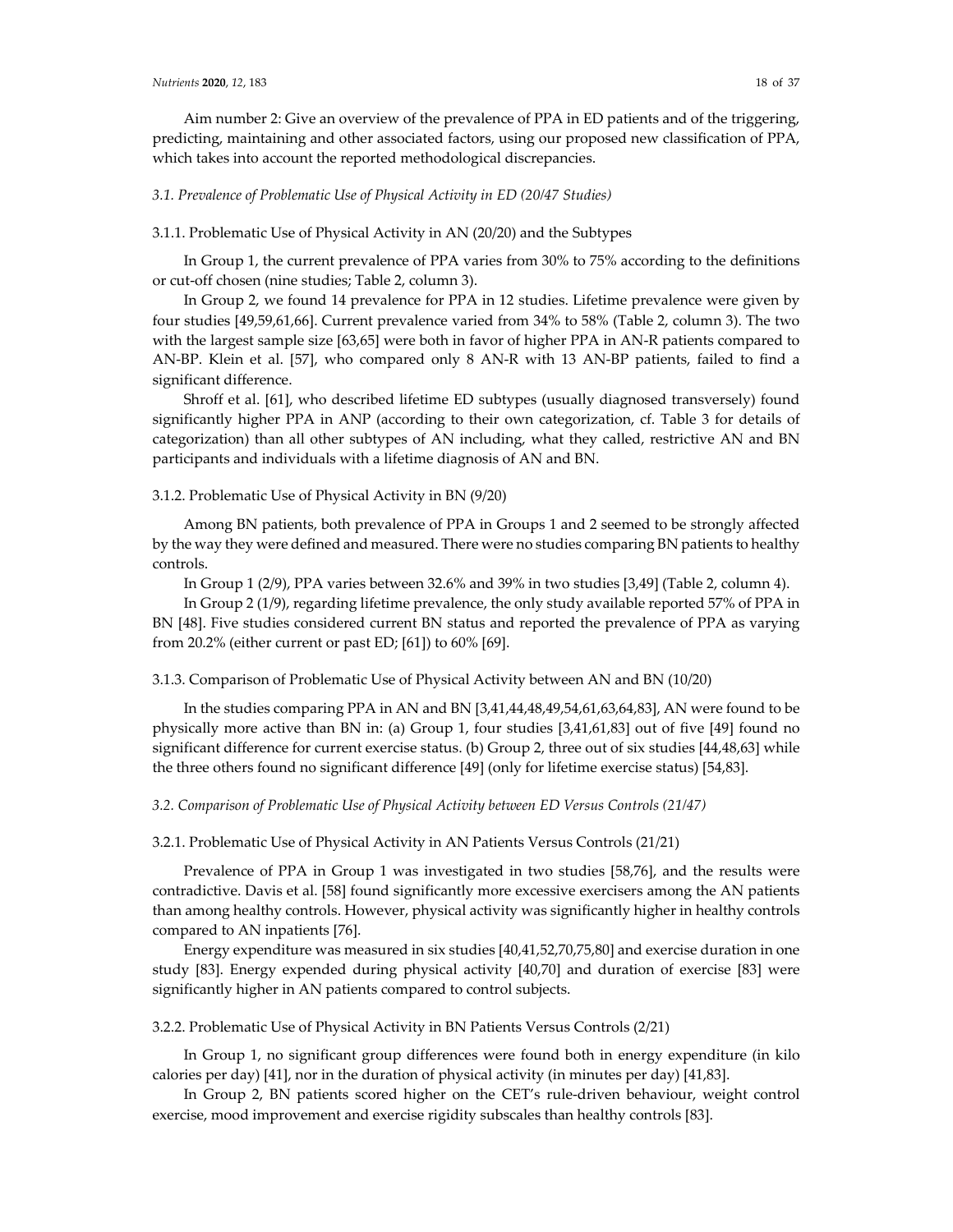The comorbidities and psychological factors that have been investigated in ED patients will be reviewed below in the following order: depression (16/26), anxiety (13/26), obsessive–compulsiveness (9/26), self‐esteem (4/26), addictiveness (1/26), regulation and verbal expression of emotions (1/26) and anhedonia (1/26) (Table 4). When BN is not mentioned, the latter implies absence or nonsignificant data.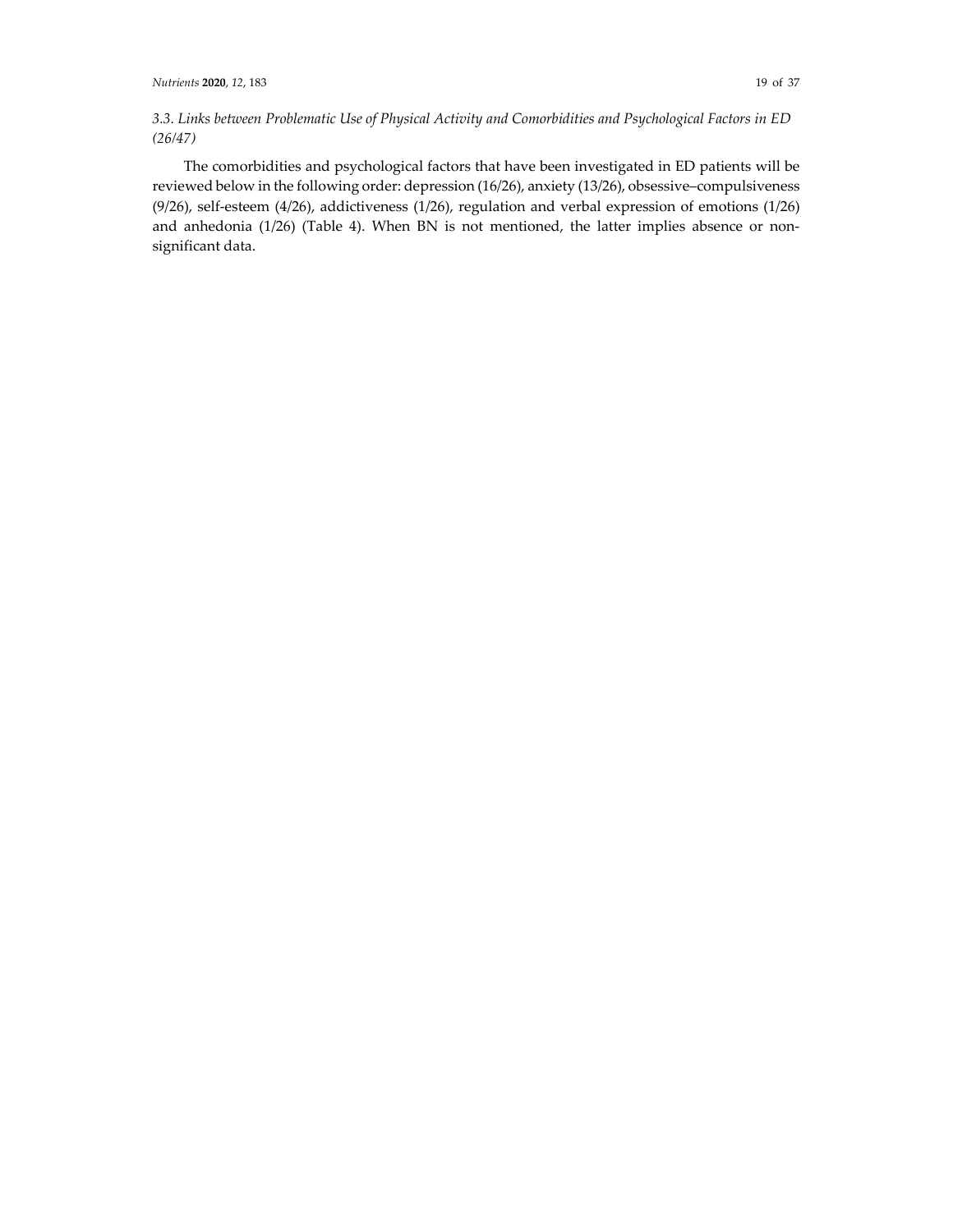| $\mathbf{1}$                                     | $\overline{2}$ |                          |                          |                                                           | $\mathbf{3}$                                   |               |           |        |                                | $\overline{4}$                                     |
|--------------------------------------------------|----------------|--------------------------|--------------------------|-----------------------------------------------------------|------------------------------------------------|---------------|-----------|--------|--------------------------------|----------------------------------------------------|
| References                                       | Group          |                          |                          |                                                           | <b>Comorbidities and Psychological Factors</b> |               |           |        |                                | <b>ED</b>                                          |
| Country                                          | Classification | Depression               | Anxiety                  | Ob-Co                                                     | Self-Esteem                                    | <b>Stress</b> | Addict.   | Regul. | Anhedonia                      | Symptomatology                                     |
| Falk et al. (1985) [38]<br><b>USA</b>            | Group 1        | <b>HRS</b>               | $\overline{a}$           |                                                           |                                                |               |           |        | $\overline{a}$                 | $\overline{\phantom{a}}$                           |
| Casper et al. (1991) [40]<br><b>USA</b>          | Group 1        | <b>BDI</b>               |                          |                                                           |                                                |               |           |        |                                | EDI; EAT                                           |
| Long et al. (1993) [42]<br>Canada                | Group 2        | <b>BSI</b>               | <b>BSI</b>               |                                                           | <b>SEI</b>                                     |               |           |        |                                | EAT; EDI                                           |
| Davis et al. (1995) [45]<br>Canada               | Groups 1 and 2 | $\overline{\phantom{a}}$ | $\overline{\phantom{a}}$ | <b>SCL-90</b>                                             |                                                |               |           |        |                                | <b>EDI</b>                                         |
| Casper and Jabine (1996)<br>$[47]$<br><b>USA</b> | Group 1        |                          |                          |                                                           | GAS                                            |               |           |        |                                |                                                    |
| Davis et al. (1997) [48]<br>Canada               | Group 2        |                          |                          |                                                           |                                                |               |           |        |                                | Self-report<br>psychological<br>inventories        |
| Davis et al. (1999) [50]<br>Canada               | Groups 1 and 2 |                          |                          | Lazare et<br>$\operatorname{al.}$<br>Inventory<br>$\star$ |                                                | $\sim$        | $E P Q-R$ |        |                                |                                                    |
| Favaro et al. (2000) [51]<br>Italy               | Group 1        | <b>HSCL</b>              | $_{\mathrm{HSCL}}$       |                                                           |                                                |               |           |        |                                | EDI; 24-h dietary<br>recalls; 3-day food<br>record |
| Davis and Woodside<br>$(2002)$ [53]<br>Canada    | Group 1        | <b>SCL-90</b>            |                          |                                                           |                                                |               |           |        | Physical<br>Anhedonia<br>scale |                                                    |
| Penas-Lledo et al. (2002)<br>$[54]$<br>Spain     | Group 2        | $SCL-90-R$               | $SCL-90-R$               | $SCL-90-R$                                                |                                                |               |           |        |                                | EAT-40; BITE                                       |
| Holtkamp et al. (2004)<br>$[56]$<br>Germany      | Group 2        | $SCL-90-R$               | $SCL-90-R$               | $SCL-90-R$                                                |                                                |               |           |        |                                | <b>SIAB</b>                                        |
| Klein et al. (2004) [57]<br><b>USA</b>           | Group 2        | <b>BDI</b>               | BAI                      |                                                           |                                                |               |           |        |                                | YBC-EDS                                            |
| Davis et al. (2005) [58]<br>Canada               | Group 1        | $\sim$                   | $\overline{\phantom{a}}$ |                                                           |                                                |               |           |        |                                | EDI; Interview                                     |
| Davis and Kaptein<br>$(2006)$ [59]               | Group 2        |                          |                          | MOCI;<br>Lazare et                                        |                                                |               |           |        |                                |                                                    |

**Table 4.** Instruments used to assess comorbidities, psychological factors, and ED symptomatology (Columns <sup>1</sup> to 4).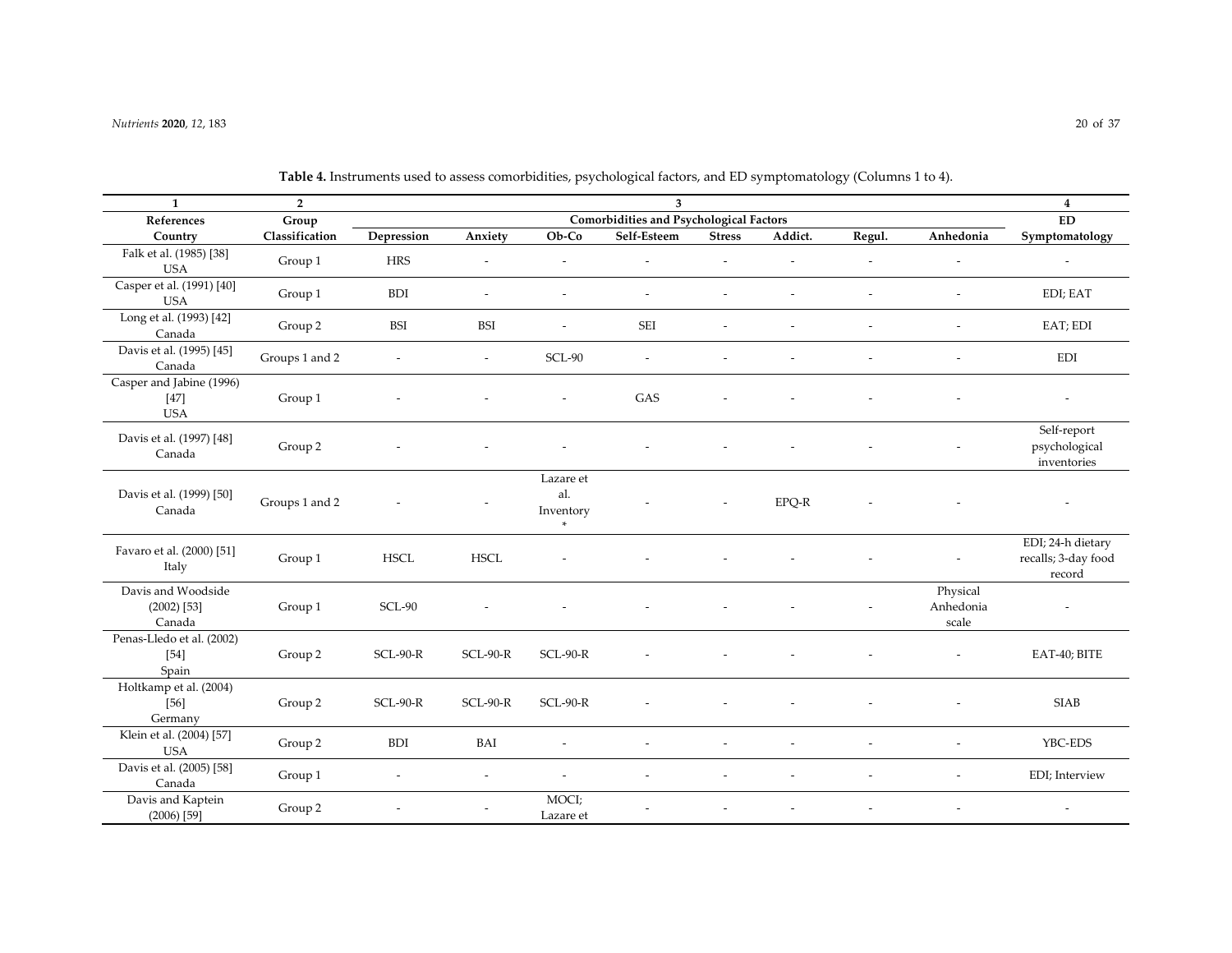#### *Nutrients* **2020**, *12*, 183 21 of 37

| Canada                                               |                |              |                          | al.<br>Inventory<br>$\star$ |                                   |             |                          |         |                          |
|------------------------------------------------------|----------------|--------------|--------------------------|-----------------------------|-----------------------------------|-------------|--------------------------|---------|--------------------------|
| Klein et al. (2007) [62]<br><b>USA</b>               | Group 1        | <b>BDI</b>   | BAI                      |                             |                                   |             |                          |         | <b>EDI</b>               |
| Bewell-Weiss and Carter<br>$(2010)$ [65]<br>Canada   | Group 2        | BDI-2        | <b>BSI</b>               | Padua<br>Inventory          | Rosenberg<br>Self-Esteem<br>Scale |             |                          |         | EDE-Q; EDI               |
| Thornton et al. (2011)<br>$[66]$<br>Sweden and USA   | Group 2        |              | GAD                      |                             |                                   |             |                          |         |                          |
| Carrera et al. (2012) [67]<br>The Netherlands        | Group 1        | CDI          | <b>STAI</b>              |                             |                                   |             |                          |         | $EDI-2$                  |
| Brownstone et al. (2013)<br>$[72]$<br><b>USA</b>     | Group 2        |              |                          |                             |                                   |             | $\overline{\phantom{a}}$ | DAPP-BQ | EDE-Q                    |
| Kostrzewa et al. (2013)<br>$[73]$<br>The Netherlands | Group 1        | CPRS-S-A     | CPRS-S-A                 | CPRS-S-A                    |                                   |             |                          |         | EDI-2; MROAS             |
| Zipfel et al. (2013) [74]<br>Australia               | Group 2        | <b>BDI</b>   | $\overline{a}$           |                             |                                   |             |                          |         | EAT; EDI-2               |
| Keyes et al. (2015) [75]<br>United Kingdom           | Groups 1 and 2 | <b>DASS</b>  | <b>DASS</b>              |                             |                                   | <b>DASS</b> | $\overline{a}$           |         | EDE-Q                    |
| Sauchelli et al. (2015)<br>$[76]$<br>Spain           | Group 1        | $SCL-90-R$   |                          |                             |                                   |             |                          |         | $EDI-2$                  |
| Sternheim et al. (2015)<br>$[77]$<br>The Netherlands | Group 2        |              | <b>STAI</b>              |                             |                                   |             |                          |         | <b>EDE</b>               |
| Blachno et al. (2016) [78]<br>Poland                 | Group 1        |              | $\overline{\phantom{a}}$ | LOI-CV                      |                                   |             |                          |         | $\overline{\phantom{a}}$ |
| Noetel et al. (2016) [81]<br>Australia               | Group 2        | <b>RCADS</b> | <b>RCADS</b>             | ChOCI-R                     | Rosenberg<br>Self-Esteem<br>Scale |             |                          |         | Y-EDEQ                   |

Addict.: Addictiveness. ED: Eating disorders. BAI: Beck Anxiety Inventory. BSI: Brief Symptom Inventory. BITE: Bulimic Investigatory Test, Edinburg. ChOCI‐R: Children's Obsessional Compulsive Inventory‐Revised. CPRS‐S‐A: Comprehensive Psychopathological Rating Scale. DAPP‐BQ: Dimensional Assessment of Personality Pathology ‐ Basic Questionnaire. DASS: Depression Anxiety Stress Scale <sup>21</sup>‐version. EAT: Eating Attitudes Test. EDE‐Q: Eating Disorder Examination– Self‐Report Questionnaire Version. EDI: Eating Disorder Inventory. EPQ‐R: Eysenck Personality Questionnaire‐Revised. GAD diagnosis: Generalized anxiety disorder diagnosis. GAS: Global Assessment Scale. HRS: Hamilton Rating Scale. HSCL: Hopkins Symptom Checklist. LOI‐CV: Leyton Obsessional Inventory‐Child Version. MMPI: Minnesota Multiphasic Personality Inventory. MOCI: Maudsley Obsessive–Compulsive Inventory. MROAS: Morgan and Russell Outcome Assessment Schedule. Ob‐Co: Obsessive–Compulsiveness. RCADS: Revised Child Anxiety and Depression Scale. Regul.: Regulation and verbal expression of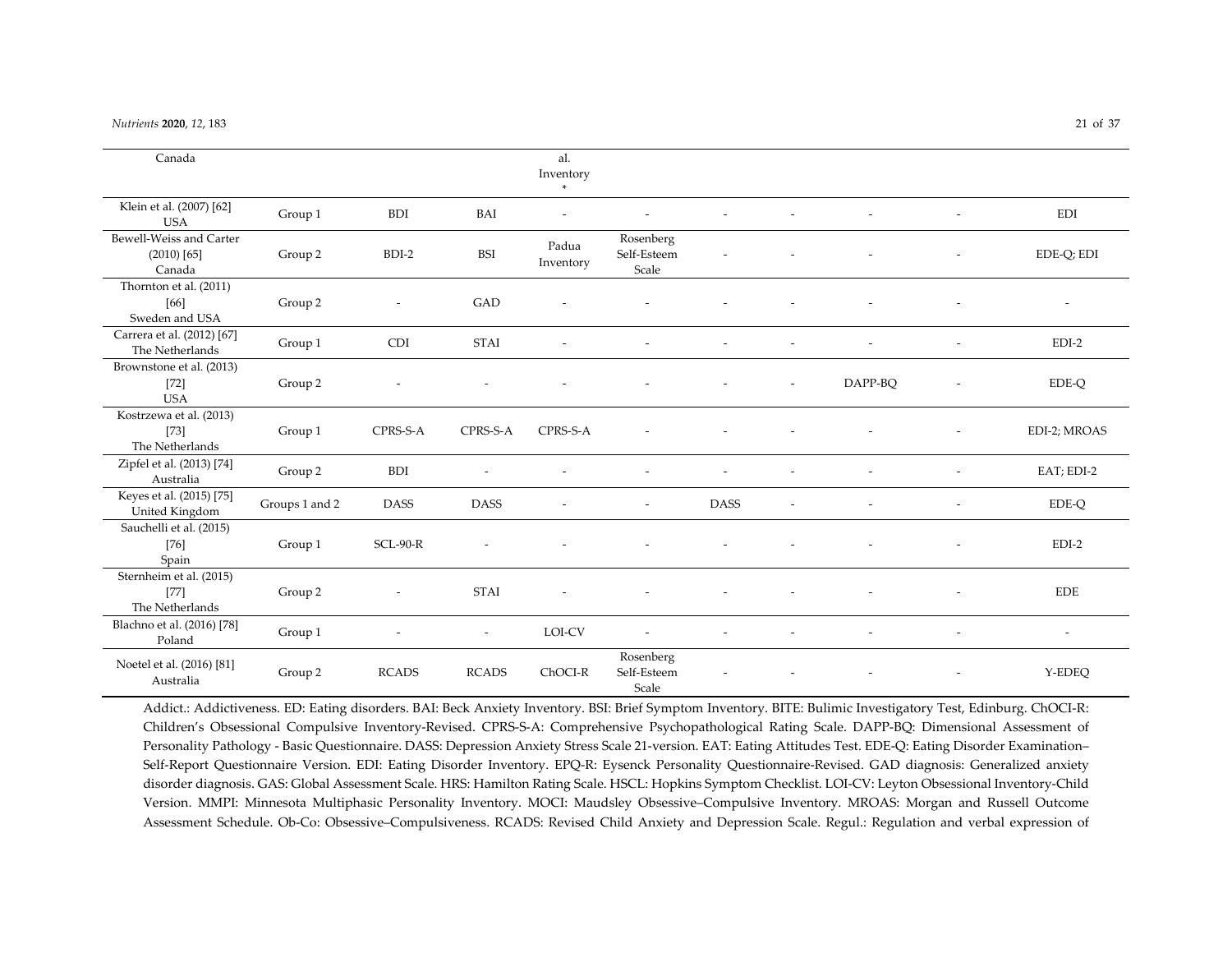emotions. SCID: Structured Clinical Interview for DSM‐IV. SCL‐90: Symptom Check‐List‐90. SCL‐90‐R: Symptom Check‐List‐90‐Revised. SEI: Culture Free Self Esteem Inventory. SIAB: Structured Interview of Anorexia and Bulimia Nervosa. STAI: State‐Trait Anxiety Inventory. YBC‐EDS: Yale‐Brown‐Cornell Eating Disorder Scale. Y‐EDEQ: Youth Eating Disorder Examination‐Questionnaire. "‐": No available data in study: \* Inventory designed to assess the "obsessional" or "anal" personality type derived from psychoanalytic theory [86,87].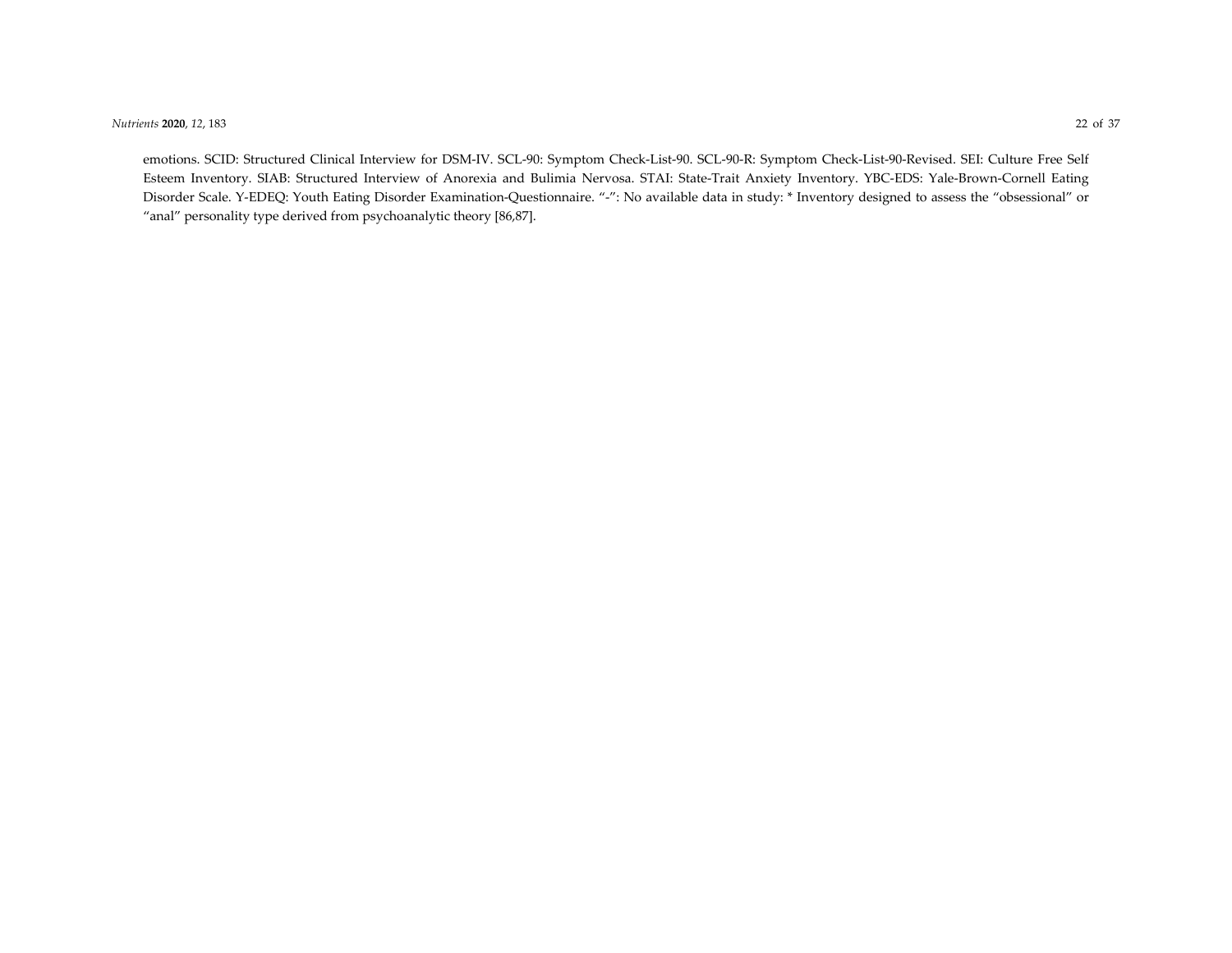# 3.3.1. Depression in AN

Group 1 included six studies and the majority of them (5/6) did not find any association between PPA and depression [62,67,73,75,76]. Only Falk et Al. [38], found that patients that were less active at admission were also more depressed, but this association disappeared after 14 days of hospitalization.

Group 2 included eight studies: five [54,56,65,74,75] reported a positive proportional association between depression, on both categorical and dimensional approaches, and exercise status, including frequency and volume of exercise. Furthermore, Zipfel et al. [74] found that the patient's level of depressive symptoms was positively correlated to total daily energy expenditure. In addition, out of the four studies that found no association between depression and PPA, Long et al. [42] found nonetheless that depression was associated with a greater tendency for secret and solitary exercising in anorexics. The two remaining studies were those with the smallest samples ( $n = 30$  and  $n = 21$ ) [56,57].

## 3.3.2. Anxiety in AN

Group 1 included four studies [62,67,73,75], which all failed to find an effect of anxiety: (a) when comparing high/non‐high exercisers [62,73]; (b) using correlations between the level of anxiety and general physical activity measured in counts/day by an accelerometer [67] or actimetry [75]; (c) when comparing two levels of physical activity that are sedentary and light physical activity [67]. However, Carrera et al. [67] noticed that the more time AN patients spent in the moderate to vigorous physical activity level, the less they reported to be anxious (cf. Table 4).

Group 2 included nine studies. All studies except one [65] found an increase in PPA in cases of elevated anxiety.

Furthermore, Long et al. [42] found that anxiety levels and phobic anxiety were associated with a greater tendency for solitary and secret exercising in AN. They also found that individuals suffering from AN were more likely to cope with negative emotional states (referring to feelings of anxiety, anger, low mood/depression) by using exercise than normal controls.

In addition, Penas-Lledo et al. [54] found that AN patients who exercised had significantly greater levels of somatization in addition to anxiety than the ones who did not exercise. Thornton et al. [66] found that significantly more individuals suffering from AN with or without generalized anxiety disorder (GAD) reported more PPA than healthy controls and women with GAD only.

#### 3.3.3. Obsessive–Compulsiveness in AN

Group 1 included only two studies [73,78], which did not find a significant difference between excessive and non‐excessive exercisers. However, Blachno et al. [78] found that adolescent patients at high risk of obsessive–compulsive disorder reported more intentional physical activities aimed at weight loss than the non‐high‐risk group.

Group 2 included seven studies: Obsessive–compulsiveness was found to be associated with PPA in three of these studies [45,50,59,81], with pathologically motivated exercisers reporting more obsessive–compulsive personality characteristics and greater obsessional‐compulsive disorder symptoms than non-pathologically motivated exercisers [59]. Surprisingly, Bewell-Weiss and Carter [65], who used a totally different instrument (Padua Inventory, [88]) found that obsessive– compulsiveness was negatively associated with PPA in AN. The remaining two studies [54,56] found no association between obsessive–compulsiveness and PPA. No statistical association was found between obsessive–compulsive traits and addictive personality in childhood and adolescent activity levels of AN patients [50].

# 3.3.4. Self‐esteem and Addictiveness in AN

Self-esteem was found to be positively associated with PPA in patients suffering from AN in Group 2 [65,81]. The study by Davis et al. [50], which is also classified into Group 2, found that an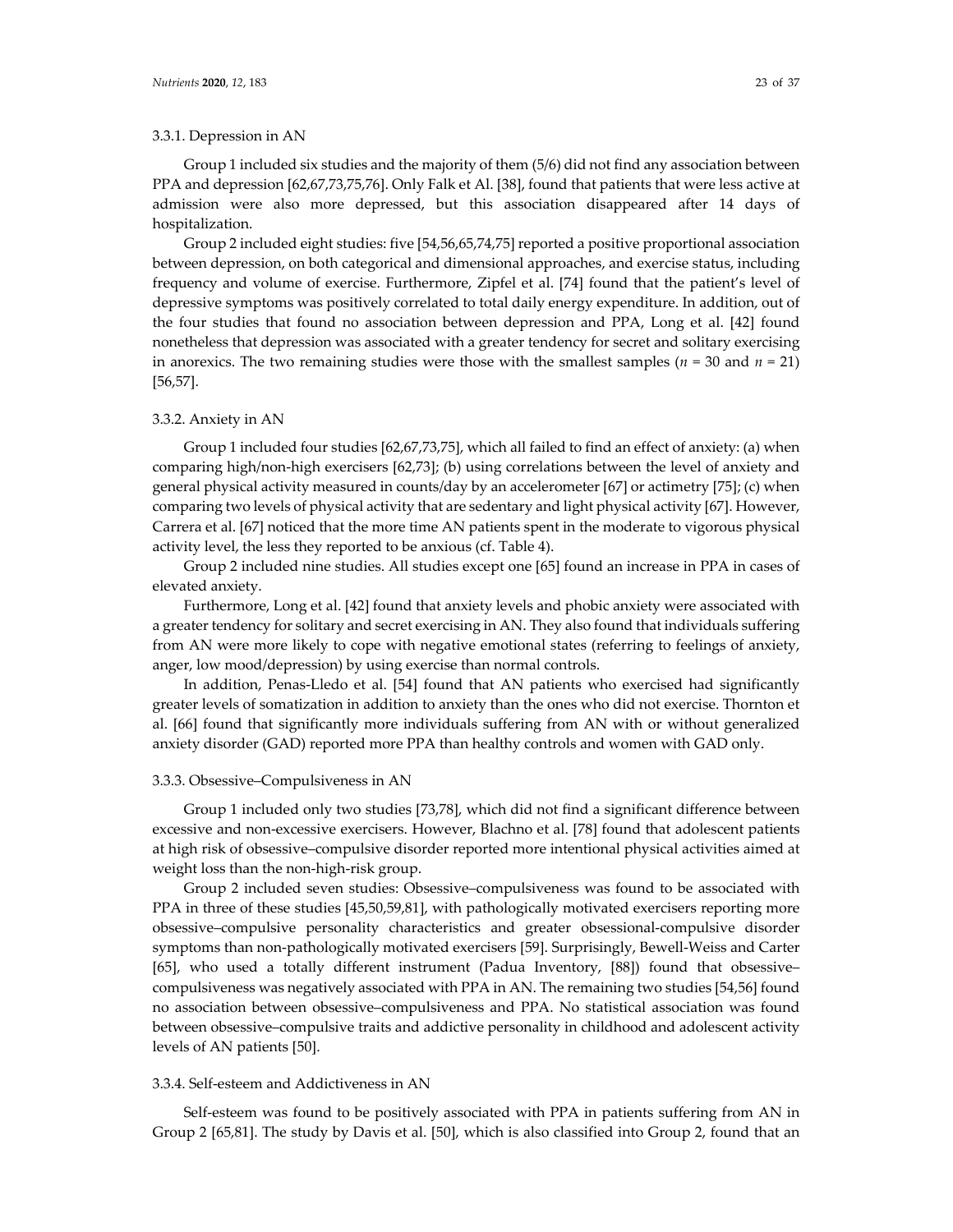addictive personality in AN significantly predicted the degree to which patients reported obligatory attitudes to exercising. There were no data in the literature regarding BN patients.

#### 3.3.5. Regulation and Verbal Expression of Emotions in BN

A study by Brownstone et al. [72], classified into Group 2, found that only BN patients with high levels of compulsivity engaged in more PPA when they presented high levels of affect lability compared to low levels of affect lability. They found a trend for the same association in the case of high compulsivity's association between PPA and restricted emotion.

# 3.3.6. Anhedonia in ED

The study by Davis and Woodside [53], which can be classified into Group 1, found that exercise status, i.e., excessive vs. non‐excessive exercisers, contributed positively to the variance in the level of anhedonia reported by patients with AN, independently of patient differences in depression severity. They also found that BN patients belonging to the non-excessive exercise group had significantly lower anhedonia scores than both BN patients in the excessive exercise group and AN patients belonging to the non‐excessive exerciser group.

#### *3.4. Links between Problematic Use of Physical Activity and ED Symptomatology in AN (18/47)*

ED symptomatology was studied either globally or focused on one aspect, such as weight preoccupation, drive for thinness, body dissatisfaction or eating behaviors.

Group 1 included eight studies. Three examined general eating disorder pathology and found no association with either locomotor activity [62], actimetry [75], or levels of physical activity [73,76]. When taking into account peak activity (highest per minute level of activity in a 5 min period), PPA was correlated to EDE‐Q higher scores [75].

However, significant associations were reported when the core ED symptoms were studied separately. In fact, Davis et al. [45] found that weight preoccupation was positively related to AN patients' level of physical activity. Two studies [40,51] focused on comparing ED symptoms between AN patients and healthy controls and found that PPA in AN patients was significantly associated with greater body dissatisfaction and drive for thinness than controls. Nevertheless, Carrera et al. [67] found that body dissatisfaction subscale scores of the Eating Disorders Inventory (2nd version) were not a significant predictor of PPA in AN.

Group 2 included seven studies with mainly the following results: (1) Weight preoccupation was found positively related to PPA among AN patients [58]; (2) Greater levels of general eating symptoms and bulimic scores were found in AN outpatients who exercised than in those who did not [54]; (3) Drive for thinness was found to be positively associated with PPA in AN [74]; (4) Quantitative food restriction was found to be positively related to PPA in AN patients, even when anxiety was taken into account [56]; (5). PPA was positively correlated with general eating pathology scores of AN outpatients [75,77] and AN inpatients [81]. In fact, Keyes et al. [75] found that ED pathology, along with exercising to improve mood, contributed the most to the variance in PPA in these patients (25.3% and 26.5%, respectively).

# *3.5. Links between Problematic Use of Physical Activity and Weight, Body Mass Index (BMI) and Body Composition in ED (15/47)*

Five studies used bioelectrical impedance to assess body composition in their study samples, [40,41,73,76,82]; yet none used a validated equation for ED population [89]. Given the differences in instruments used to measure PPA, very heterogeneous results were observed.

#### 3.5.1. Weight, BMI and Body Composition in AN (12/12)

Group 1 included 11 studies [38,40,41,46,57,67,73,76,79,80,82]. Four studies failed to find a significant difference between excessive and non-excessive exercisers or physical activity levels with regard to body mass index (BMI) [41,57,67,73,80] and body composition [41,73]. Other studies found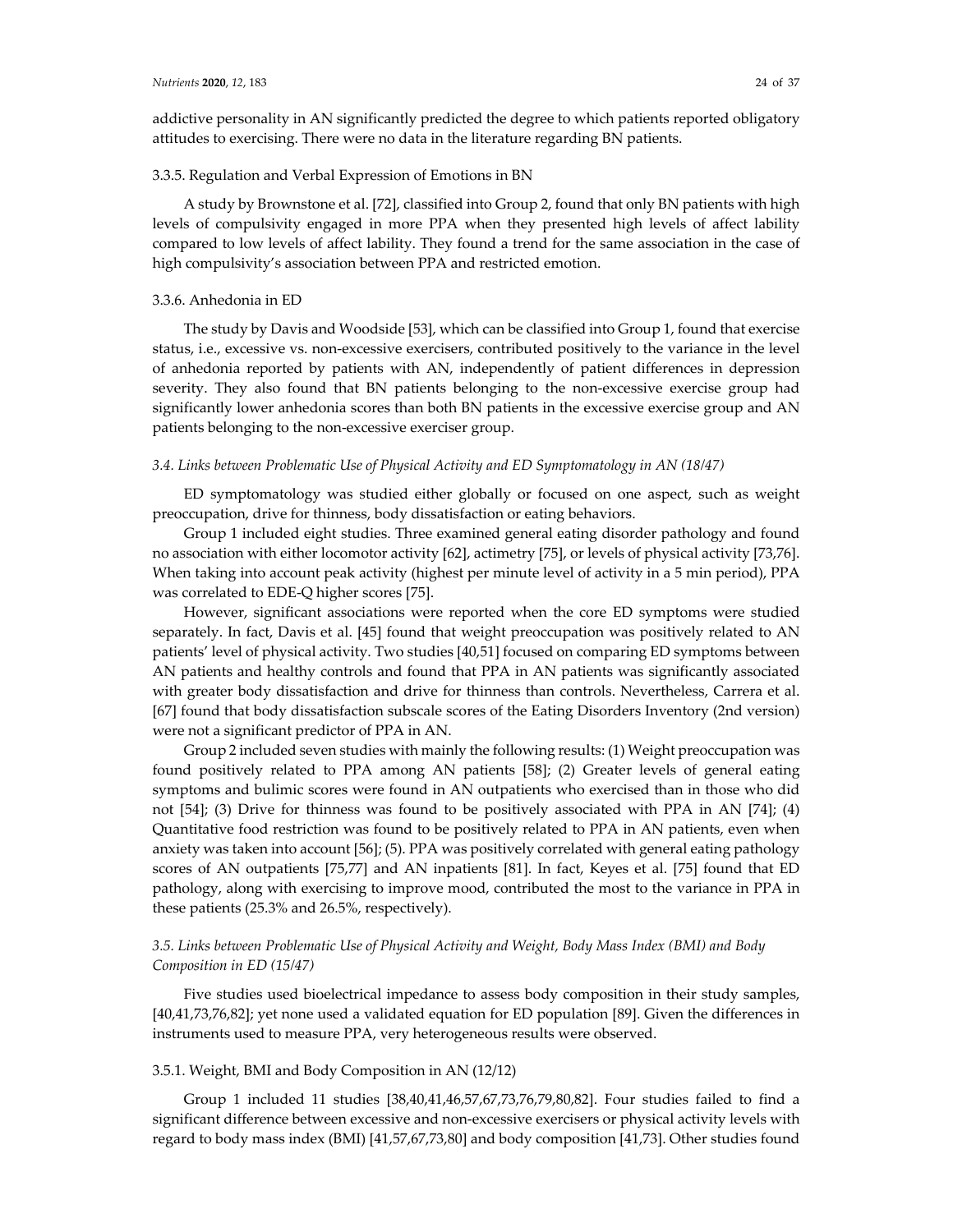that body weight [38,82], BMI [40,46,76,82], resumption of menses [70] and percentage of body fat [40,82] were positively related to the level of daily physical activity. Moreover, Bouten et al. [46] found that the intensity of physical activity (in counts per minute, measured by an accelerometer) in AN outpatients increased significantly with BMI values ≥ 15 kg∙m−2. Below this value, physical activity was assumed to reach a minimum.

Group 2 included four studies with different results. Two studies [56,77] found that BMI was not significantly correlated to PPA. However, Keyes et al. [75] found that PPA was negatively correlated to BMI. Penas‐Lledo et al. [54], in a clinical chart analysis, found that AN patients who reported PPA had higher BMIs than the ones who did not.

#### 3.5.2. Weight, BMI and Body Composition in BN (2/11)

In Group 1, Pirke et al. [41] found no association between PPA, BMI or body composition. In Group 2, Penas-Lledo et al. [54] found that BN patients who reported PPA had higher BMIs than nonexercisers.

*3.6. Links between Problematic Use of Physical Activity, Age, Onset, Illness Duration, Quality of Life and Lifetime Activity Status in ED (7/49)*

## 3.6.1. Age, Onset, Illness Duration and Lifetime Activity Status in AN (7/7)

Group 1 included five studies. The link between patient's age and PPA was examined in three studies, with concordant results. None of the studies found an association between AN inpatient's age and their level of locomotor activity [62] or of physical activity [67,73].

Davis et al. [58] measured physical activity levels during childhood and found an increase of the level of physical activity with age for both AN patients and controls; however, a greater rate was observed for AN patients. In addition, a large change in the amount of physical activity approximately one year prior to the onset of AN was detected.

Moreover, Davis et al. [48] found that AN patients who exercise excessively had a significant increase in physical activity levels around one year prior to the onset of the disease. An earlier age of onset of AN was associated with both quantitative and qualitative dimensions of PPA [48,73].

Finally, Kostrzewa et al. [73] found that, before admission to treatment, AN excessive exercisers had longer illness duration than the non-excessive exercisers group.

Group 2 included three studies that measured lifetime PPA status among AN adolescents. Davis et al. [48] found that the currently "more active" patients were also more involved in sport and exercise activities at ages 10 and 12 than their less-active counterparts. Davis et al. [50] found that a greater number of patients who had been highly active as children subsequently engaged in more PPA during their illness than those who were average/less active as children. However, Noetel et al. [81] failed to find an association between PPA and duration of illness in their adolescent sample.

# 3.6.2. Age, Onset, Illness Duration and Lifetime Activity Status in BN (1/7)

The study by Davis et al. [48], which can be classified into Group 2, found that a greater proportion of BN adult patients started dieting before starting to regularly exercise (or dieted without ever exercising) than the ones who started exercising before reducing their food consumption.

#### 3.6.3. Quality of Life (2/7)

Quality of life has been found to be negatively impacted by the effect of PPA (in Group 2) interacting with ED severity [84,90].

*3.7. Links between Problematic Use of Physical Activity and ED Treatment Outcome (5/49)*

# 3.7.1. ED Treatment Outcome in AN (4/5)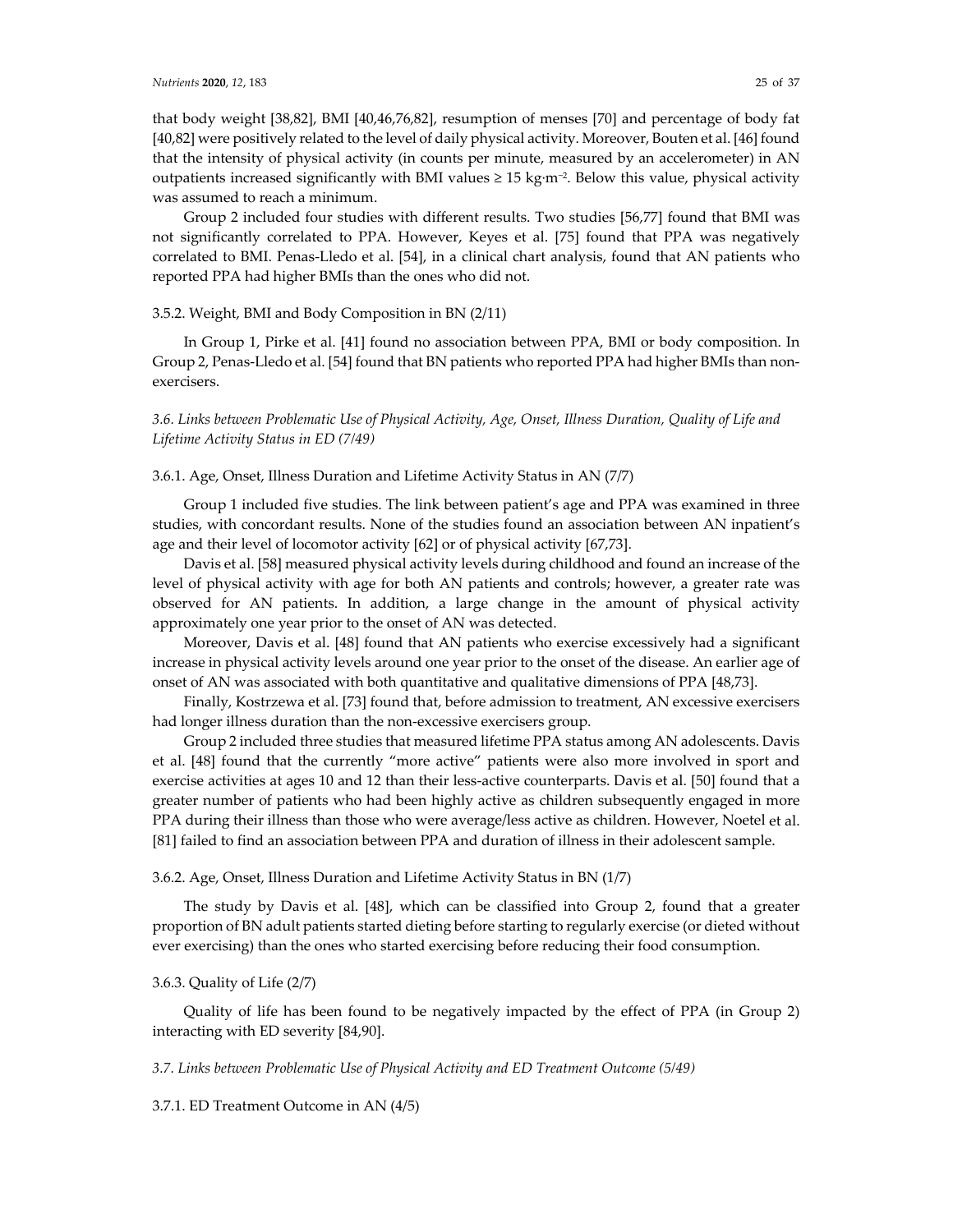Group 1 included five studies. Kostrzewa et al. [73] found that recovery, defined as having a score equal or superior to nine on the Morgan and Russell outcome assessment schedule, was predicted by significantly higher physical activity levels at inclusion. They also found a decrease in activity levels for excessive exercisers at one year of follow‐up; however, the activity levels stabilized after that. However, Lehmann et al. [82] did not find intensity and duration of physical activity to be significant predictors of percentage of BMI increase between admission and discharge to an inpatient treatment. Gianini et al. [80] found total physical activity to be higher in patients at a weight restoration of 90% in an inpatient treatment compared to the start of hospitalization.

El Ghoch et al. [70] studied treatment dropouts and their results were twofold: (1) They found a positive association between PPA and treatment dropout in AN inpatients, with dropouts having higher moderate and vigorous physical activity duration and expenditure at baseline than completers. They failed to find an association between end‐of‐treatment physical activity assessment measures ED or general psychiatry features between AN completers vs. dropouts. They also failed to find a significant difference in EE assessment when comparing AN subtypes of patients who completed their treatment with those who did not. (2). For the comparison between AN patients who completed their treatment with healthy controls, AN completers were found to have a higher number of daily steps, duration and moderate–vigorous physical activity expenditure. Kostrzewa et al. [73] did not confirm this result in their adolescent (and smaller) sample.

El Ghoch et al. [79] found that the number of daily steps at inpatient discharge was the only independent predictor of menstrual resumption; the non‐menstruating inpatient group performed a higher number of daily steps than the menstruating group at discharge.

## 3.7.2. ED Treatment Outcome in BN (1/5)

A study by Smith et al. [69], which can be included in Group 2, were the only ones to examine, in a sample of adult suffering from BN, the links between PPA and suicide in a multivariate analysis. Smith et al. [69] found that PPA was positively associated with suicidal gestures and attempts even when controlling for frequency of vomiting episodes, laxative abuse, dietary restraint and age.

# **4. Discussion**

We hypothesized that categorizing studies into two groups would lead to a harmonization of their results and make a comparison between them possible (cf. results aim 1). This was only partially verified. Indeed, the classification we proposed did not decrease the wide range of prevalence generally given in the literature of 31% to 80% [2]. Our group classification showed that a high level of PPA (group 2) is associated with more anxiety, obsessive–compulsiveness and addictiveness, and higher self-esteem, which was not the case for studies using PPA evaluations (group 1). We were also able to confirm that AN patients have more PPA than healthy controls independently of the quantitative or qualitative dimension studied.

# *4.1. Prevalence of Problematic Use of Physical Activity*

The ranges of prevalence in both cases are inarguably highly dependent on: (1) the cut‐off used by authors to divide their study sample into high vs. low exercisers, sometimes doubling from one study to another; (2) the sample composition (inpatients vs. outpatients and AN vs. BN); (3) evaluation methods (subjective vs. objective measures). Indeed, current prevalence was considered during hospitalization, which directly or indirectly limits PPA [5]. Furthermore, methods of self‐ evaluation are highly critical among AN patients who are known to hide/underestimate (considering self-reports) their symptoms [91].

In addition, an important factor affecting PPA prevalence was that lifetime PPA was nearly twotimes higher than the current prevalence (80% vs. 46%); therefore, we considered those data separately.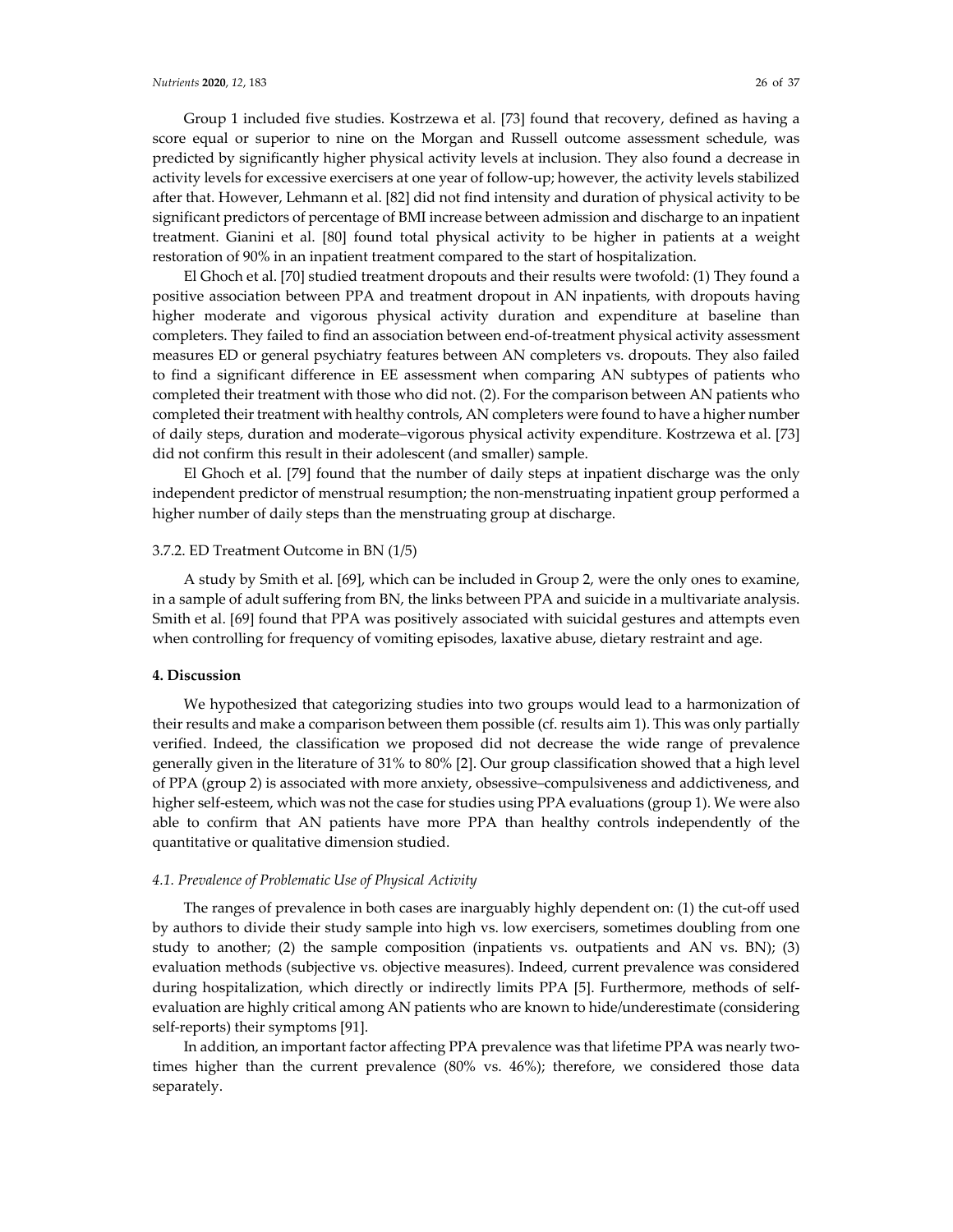#### *Nutrients* **2020**, *12*, 183 27 of 37

# *4.2. Comparison of Problematic Use of Physical Activity between ED Patients Versus Controls*

Compared to healthy controls, AN patients had higher frequencies of PPA if PA was measured subjectively. Objectively, healthy controls were found to be more physically active than AN inpatients [76]. This is not surprising since, as mentioned previously, hospitalized patients have limited PA.

A lack of research devoted to AN patients that have low to no physical activity levels in comparison with those having high PPA was observed. We are compelled to think that they could (1) have low BMI since Bouten et al. [46] found that physical activity reached a minimum at BMI values below 15 kg∙m−2; and/or (2) be more depressed, as Falk et al. [38]; and/or (3) more frequently classified as AN binge–purging type [44].

At least partially against this view, Davis [9] discussed that AN patients feel an increasingly strong compulsion to be physically active, despite pain and exhaustion. No studies focus on the question of the threshold of nutritional statuses that lead to a decrease in PPA, nor if this absence of adaptive and progressive decrease in PPA, linked to exhaustion, could define a subgroup of AN patients, observed clinically. This subgroup is the one that could have PPA until death.

#### *4.3. Problematic Use of Physical Activity, Comorbidities and Psychological Factors*

Since depression, anxiety and obsessive–compulsive disorder frequently co-occur with AN [92– 94], it was not surprising to find that they were the most studied psychological factors to be linked together with ED and PPA. We can see here all the interest of using our classification to re‐analyze inconclusive results found in previous reviews, with results from Group 1 frequently being the opposite than Group 2.

PPA only considered quantitatively (Group 1) was found to be negatively correlated to depression [38] or completely not associated to it. This was also the case in the general population, where greater amounts of occupational and leisure time activities, as well as all physical activity intensity levels, were generally associated with reduced symptoms of depression [95,96], anxiety and stress [38].

However, when focusing on PPA (group 2) and thus taking into account the pathological motivations linked to ED, we observed the opposite effect: depression (or depressive disorder), anxiety, obsessive–compulsiveness, addictiveness, and higher self‐esteem were significantly positively associated with PPA. The more an AN patient has those symptoms, the more he/she practiced PPA. This could be explained by the fact patients were trying to improve their mood and emotional state [9,42,54,75,83] with physical activity being considered as a way of coping with a chronically negative affect [37] by pursuing the boosting effect of endogenous opioids [10].

# *4.4. Problematic Use of Physical Activity and ED Symptomatology*

Keyes et al. [75] found that ED pathology was one of the most important predictors of the variance of PPA in Group 2 in AN outpatients, but when compared to healthy controls, PPA in AN patients were significantly and positively associated with drive for thinness. It seems that AN patients are likely to increase their levels of PPA (quantitatively and qualitatively) when preoccupied about their weight and motivated by their drive for thinness. Vansteelandt el al. [37] explained high levels of physical activity in ED throughout psychological mechanisms and emphasized the fact that AN and BN patients have place too much value in their body shape and weight. Thus, physical activity is a result of a conscious attempt to work‐off calories and obtain their desired thinness ideal, making the drive for thinness an important motive to engage in PPA. This is also the case in the general population, where weight and shape control reasons for exercise participation are very common [97].

## *4.5. Problematic Use of Physical Activity and Weight, BMI and Body Composition*

Findings should be interpreted with caution due to the absence of validated methods to assess body composition in ED patients [98]. In both our classification and independently of ED types (AN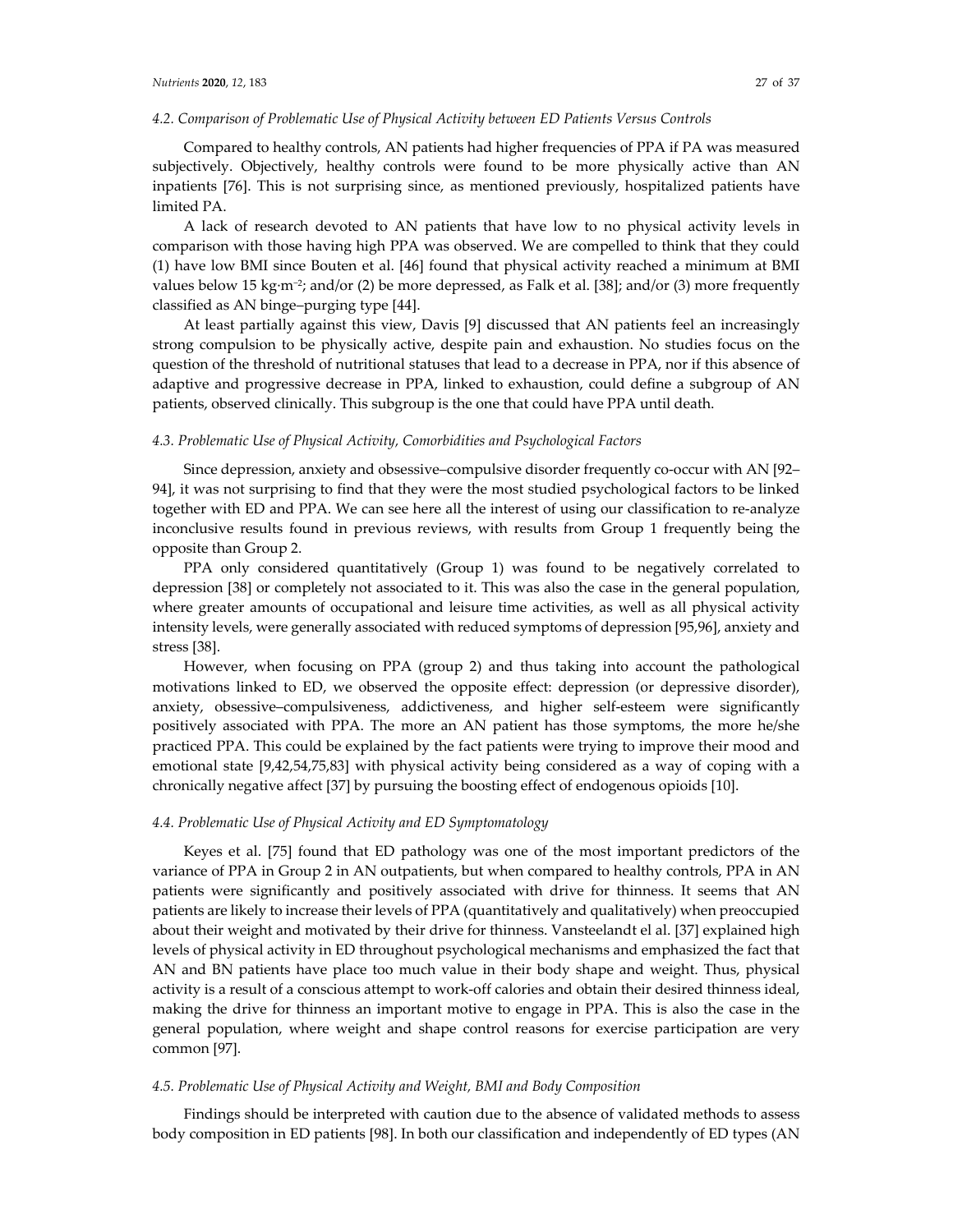and BN), almost half the studies did not find an association between different intensities of physical activity and BMI or body composition. The other half found a significantly positive association between PPA and body weight, BMI or percentage of body fat. It is in accordance with the findings of Bouten et al. [46] who showed that there was a threshold of BMI at 17 kg∙m−<sup>2</sup> among adult AN outpatients under which patients decreased their physical activity. They tried explaining these decreases in PPA and BMI with a decrease in muscle mass, diminished muscular function, malnutrition and exhaustion [46]. This goes in agreement with the findings of [39], who suggested that an increased physical activity occurs in AN patients during weight gain and recovery periods, as well as during the treatment phase and restoration of body fat [73].

### 4.6. Problematic Use of Physical Activity Link with Age of Onset, Age and Lifetime Activity Status in AN

Very few studies adjusted their results to age. In Group 1, only the larger study over two studies [61,67] found that PPA was associated with a younger age at time of interview but this was in a sample of ED where AN and BN patients where not distinguished [61]. Two explanations were proposed for this result: (1) the easy access to exercise behaviors as a weight‐control mechanism at younger ages, rather than having access to other purging behaviors such as laxatives and purgatives; (2) the existence of an inverse relationship between exercise and age, which is also found in the general population, where physical activity tends to decrease with age [99].

In addition, PPA in Group 2 was related to physical activity during childhood: Davis et al. [48,50] found that AN patients who had been highly active as children were found to be engaged in more PPA during their illness. These findings suggest that high levels of physical activity during childhood could predict the development of PPA in AN, implying possible individual profile variations independently of the disorder. This goes in agreement with findings from the general population implying that sports participation during childhood and adolescence is particularly predictive of being more physically active later in life [99].

#### *4.7. Problematic Use of Physical Activity and AN Treatment Outcome*

The contradictory results between two studies [70,73] that, respectively, included adults and adolescents, raise the question of the contribution of age to the results. Indeed, there is a lower frequency of dropout in teens [100] combined with the lowest severity of ED at adolescence [101], and higher physical activity during childhood and adolescence than among young adults and older age groups [102].

## *4.8. Problematic Use of Physical Activity and Compulsivity*

Continuing normal to high activity levels despite weight loss and a negative energy balance is recognized as an exclusive specificity of AN patients compared to individuals in a situation of starvation due to other causes such as those implicating an increase in circulating inflammatory cytokines [103] in humans as well in animal models [104,105].

In animal models mimicking several symptoms of AN in an attempt to give a rather biological approach, a reduction in food intake and body weight was paradoxically accompanied by a progressive increased activity level. The most described animal model combining food restriction and voluntary physical activity is the "Activity-Based Anorexia" model (ABA model) developed in the rat by Routtenberg and Kuznesof [106], then in the mouse. This model is also called "starvationinduced hyperactivity" [107] or "semi‐starvation induced hyperactivity" [108]. In fact, the rodents have free access to a running wheel and showed hyperactivity occurring in response to a limited food supply due to limited access time to food (1–2 h per day). Such behavior, occurring at 2–3 days after the beginning of the protocol, led to feedback inhibition of food intake or self‐starvation and death in 5–6 days [109]. Thus, the negative energy balance state that becomes life threatening, eventually leads to death [2,110]. A lot of research has been done on animal models to try understanding and determining the biological phenomenon underneath this particular hyperactivity, which occurred several hours before food distribution and is called food anticipatory activity. Similar activity has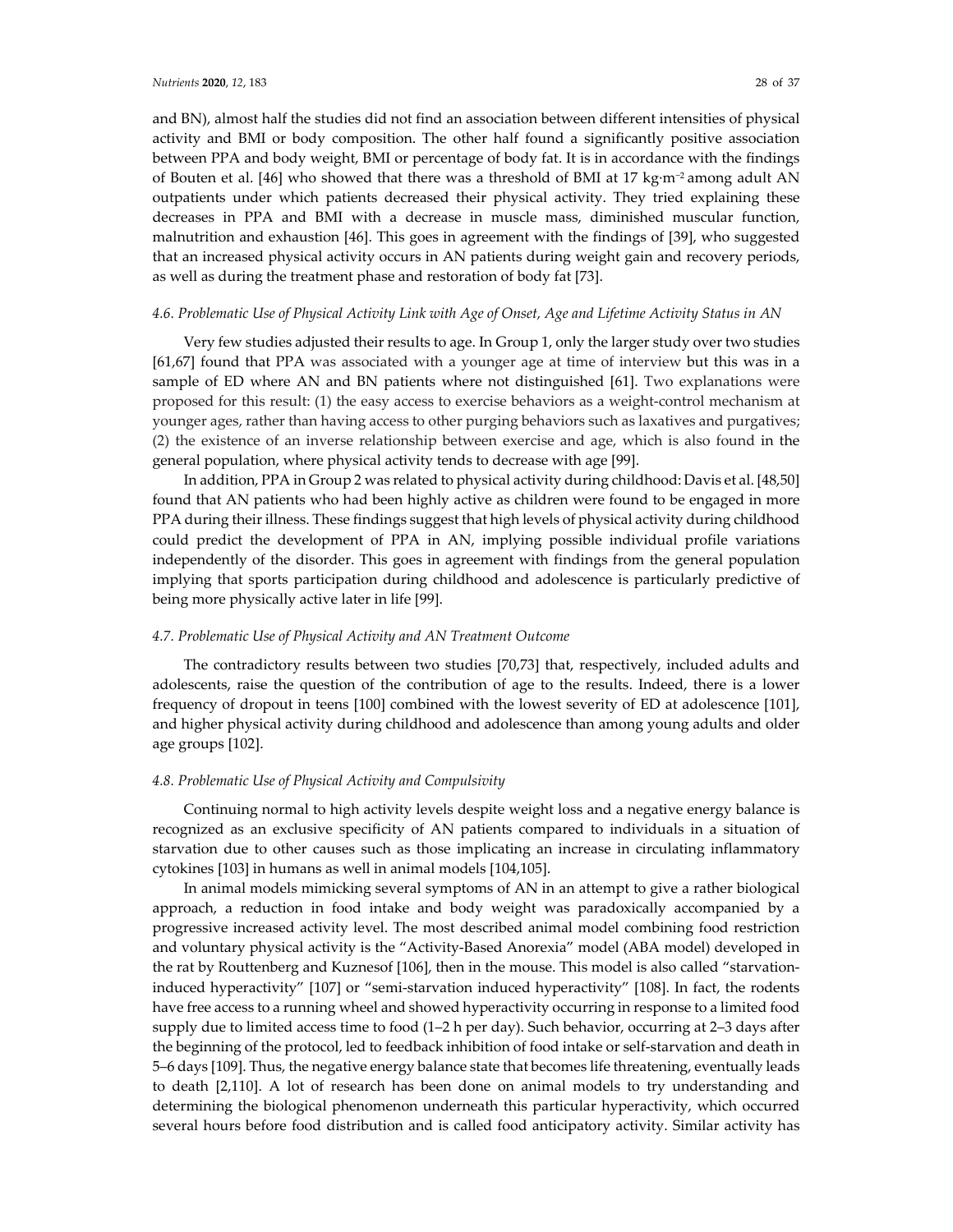been also described in AN patients [111]. The animal models will not be detailed as it is beyond the scope of this systematic review.

### *4.9. A Proposed Comprehensive Model of the Development of PPA in AN*

At this point, we can propose, based on literature reviews and clinical practice, a comprehensive model of the development of PPA in AN (Figure 2), taking into account both the history of the patient, his/her interaction with his/her environment and the pathological consequences of AN. This model is divided into five periods: Period 0 entitled "factors preceding AN", Period 1 entitled "onset of AN", Period 2 entitled "evolution of AN", Period 3 entitled "acute phase of AN" and Period 4 entitled "long‐term outcome". In parallel, these periods evolve in three clinical phases (number 1, 2 and 3), with voluntary and involuntary components varying with time.

- In Period 0: The main points that should be taken into account are a patient's childhood activity profile [48], having a more physically active father [58], participation in esthetic- or weightoriented sports [112]. An increase in PPA is observed one year prior to the onset of the disease [48].
- In Period 1: An increased PPA is majored with an early age of onset [61]; PPA as a conscious strategy for AN patients to optimize weight loss, also found in the general population [9,97].

Clinical phase number 1: Patients program a physical activity determined in defined moments of the day. This physical activity progressively increases in volume, intensity and/or frequency. PPA is described by patients as voluntary [10] and "goal-directed, organized and planned" [23].

- In Period 2: PPA becomes a coping strategy to compensate, suppress, and/or alleviate both negative affective states (anxiety [54,56], depression [54] and stress [20,75]) and ED symptoms [75] including, weight preoccupation [45,58], drive for thinness [40,51,74] body dissatisfaction [40] and restrictive profile [63,65].
- This is in addition modulated by ambient temperature [67].

Clinical phase number 2: As the ED progresses, physical activity could become an increasingly autonomous process. Involuntary PPA appears, with automation of the behavior. For example: patients run instead of walking, stand up when they normally should be sitting down, for example while writing or eating, or walk instead of standing still. This PPA is associated with diffuse restlessness and a significant unsteadiness, where the patient is literally unable to stand still for a short period. At a certain point, patients will even maintain muscular tension such as keeping their gluteal or abdominal muscles contracted without even thinking about it. The latter is called "static PPA". Furthermore, patients will continue to try to maximize their daily energy expenditure by all voluntary means possible. For example, they walk to get from one place to another instead of using a car, use stairs instead of elevators, do more housework, etc.

In period 3: PPA has now a composite nature. It has a compulsive component not under voluntary cognitive control of the patient [9], irrespective of the antecedent motivation to exercise. Nevertheless, patients also present voluntary PPA due to a current context (for example: increased activity motivated by body dissatisfaction and weight preoccupation such as weight increase). The respective proportions of voluntary vs. involuntary PPA vary in a given subject both according to patients themselves and according to time. Clinical practice suggests, as it has been observed in biological animal models that a small subgroup of patients could (or can) be hyperactive until death with a huge hyperactivity despite very low weight.

Clinical phase number 3: PPA is described by patients as "more intense, driven, disorganized and aimless than it was" [23] and as "aimless, stereotyped and inefficient" [10]. This phase associates clinical manifestations number 1 and 2, with varying degrees. We can notice here three profiles of patients: (1) hypo- or normal-active patients; (2) patients who relatively control important PPA; (3) patients who can't control their extremely important and solitary PPA (sometimes until death), associated unsteadiness and static physical activity.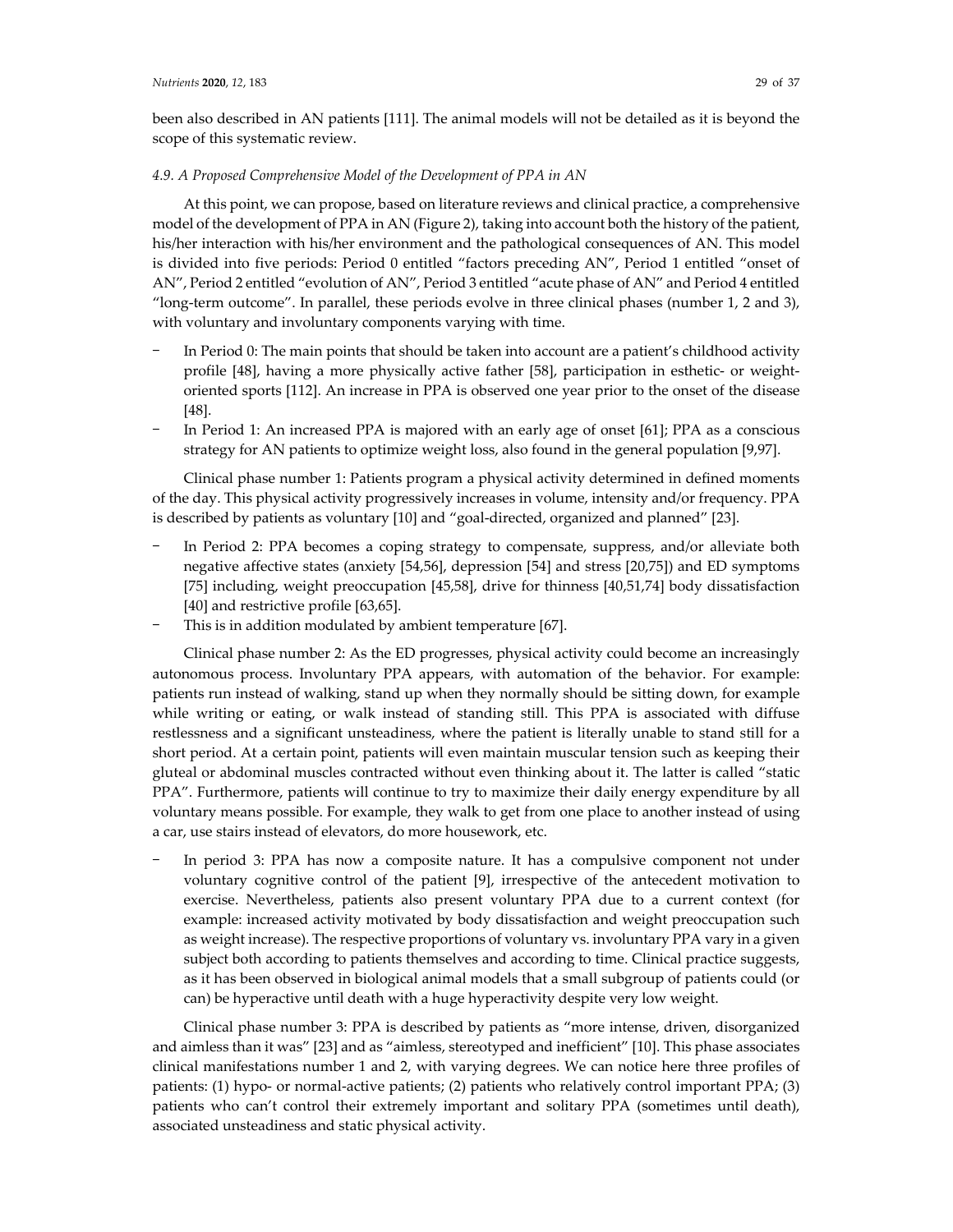# *Nutrients* **2020**, *12*, 183 30 of 37

- In period 4: A Long-term outcome is not very well known. Long-term weight recovered patients have been found to have a frequency of PPA similar to healthy controls [39]. Furthermore, PPA seemed to be associated with more dropout [70] and could be a negative factor for the extremely active patients.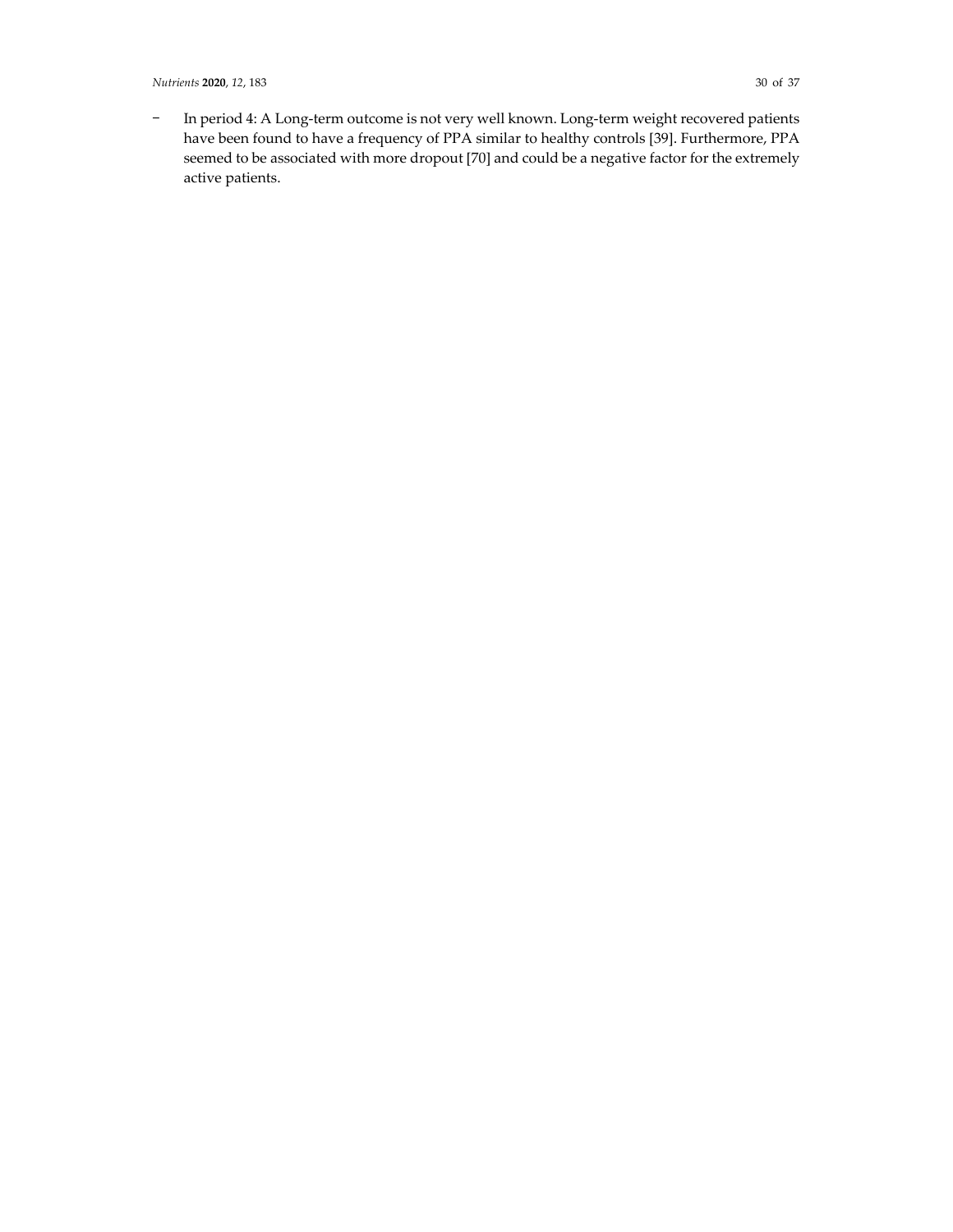

**Figure 2.** Proposed comprehensive model of development of problematic use of physical activity (PPA) in AN.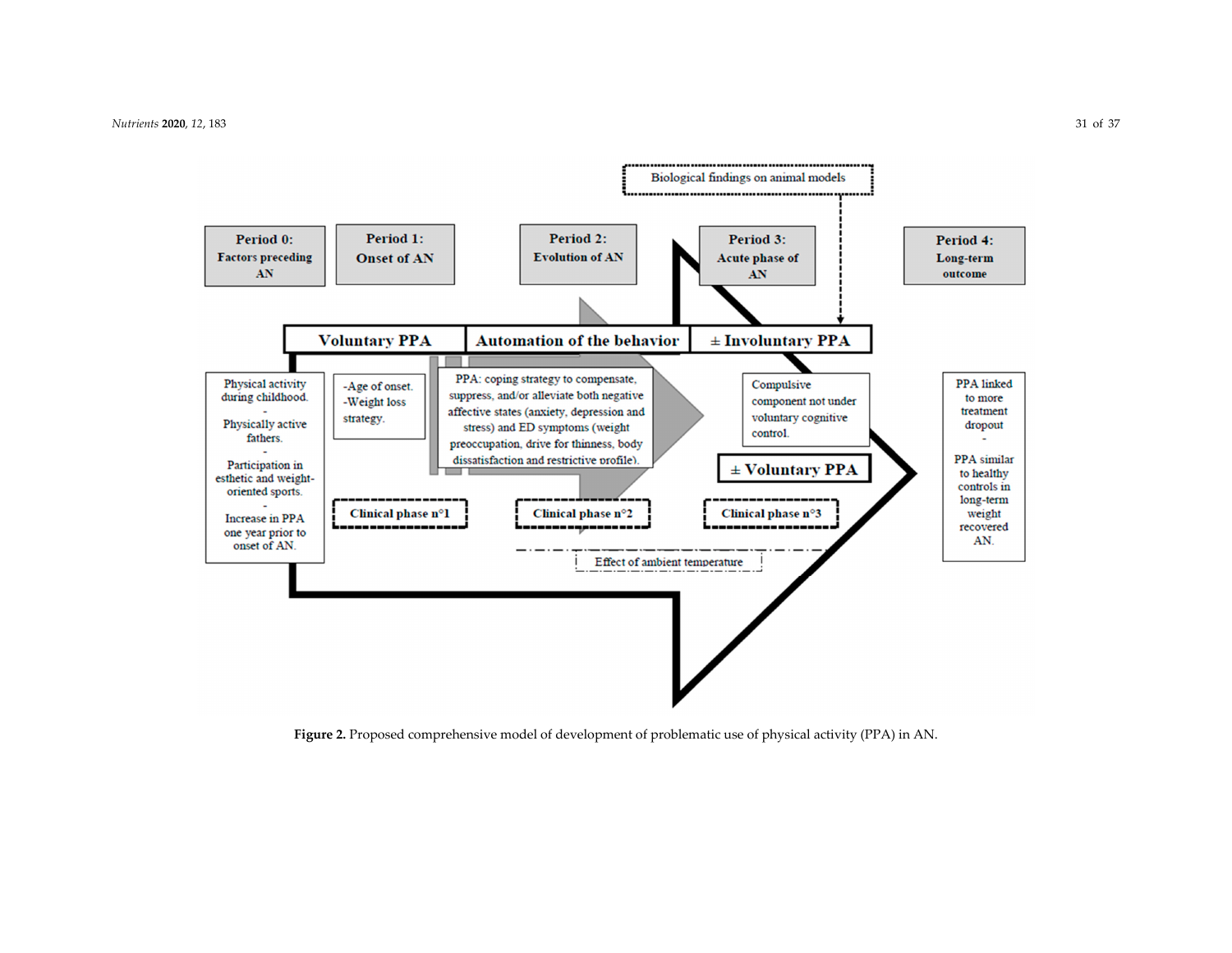# *4.10. Limitations*

It is important to acknowledge the limitations of our work. Firstly, the term "problematic use of physical activity" is a term we have decided to use. Unfortunately, it does add to the plethora of terms already found in the litterature. This highlights the urgent need for the development of an international and interdisciplinary task force that would need to find and vote on a commonly accepted term and definition. Secondly, some studies [45,49,50,52,74,75,83] were added in both groups 1 and 2 because they evaluated PPA both quantitatively and qualitatively. Despite the fact that this had been taken into account while analysing the results of these specific studies, it can still be considered as an external bias. Finally, our model is an attemp to synthetise the elements of the literature, the clinical elements we collected from persons with AN, in order to better understand PPA. All individuals with AN do not have PPA or exactly the same PPA. The component we described can be present at the same time or at different times. We hope that this model will help explain the complexity of the phenomen and help treat it better.

# **5. Conclusions**

Having no consensus definition for what is PPA in ED, the interpretation of previous studies findings can be partially jeopardized. In order to address this problem, we attempt to propose in our review a definition of this clinical concept including quantitative (intensity, frequency, duration and type of physical activity) and qualitative (motives for exercise, compulsiveness and exercise dependence/addiction) elements only in AN, given that very little information was found on BN. Thus, this paper highlights two main opposite component of PPA in AN: (a) PPA that is sometimes voluntarily increased in AN for the soul purpose of burning‐off more calories and thus viewed as a conscious strategy of AN patients to optimize weight loss; (b) PPA that sometimes is involuntarily increased simultaneously with weight‐loss and low ambient temperatures; indicating that exercise might not be under voluntary cognitive control of the patient, with a subconscious biological drive, a part of this activity becoming totally automatic. Additionally, according to the literature and clinical experience, a chronological model for the development of PPA in AN patient was proposed encompassing five periods evolving into three clinical stages.

In conclusion, we hypothesized that the evaluation of the intensity, frequency, duration and type of physical activity along with the motives for exercise, compulsiveness and exercise dependence for each person with ED would allow more individualized and efficient medical therapies.

Future research initiatives should focus on finding and voting on a commonly accepted term and definition for PPA in ED.

**Author Contributions:** Conceptualization, R.M. and G.N.; Methodology, R.M., M.L. and G.N.; Validation, K.L., B.S., D.J. and V.O.; Investigation, R.M., M.L., K.L. and G.N.; Data Curation, R.M., M.L. and G.N.; Writing‐ Original Draft Preparation, R.M., M.L. and G.N.; Writing‐Review & Editing, R.M., M.L. and G.N.; Visualization, R.M. and G.N.; Supervision, G.N. All authors have read and agreed to the published version of the manuscript.

**Funding:** This research received no external funding.

**Conflicts of Interest**: The authors declare no conflict of interest.

### **References**

- 1. Gull, W. Anorexia Nervosa. *Philos. Trans. R. Soc. Lond.* **1874**, *7*, 22–28.
- 2. Hebebrand, J.; Exner, C.; Hebebrand, K.; Hotlkamk, C.; Casper, R.C.; Remschmidt, H.; Herpertz‐Dahlmann, B.; Klingenspor, M. Hyperactivity in patients with anorexia nervosa and in semistarved rats: Evidence for a pivotal role of hypoleptinemia. *Physiol. Behav.* **2003**, *79*, 25–37.
- 3. Solenberger, S. Exercise and eating disorders: A 3‐years inpatient hospital record analysis. *Eat. Behav.* **2001**, *2*, 151–168.
- 4. Taranis, L.T.; Meyer, C.M. Associations between specific components of compulsive exercise and eating‐ disordered cognitions and behaviors among young women. *Int. J. Eat. Disord.* **2011**, *44*, 452–458.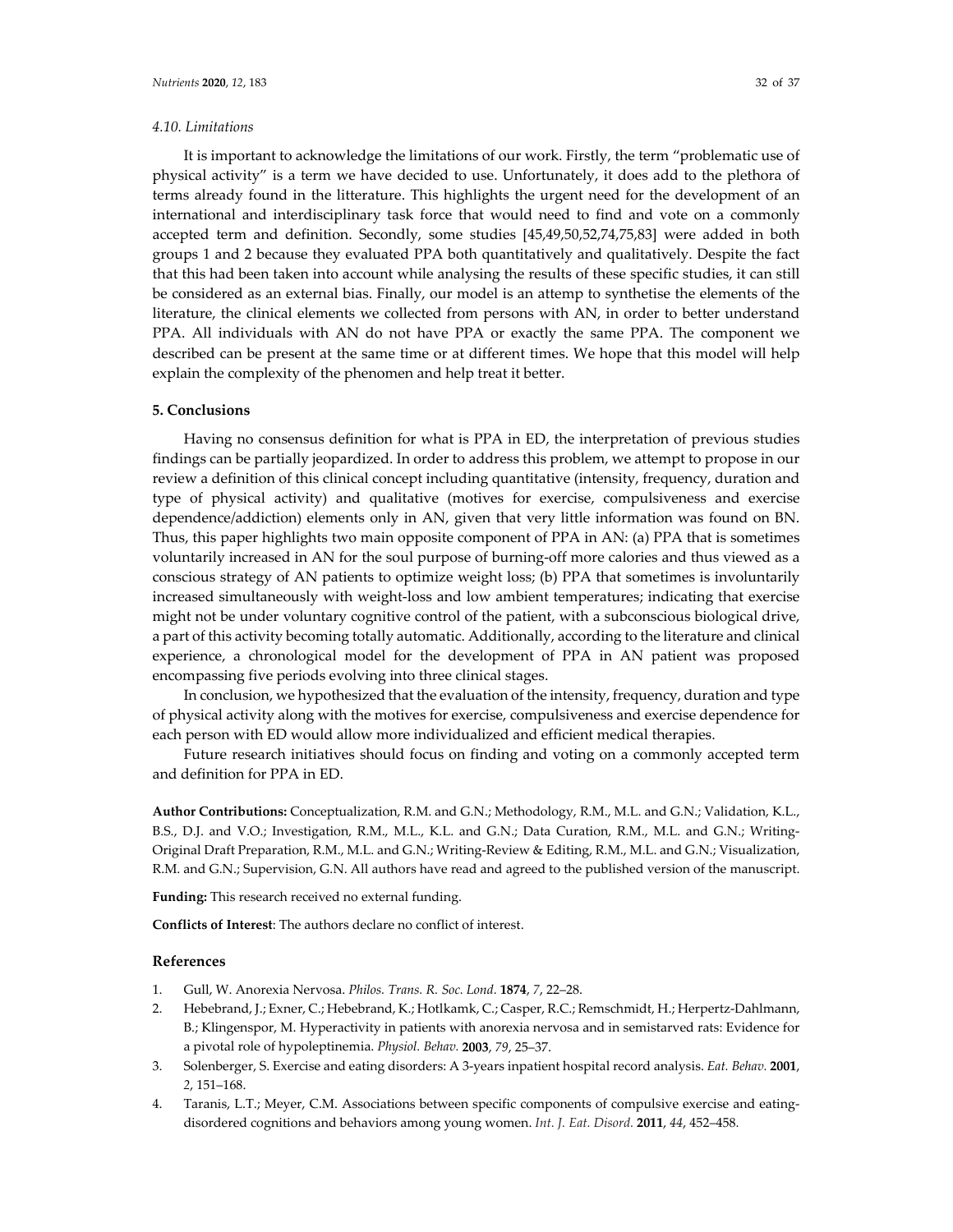- 6. Strober, M.; Freeman, R.; Morrell, W. The long‐term course of severe anorexia nervosa in adolescents: Survival analysis of recovery, relapse, and outcome predictors over 10–15 years in a prospective study. *Int. J. Eat. Disord.* **1997**, *22*, 339–360.
- 7. Caspersen, C.J.; Powell, K.E.; Christenson, G.M. Physical activity, exercise & physical fitness: Definitions & Distinctions for Health‐Related Research. *Public Health Rep.* **1985**, *100*, 126–131.
- 8. Hagger, M. Avoiding the "déjà variable" phenomenon: Social psychology needs more guides to constructs. *Front. Psychol.* **2014**, *5*, 52.
- 9. Davis, C. Eating Disorders and Hyperactivity: A Psychobiological Perspective. *Can. J. Psychiatry* **1997**, *42*, 168–175.
- 10. Kohl, M.; Foulon, C.; Guelfi, J.‐D. Aspects comportementaux et biologiques de l'hyperactivité dans l'anorexie mentale. *L'Encephale* **2004**, *30*, 492–499.
- 11. Meyer, C.; Taranis, L. Exercise in the Eating Disorders: Terms and Definitions. *Eur. Eat. Disord. Rev.* **2011**, *19*, 169–174.
- 12. Meyer, C.; Taranis Goodwin, H.; Haycraft, E. Compulsive Exercise and Eating Disorders. *Eur. Eat. Disord. Rev.* **2011**, *19*, 174–189.
- 13. Gümmer, R.; Giel, K.E.; Schag, K.; Resmark, G.; Junne, F.P.; Becker, S.; Zipfel, S.; Teufel, M. High Levels of Physical Activity in Anorexia Nervosa: A Systematic Review. *Eur. Eat. Disord. Rev.* **2015**, *23*, 333–344, doi:10.1002/erv.2377.
- 14. Achamrah, N.; Nobis, S.; Breton, J.; Jésus, P.; Belmonte, L.; Maurer, B.; Coëffier, M.; Legrand, R.; Bôle‐ Feysot, C.; do Rego, J.L.; et al. Maintaining physical activity during refeeding improves body composition, intestinal hyperpermeability and behavior in anorectic mice. *Sci. Rep.* **2016**, *6*, doi:10.1038/srep21887.
- 15. Hagger, M. What makes a 'good' review article? Some reflections and recommendations. *Health Psychol. Rev.* **2012**, *6*, 141–146, doi:10.1080/17437199.2012.705556.
- 16. Dishman, R.K. Medical psychology in exercise and sport. *Med. Clin. N. Am.* **1985**, *69*, 123–143.
- 17. Adkins, E.; Keel, P. Does "Excessive" or "Compulsive" Best Describe Exercise as a Symptom of Bulimia Nervosa? *Int. J. Eat. Disord.* **2005**, *38*, 24–29.
- 18. Moher, D.; Liberati, A.; Tetzlaff, J.; Altman, D.G. Preferred Reporting Items for Systematic Reviews and Meta‐Analyses: The PRISMA Statement. *PLoS Med.* **2009**, *6*, 1–7.
- 19. Blumenthal, J.A.; O'Toole, L.C.; Chang, J.L. Is running an analogue of anorexia nervosa? An empirical study of obligatory running and anorexia nervosa. *JAMA* **1984**, *252*, 520–523.
- 20. Crisp, A.; Hsu, L.; Harding, B.; Hartshorn, J. Clinical features of anorexia nervosa: A study of a consecutive series of 102 female patients. *J. Psychosom. Res.* **1980**, *24*, 179–191.
- 21. Davis, C.; Kennedy, S.H.; Ravelski, E.; Dionne, M. The role of physical activity in the development and maintenance of eating disorders, *Psychol. Med.* **1994**, *24*, 957–967.
- 22. Frey, J.; Hebebrand, J.; Müller, B.; Ziegler, A.; Blum, W.; Remschmidt, H.; Herpertz‐Dahlmann, B. Reduced body fat in long‐term followed‐up female patients with anorexia nervosa. *J. Psychiatr. Res.* **2000**, *34*, 83–88.
- 23. Kron, L.; Katz, J.; Gorzynski, G.; Weiner, H. Hyperactivity in Anorexia Nervosa: A Fundamental Clinical Feature. *Compr. Psychiatry* **1978**, *19*, 433–440.
- 24. Monell, E.; Levallius, J.; Mantilla, E.; Birgegård, A. Running on empty—A nationwide large‐scale examination of compulsive exercise in eating disorders. *J. Eat. Disord.* **2018**, *6*, 11.
- 25. Sharp, C.; Clark, S.; Dunan, J.; Blackwood, D.; Shapiro, C. Clinical Presentation of Anorexia Nervosa in Males: 24 New Cases. *Int. J. Eat. Disord.* **1994**, *15*, 125–134.
- 26. Higgins, J.; Hagman, J.; Zhaoxing, P.; MacLean, P. Increased Physical Activity Not Decreased Energy Intake Is Associated with Inpatient Medical Treatment for Anorexia Nervosa in Adolescent Females. *PLoS ONE* **2013**, doi:10.1371/journal.pone.0061559.
- 27. Long, C.; Hollin, C. Assessment and management of eating disordered patients who over-exercise: A fouryear follow‐up of six single case studies. *J. Ment. Health*. **1995**, *4*, 309–316.
- 28. Boyd, C.; Abraham, S.; Luscombe, G. Exercise Behaviours and Feelings in Eating Disorder and Non‐Eating Disorder Groups. *Eur. Eat. Disord. Rev*. **2007**, *15*, 112–118.
- 29. Bratland-Sanda, S.; Sundgot-Borgen, J.; Rø, Ø.; Rosenvinge, J.; Hoffart, A.; Martinsen, E. Physical Activity and Exercise Dependence during Inpatient Treatment of Longstanding Eating Disorders: An Exploratory Study of Excessive and Non‐Excessive Exercisers. *Int. J. Eat. Disord.* **2010**, *43*, 266–273.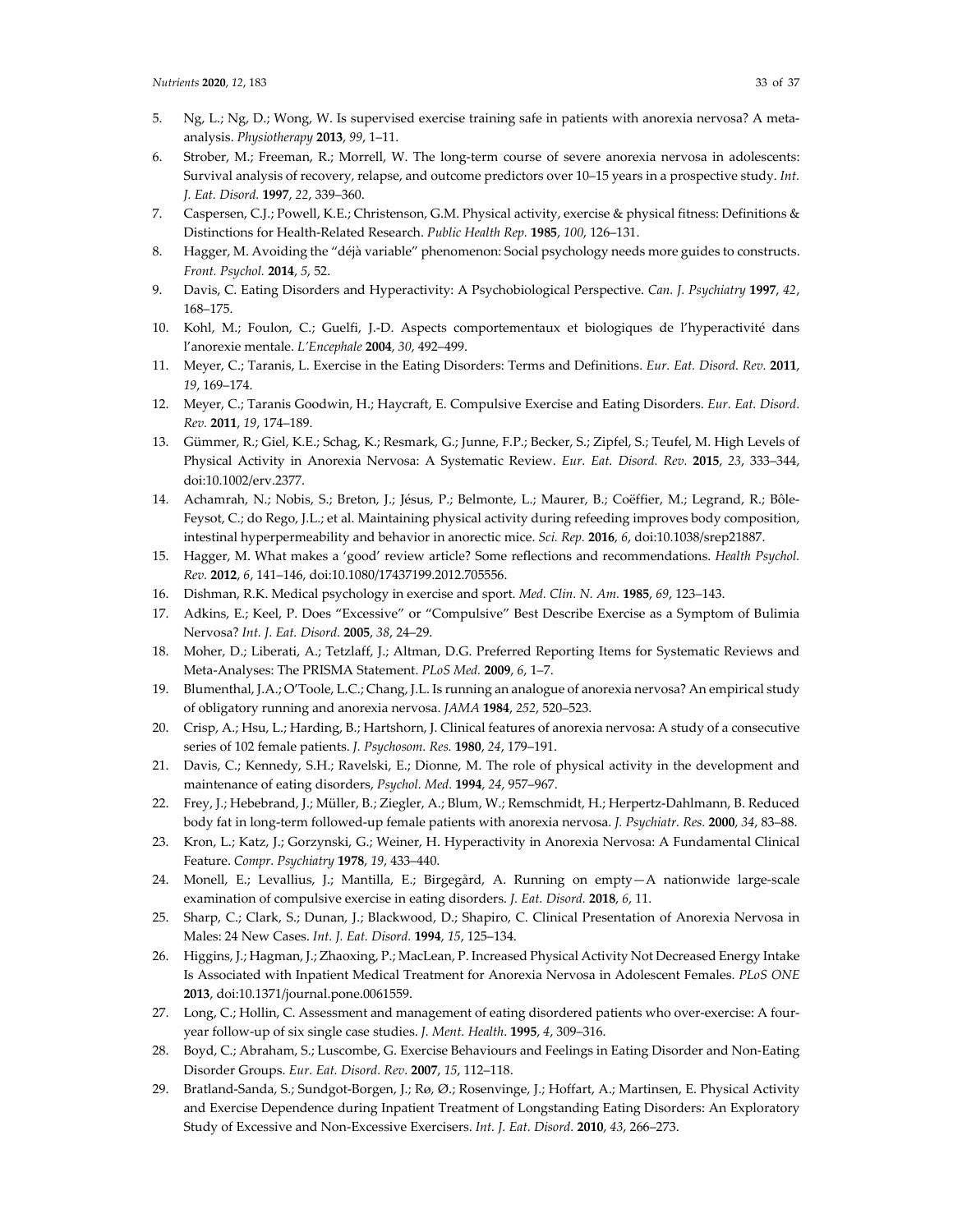- 30. Bratland‐Sanda, S.; Sundgot‐Borgen, J.; Rø, Ø.; Rosenvinge, J.; Hoffart, A.; Martinsen, E. "I'm Not Physically Active‐I Only Go for Walks": Physical Activity in Patients with Longstanding Eating Disorders. *Int. J. Eat. Disord.* **2010**, *43*, 88–92.
- 31. Bratland‐Sanda, S.; Martinsen, E.; Rosenvinge, J.; Rø, Ø.; Hoffart, A.; Sundgot‐Borgen, J. Exercise Dependence Score in Patients with Longstanding Eating Disorders and Controls: The Importance of Affect Regulation and Physical Activity Intensity. *Eur. Eat. Disord. Rev.* **2011**, *19*, 249–255.
- 32. Carruth, B.; Skinner, J. Bone Mineral Status in Adolescent Girls: Effects of Eating Disorders and Exercise. *J Adolesc. Health.* **2000**, *26*, 322–329.
- 33. Davis, C.; Kaptein, S.; Kaplan, A.; Olmsted, M.; Woodside, B. Obsessionality in Anorexia Nervosa: The Moderating Influence of Exercise. *Psychosom. Med.* **1998**, *60*, 192–197.
- 34. Hechler, T.; Rieger, E.; Touyz, S.; Beumont, P. Physical Activity and Body Composition in Outpatients Recovering from Anorexia Nervosa and Healthy Controls. *Adapt. Phys. Activ. Q.* **2008**, *25*, 159–173.
- 35. Naylor, N.; Mountford, V.; Brown, G. Beliefs about Excessive Exercise in Eating Disorders: The Role of Obsessions and Compulsions. *Eur. Eat. Disord. Rev.* **2011**, *19*, 226–236.
- 36. Stiles‐Shields, C.; Goldschmidt, A.; Boepple, L.; Glunz, C.; Le Grange, D. Driven Exercise Among Treatment‐Seeking Youth with Eating disorders. *Eat. Behav.* **2011**, *12*, 328–331.
- 37. Vansteelandt, K.; Rijmen, F.; Pieters, G.; Probst, M.; Vanderlinden, J. Drive for thinness, affect regulation and physical activity in eating disorders: A daily life study. *Behav. Res. Ther.* **2007**, *45*, 1717–1734.
- 38. Falk, J.; Halmi, K.; Tryon, W. Activity measures in anorexia nervosa. *Arch. Gen. Psychiatry* **1985**, *42*, 811– 814.
- 39. Kaye, W.; Gwirtsman, H.; George, T.; Ebert, M.; Petersen, R. Caloric Consumption and Activity Levels After Weight Recovery in Anorexia Nervosa: A Prolonged Delay in Normalization. *Int. J. Eat. Disord.* **1986**, *5*, 489–502.
- 40. Casper, R.; Schoeller, D.; Kushner, R.; Hnilicka, J.; Trainer Gold, S. Total daily energy expenditure and activity level in anorexia nervosa. *Am. J. Clin. Nutr.* **1991**, *53*, 1143–1150.
- 41. Pirke, K.; Trimborn, P.; Platte, P.; Fichter, M. Average Total Energy Expenditure in Anorexia Nervosa, Bulimia Nervosa, and Healthy Young Women. *Biol. Psychiatry* **1991**, *30*, 711–718.
- 42. Long, C.G.; Smith, J.; Midgley, M.; Cassidy, T. Over‐exercising in anorexic and normal samples: Behaviour and attitudes*. J. Ment. Health* **1993**, *2*, 321–327.
- 43. Carmack, M.A.; Martins, R. Measuring commitment to running: A survey of runners' attitudes and mental states*. J. Sport Exerc. Psychol.* **1979**, *1*, 25–42.
- 44. Brewerton, T.; Stellefson, E.; Hibbs, N.; Hodges, E.; Cochrane, C. Comparison of Eating Disorder Patients with and Without Compulsive Exercising. *Int. J. Eat. Disord.* **1995**, *17*, 413–416.
- 45. Davis, C.; Kennedy, S.; Ralevski, E.; Dionne, M.; Brewer, H.; Neitzert, C.; Ratusny, D. Obsessive compulsiveness and physical activity in anorexia nervosa and high‐level exercising. *J. Psychosom. Res.* **1995**, *39*, 967–976.
- 46. Bouten, C.; Van Marken Lichtenbelt, W.; Westerterp, K. Body Mass Index and daily physical activity in Anorexia Nervosa. *Med. Sci. Sports Exerc.* **1996**, *28*, 967–973.
- 47. Casper, R.; Jabine, L. An Eight-Year Follow-Up: Outcome from Adolescent Compared to Adult Onset Anorexia Nervosa. *J. Youth Adolesc.* **1996**, *25*, 499–517.
- 48. Davis, C.; Katzman, D.K.; Kaptein, S.; Kirsh, C.; Brewer, H.; Kalmbach, K.; Olmsted, M.F.; Woodside, D.B.; Kaplan, A.S. The Prevalence of High‐Level Exercise in the Eating Disorders: Etiological Implications. *Compr. Psychiatry* **1997**, *38*, 321–326.
- 49. Davis, C.; Claridge, G. The eating disorders as addiction: A psychobiological perspective. *Addict. Behav.* **1998**, *23*, 463–475.
- 50. Davis, C.; Katzman, D.; Kirsh, C. Compulsive Physical Activity in Adolescents with Anorexia Nervosa: A Psychobehavioral Spiral of Pathology. *J. Nerv. Ment. Dis.* **1999**, *187*, 336–342.
- 51. Favaro, A.; Caregaro, L.; Burlina, A.; Santonastaso, P. Tryptophan Levels, Excessive Exercise, and Nutritional Status in Anorexia Nervosa*. Psychosom. Med.* **2000**, *62*, 535–538.
- 52. Pinkston, M.; Martz, D.; Domer, F.; Curtin, L.; Bazzini, D.; Smith, L.; Henson, D. Psychological, nutritional & energy expenditure in college females with Anorexia Nervosa vs. comparable‐mass control. *Eat. Behav.* **2001**, *2*, 169–181.
- 53. Davis, C.; Woodside, B. Sensitivity to the Rewarding Effects of Food and Exercise in the Eating Disorders. *Compr. Psychiatry* **2002**, *43*, 189–194.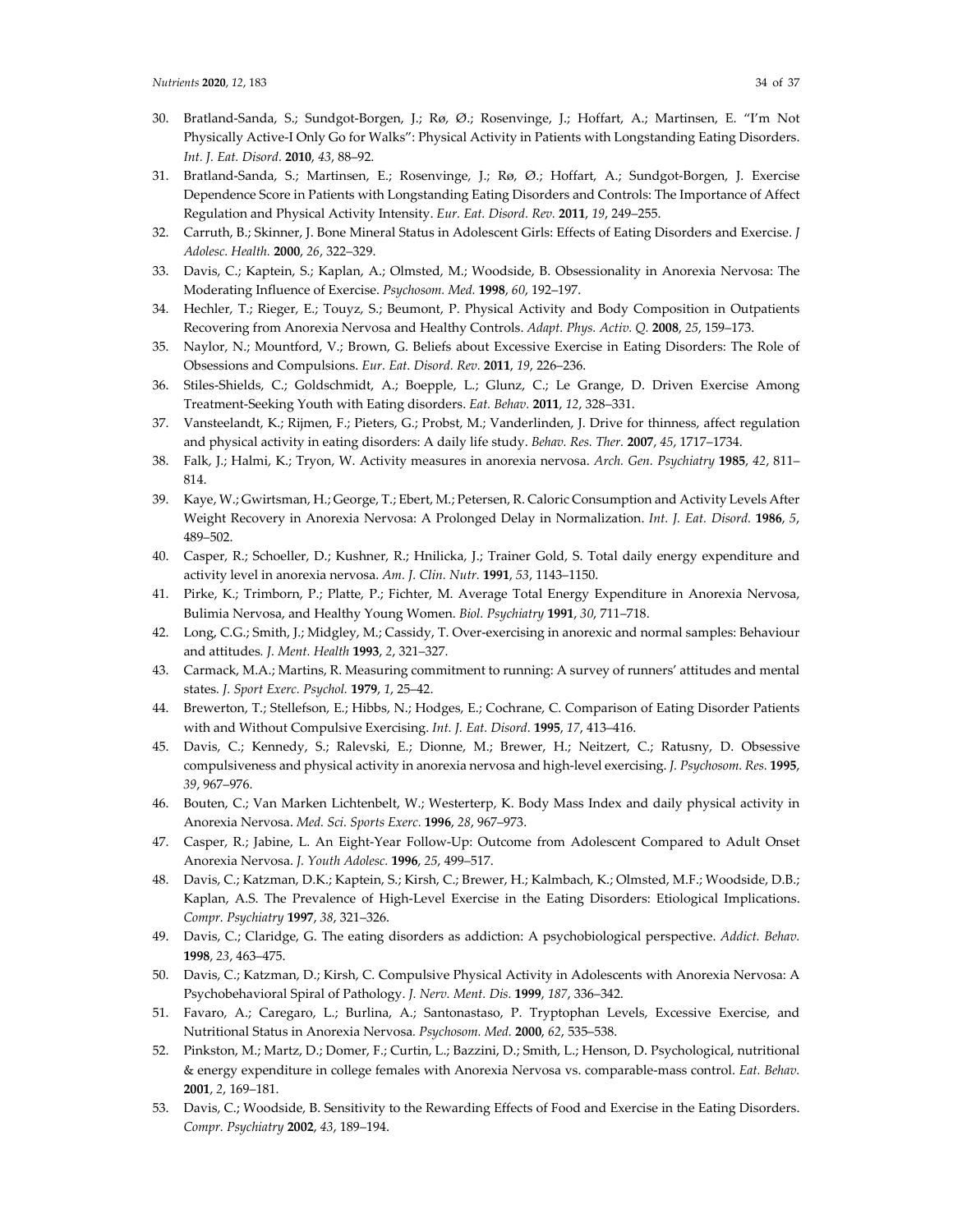- 54. Penas‐Lledo, E.; Vaz Leal, F.; Waller, G. Excessive exercise in anorexia nervosa & boulimia nervosa: Relations to eating characteristics & general psychopathology. *Int. J. Eat. Disord.* **2002**, *31*, 370–375.
- 55. Holtkamp, K.; Herpertz‐Dahlmann, B.; Mika, C.; Heer, M.; Heussen, N.; Fichter, M.; Herpertz, S.; Senf, W.; Blum, W.; Schweiger, U.; et al. Elevated Physical Activity and Low Leptin Levels Co‐occur in Patients with Anorexia Nervosa. *J. Clin. Endocrinol. Metab.* **2003**, *88*, 5169–5174.
- 56. Holtkamp, K.; Hebebrand, J.; Herpertz‐Dahlmann, B. The Contribution of Anxiety and Food Restriction on Physical Activity Levels in Acute Anorexia Nervosa. *Int. J. Eat. Disord.* **2004**, *36*, 163–171.
- 57. Klein, D.; Bennett, A.; Schebendach, J.; Foltin, R.; Devlin, M.; Walsh, T. Exercise "Addiction" in Anorexia Nervosa: Model Development and Pilot Data. *CNS Spectr.* **2004**, *9*, 531–537.
- 58. Davis, C.; Blackmore, E.; Katzman, D.K.; Fox, J. Female adolescents with anorexia nervosa and their parents: A case‐control study of exercise attitudes and behaviours. *Psychol. Med.* **2005**, *35*, 377–386.
- 59. Davis, C.; Kaptein, S. Anorexia nervosa with excessive exercise: A phenotype with close links to obsessivecompulsive disorder. *Psychiatry Res.* **2006**, *142*, 209–217.
- 60. Holtkamp, K.; Herpertz‐Dahlmann, B.; Hebebrand, K.; Mika, C.; Kratzsch, J.; Hebebrand, J. Physical Activity and Restlessness Correlate with Leptin Levels in Patients with Adolescent Anorexia Nervosa. *Biol. Psychiatry.* **2006**, *60*, 311–313.
- 61. Shroff, H.; Reba, L.; Thornton, L.; Tozzi, F.; Klump, K.; Berrettini, W.; Brandt, H.; Crawford, S.; Crow, S.; Fichter, M.; et al. Features Associated with Excessive Exercise in Women with Eating Disorders. *Int. J. Eat. Disord.* **2006**, *39*, 454–461.
- 62. Klein, D.; Mayer, L.; Schebendach, J.; Walsh, T. Physical activity and cortisol in Anorexia Nervosa. *Psychoneuroendocrinology* **2007**, *32*, 539–547.
- 63. Dalle Grave, R.; Calugi, S.; Marchesini, G. Compulsive exercise to control shape or weight in eating disorders: Prevalence, associated features, and treatment outcome. *Compr. Psychiatry* **2008**, *49*, 346–352.
- 64. Mond, J.; Calogero, R. Excessive exercise in eating disorder patients and in healthy women. *Aust. N. Z. J. Psychiatry* **2009**, *43*, 227–234.
- 65. Bewell‐Weiss, C.; Carter, J. Predictors of excessive exercise in anorexia nervosa. *Compr. Psychiatry* **2010**, *51*, 566–571.
- 66. Thornton, L.; Dellava, J.; Root, T.; Lichtenstein, P.; Bulik, C. Anorexia nervosa and generalized anxiety disorder: Further explorations of the relation between anxiety and body mass index. *J. Anxiety Disord.* **2011**, *25*, 727–730.
- 67. Carrera, O.; Adan, R.; Gutierrez, E.; Danner, U.; Hoek, H.; Elburg, A.; Kas, M. Hyperactivity in Anorexia Nervosa: Warming Up Not Just Burning‐Off Calories. *PLoS ONE* **2012**, *7*, e41851.
- 68. Murray, S.; Rieger, E.; Hildebrandt, T.; Karlov, L.; Russel, J.; Boon, E.; Dawson, R.; Touyz, S. A comparison of eating, exercise, shape, and weight related symptomatology in males with muscle dysmorphia and anorexia nervosa. *Body Image* **2012**, *9*, 193–200.
- 69. Smith, A.; Fink, E.; Anestis, M.; Ribeiro, J.; Gordon, K.; Davis, H.; Keel, P.; Bardone‐Cone, A.; Peterson, C.; Klein, M.; et al. Exercise caution: Over‐exercise is associated with suicidality among individuals with disordered eating. *Psychiatry Res.* **2012**, *206*, 246–255.
- 70. El Ghoch, M.; Calugi, S.; Pellegrini, M.; Milanese, C.; Busacchi, M.; Battistini, N.C.; Bernabe, J.; Dalle Grave, R. Measured Physical Activity in Anorexia Nervosa: Features and Treatment Outcome. *Int. J. Eat. Disord.* **2013**, doi:10.1002/eat.22140.
- 71. Alberti, M.; Galvani, C.; El Ghoch, M.; Capelli, C.; Lanza, M.; Calugi, S.; Dalle Grave, R. Assessment of Physical Activity in Anorexia Nervosa and Treatment Outcome. *Med. Sci. Sports Exerc*. **2013**, *45*, 1643–1648.
- 72. Brownstone, L.; Fitzsimmons‐Craft, E.; Wonderlich, S.; Joiner, T.; Le Grange, D.; Mitchell, J.; Crow, S.J.; Peterson, C.B.; Crosby, R.D.; Klein, M.H.; et al. Hard exercise, affect lability, and personality among individuals with bulimia nervosa. *Eat. Behav.* **2013**, *14*, 413–419.
- 73. Kostrzewa, E.; van Elburg, A.; Sanders, N.; Sternheim, L.; Adan, R.; Kas, M. Longitudinal Changes in the Physical Activity of Adolescents with Anorexia Nervosa and Their Influence on Body Composition and Leptin Serum Levels after Recovery. *PLoS ONE* **2013**, *8*, e78251.
- 74. Zipfel, S.; Mack, I.; Baur, L.A.; Hebebrand, J.; Touyz, S.; Herzog, W.; Abraham, S.; Davies, P.S.; Russell, J. Impact of exercise on energy metabolism in anorexia nervosa*. J. Eat. Disord.* **2013**, *1*, 37, doi:10.1186/2050‐ 2974‐1‐37.
- 75. Keyes, A.; Woerwag‐Mehta, S.; Bartholdy, S.; Koskina, A.; Middleton, B.; Connan, F.; Webster, P.; Schmidt, U. Physical activity and the drive to exercise in anorexia nervosa. *Int. J. Eat. Disord.* **2015**, *48*, 46–54*.*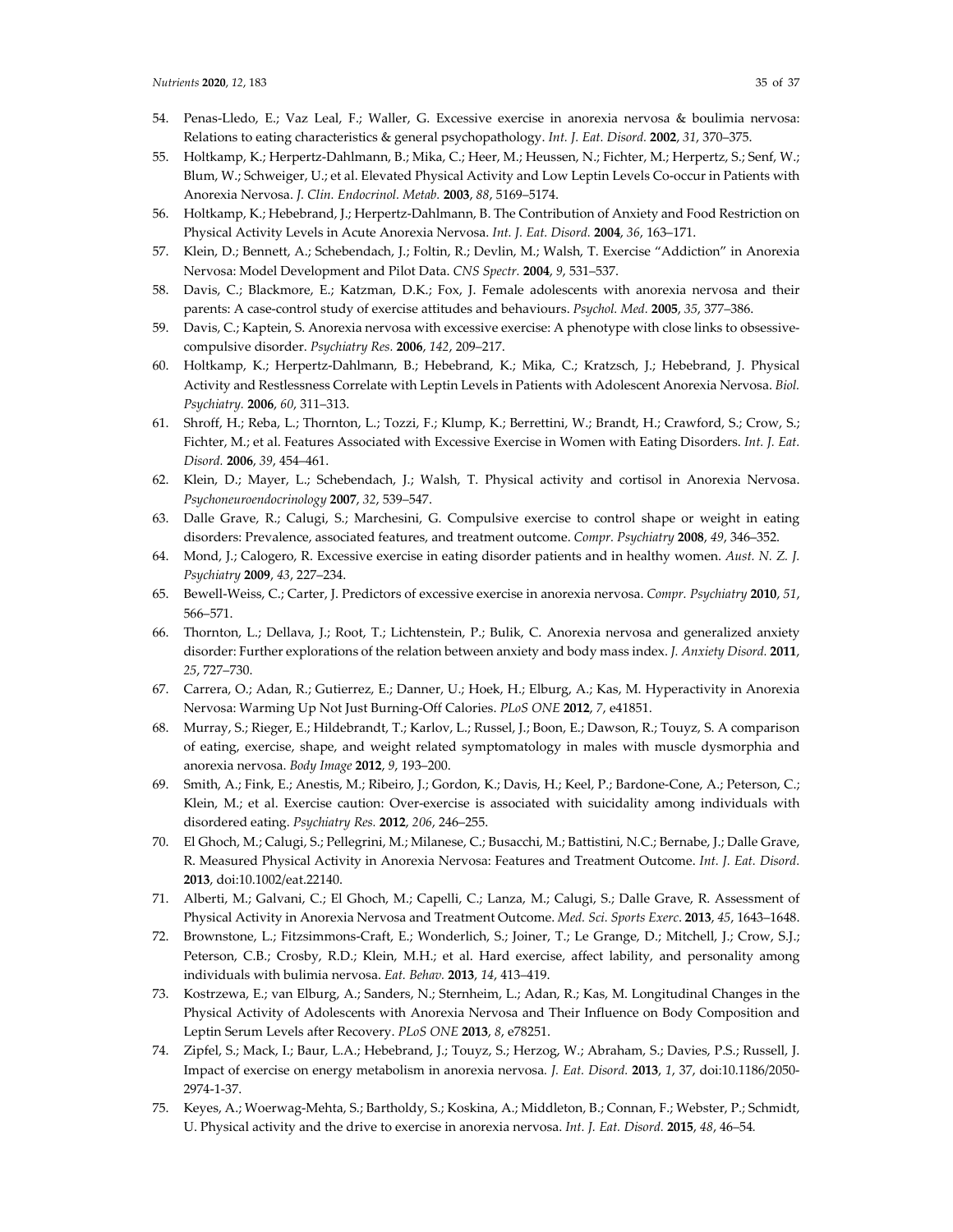- 77. Sternheim, L.; Danner, U.; Adan, R.; van Elburg, A. Drive for activity in patients with anorexia nervosa. *Int. J. Eat. Disord.* **2015**, *48*, 42–45.
- 78. Blachno, M.; Brynska, A.; Tomaszewicz‐Libudzic, C.; Jagielska, G.; Srebnicki, T.; Wisniewski, A.; Wolanczyk, T.Obsessive-compulsive symptoms and physical activity in patients with anorexia nervosapossible relationships. *Psychiatr. Pol.* **2016**, *50*, 55–64.
- 79. El Ghoch, M.; Calugi, S.; Pellegrini, M.; Chignola, E.; Dalle Grave, R. Physical activity, body weight, and resumption of menses in anorexia nervosa. *Psychiatry Res.* **2016**, *246*, 507–511.
- 80. Gianini, L.M.; Klein, D.A.; Call, C.; Walsh, B.T.; Wang, Y.; Wu, P.; Attia, E. Physical activity and posttreatment weight trajectory in anorexia nervosa. *Int. J. Eat. Disord.* **2016**, *49*, 482–489.
- 81. Noetel, M.; Miskovic-Wheatley, J.; Crosby, R.D.; Hay, P.; Madden, S.; Touyz, S. A clinical profile of compulsive exercise in adolescent inpatients with anorexia nervosa. *J. Eat. Disord.* **2016**, *4*, 1.
- 82. Lehmann, C.; Hofmann, T.; Elbelt, U.; Rose, M.; Correll, C.; Stengel, A.; Haas, V. The Role of Objectively Measured, Altered Physical Activity Patterns for Body Mass Index Change during Inpatient Treatment in Female Patients with Anorexia Nervosa. *J. Clin. Med.* **2018**, *7*, 289.
- 83. Schlegl, S.; Dittmer, N.; Hoffmann, S.; Voderholzer, U. Self‐reported quantity compulsiveness and motives of exercise in patients with eating disorders and healthy controls: Differences and similarities. *J. Eat. Disord.* **2018**, *6*, 17.
- 84. Young, S.; Touyz, S.; Meyer, C.; Arcelus, J.; Rhodes, P.; Madden, S.; Pike, K.; Attia, E.; Crosby, R.O.; Hay, P. Relationships between compulsive exercise, quality of life, psychological distress and motivation to change in adults with anorexia nervosa. *J. Eat. Disord.* **2018**, *6*, 2.
- 85. Ainsworth, B.; Haskell, W.; Whitt, M.; Irwin, M.; Swartz, A.; Strath, S.; O'Brien, W.; Bassett, D.; Schmitz, K.; Emplaincourt, P.; et al. Compendium of Physical Activities: An update of activity codes and MET intensities. *Med. Sci. Sports Exerc.* **2000**, *32*, S498–S516.
- 86. Lazare, A.; Klerman, G.L.; Armour, D.J. Oral obsessive and hysterical personality patterns: An investigation of psychoanalytic concepts by means of factor analysis. *JAMA Psychiatry* **1966**, *14*, 624–630.
- 87. Lazare, A.; Klerman, G.L.; Armour, D.J. Oral, obsessive and hysterical personality patterns. Replication of factor analysis in an independent sample*. J. Psychiatr. Res.* **1970**, *7*, 275–290.
- 88. Van Oppen, P.; Hoekstra, R.J.; Emmelkamp, P.M.G. The structure of obsessive-compulsive symptoms. *Behav. Res. Ther.* **1995**, *33*, 15–23.
- 89. Mattar, L.; Godart, N.; Melchior, J.-C.; Falissard, B.; Kolta, S.; Ringuenet, D.; Vindreau, C.; Nordon, C.; Blanchet, C.; Pichard, C. Underweight patients with anorexia nervosa: Comparison of bioelectrical impedance analysis using five equations to dual X‐ray absorptiometry. *Clin. Nutr.* **2011**, *30*, 746–752.
- 90. Cook, B.; Engel, S.; Crosby, R.; Hausenblas, H.; Wonderlich, S.; Mitchell, J. Pathological Motivations for Exercise and Eating Disorder Specific Health‐Related Quality of Life. *Int. J. Eat. Disord.* **2014**, *47*, 268–272.
- 91. Bezzina, L.; Touyz, S.; Young, S.; Foroughi, N.; Clemes, S.; Meyer, C.; Arcelus, J.; Madden, S.; Attia, E.; Hay, P.; et al. Accuracy of self‐reported physical activity in patients with anorexia nervosa: Links with clinical features. *J. Eat. Disord.* **2019**, *7*, 28.
- 92. Casper, R. Behavioral activation and lack of concern, core symptoms of anorexia nervosa. *Int. J. Eat. Disord.* **1998**, *24*, 381–393.
- 93. Godart, N.; Flament, M.; Perdereau, F.; Jeammet, P. Comorbidity between eating disorders and anxiety disorders: A review. *Int. J. Eat. Disord.* **2002**, *32*, 253–270.
- 94. Godart, N.; Perdereau, F.; Rein, Z.; Berthoz, S.; Wallier, J.; Jeammet, P.; Flament, M. Comorbidity studies of eating disorders and mood disorders. Critical review of the literature. *J. Affect. Disord.* **2007**, *97*, 37–49.
- 95. Byrne, A.; Byrne, D. The effect of exercise on depression, anxiety, and other mood states: A Review. *J. Psychosom. Res.* **1993**, *37*, 565–574.
- 96. Dunn, A.; Trivedi, M.; O'Neal, H. Physical activity dose-response effects on outcomes of depression and anxiety. *Med. Sci. Sports Exerc.* **2001**, *33*, S587–S597.
- 97. Gonçalves, S.F.; Gomes, A.R. Exercising for weight and shape reasons vs. health control reasons: The impact on eating disturbance and psychological functioning. *Eat. Behav.* **2012**, *13*, 127–130.